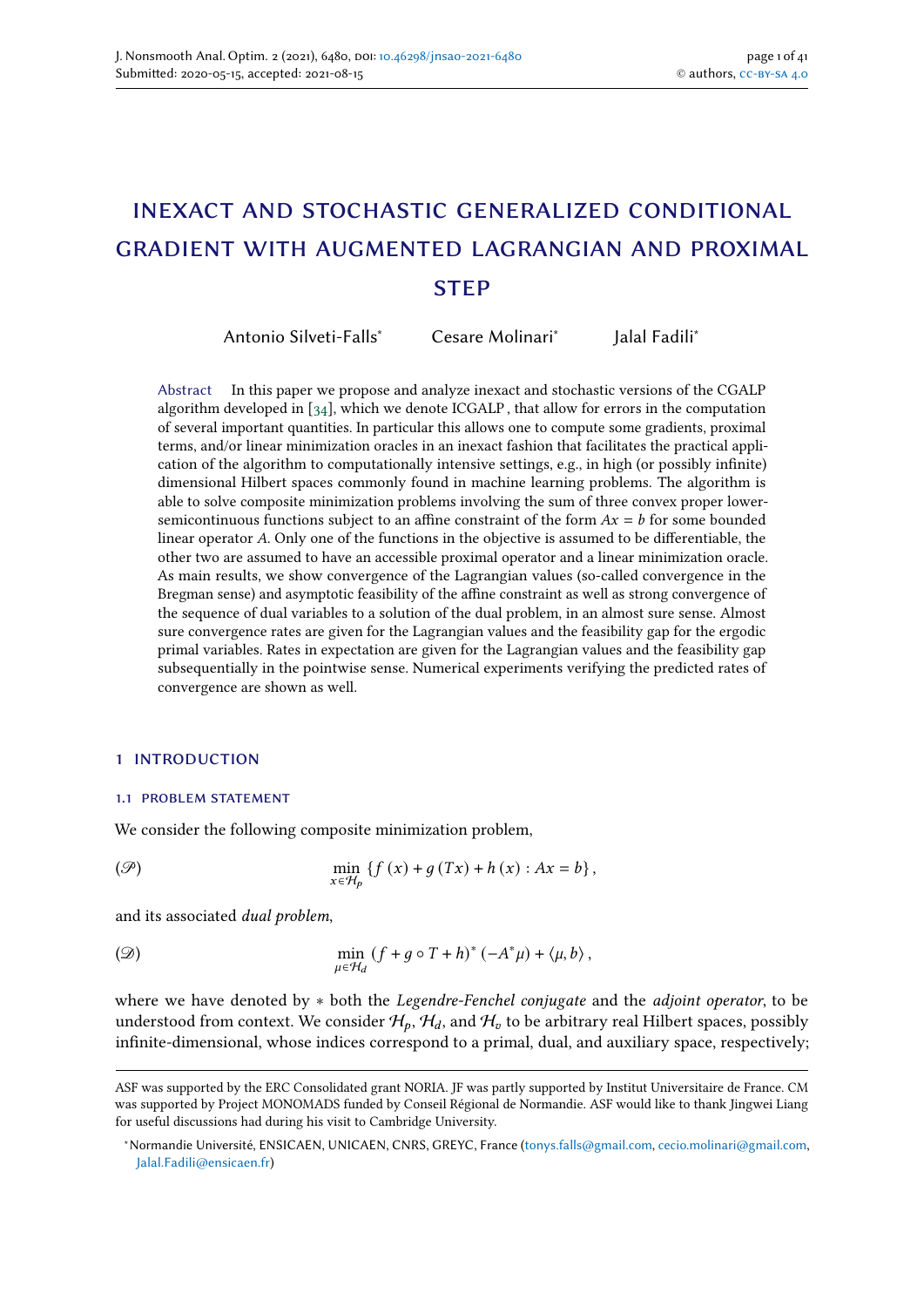$A: H_p \to H_d$  and  $T: H_p \to H_v$  to be bounded linear operators with  $b \in \text{ran}(A)$ ; functions f, q, and h to all be convex, closed, and proper real-valued functions. Additionally, we will assume that the function  $f$  satisfies a certain differentiability condition generalizing Lipschitz-smoothness, Hölder-smoothness, etc (see Definition [2.7\)](#page-5-0), that the function  $q$  has a proximal mapping which is accessible, and that the function  $h$  admits an accessible linearly-perturbed minimization oracle with  $C\stackrel{\scriptscriptstyle\rm def}{=}$  dom  $(h)$  a weakly compact subset of  $\mathcal{H}_p$ .

In fact, the problem under consideration here is exactly the same as that of  $[34]$ , however, in this work, we consider an inexact extension of the algorithm presented and analyzed in [\[34\]](#page-40-0) to solve ( $\mathcal{P}$ ). The extension amounts to allowing either deterministic or stochastic errors in the computation of several quantities, including the gradient or proximal terms, e.g.  $\nabla f$ , prox $_{\beta q}$ , and the linear minimization oracle itself.

#### 1.2 CONTRIBUTION AND PRIOR WORK

The primary contribution of this work is to analyze inexact and stochastic variants of the CGALP algorithm presented in [\[34\]](#page-40-0) to address ( $\mathcal{P}$ ). We coin this algorithm Inexact Conditional Gradient with Augmented Lagrangian and Proximal-step (ICGALP ). Although there has been a great deal of work on developing and analyzing Frank-Wolfe or conditional gradient style algorithms, first studied in the 1950's in [\[17\]](#page-39-0) and later in [\[24\]](#page-39-1), in both the stochastic and deterministic case, e.g. [\[20,](#page-39-2) [21,](#page-39-3) [32,](#page-40-1) [18,](#page-39-4) [16,](#page-39-5) [35,](#page-40-2) [27,](#page-39-6) [19\]](#page-39-7), or [\[26\]](#page-39-8), little to no work has been done to analyze the generalized version of these algorithms for nonsmooth problems or problems involving an affine constraint, as we consider here. To the best of our knowledge, the only such work is  $[z_5]$ , where the authors consider a stochastic conditional gradient algorithm applied to a composite problem of the form

$$
\min_{x \in X \subset \mathbb{R}^n} \mathbb{E}\left[f\left(x, \eta\right)\right] + g\left(Ax\right)
$$

where the expectation is over the random variable  $\eta$  and with  $g$  possibly nonsmooth. The nonsmooth term is possibly an affine constraint but, in such cases, it is addressed through smoothing rather than through an augmented Lagrangian with a dual variable, in contrast to our work. They consider only finite-dimensional problems and their problem formulation doesn't allow for inexactness with respect to  $q$ .

We show asymptotic feasibility of the primal iterates for the affine constraint, convergence of the Lagrangian values at each iteration to an optimum value, strong convergence of the sequence of dual iterates, and provide worst-case rates of convergence for the feasibility gap and the Lagrangian values; all these results are in an almost sure sense. The rates of convergence for both the Lagrangian and the feasibility gap are given globally, i.e., for the entire sequence of iterates, in the ergodic sense where the Cesáro means are taken with respect to the primal step size, in an almost sure sense. We also show rates in expectation which hold pointwise but subsequentially. In the case where  $(\mathcal{P})$  admits a unique solution, we furthermore have that the sequence of primal iterates converges weakly to the solution almost surely. These results are established for a family of parameters satisfying abstract open loop conditions, i.e. sequences of parameters which do not depend on the iterates themselves. We exemplify the framework on problem instances involving a smooth risk minimization where the gradient is computed inexactly either with stochastic noise or a deterministic error. In the stochastic case, we show that our conditions outlined in Section [3](#page-6-0) for convergence are satisfied via increasing batch size or variance reduction. In the deterministic setting for minimizing an empirical risk, a sweeping approach is described.

### 1.3 MOTIVATION

Conditional gradient methods have seen increased interest in the last decade, due to their applicability to solving a large variety of problems, in particular in large-scale signal/image processing and statistical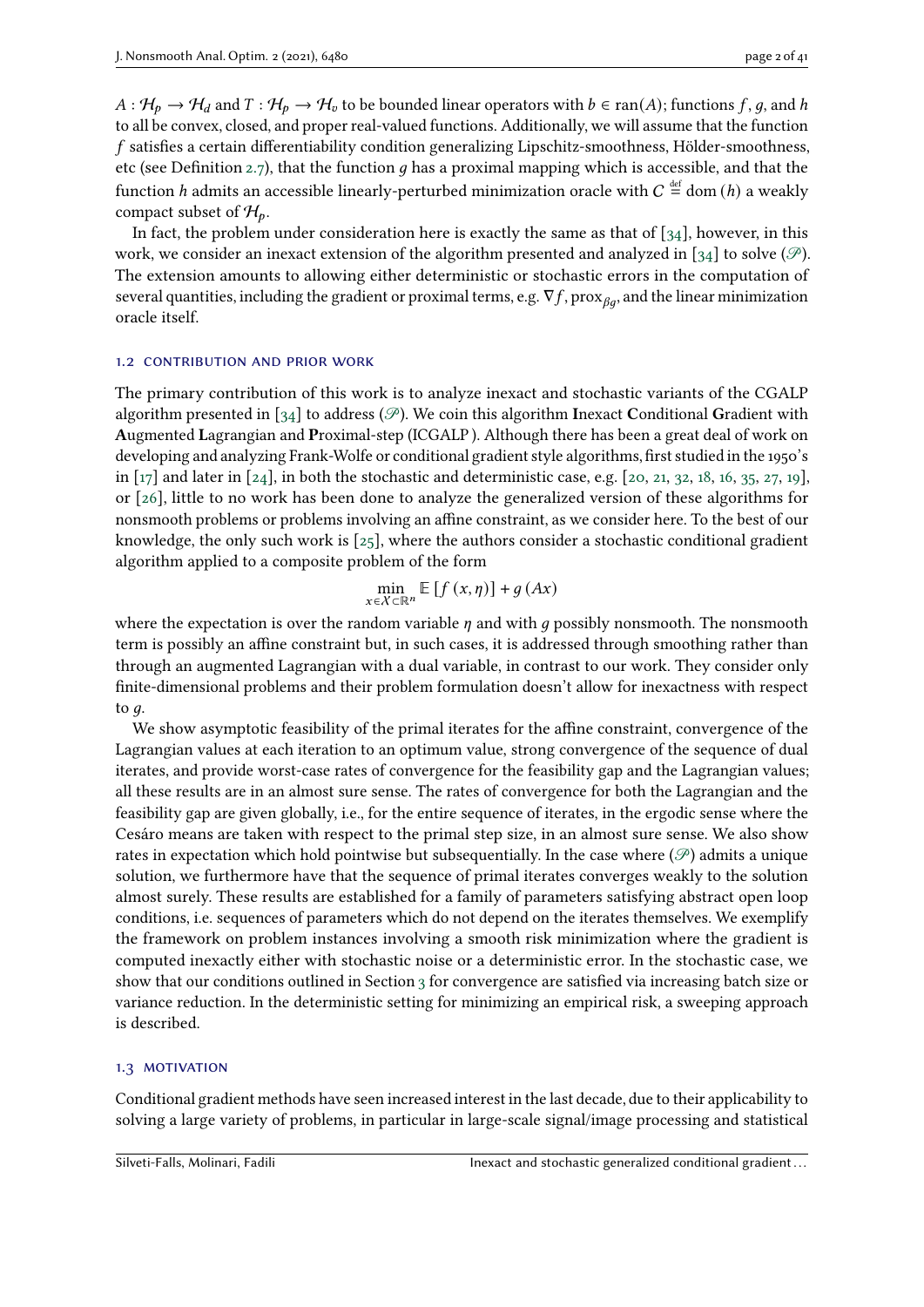learning. A chief advantage of conditional gradient is its ability to take advantage of the atomic structure of the set (or level sets of the function) that come into play, and they can do so for problems posed even in an infinite-dimensional setting. Besides this, conditional gradient methods offer an alternative to projecting onto a closed convex set in constrained optimization by instead utilizing a linear minimization oracle (lmo). The difference in complexity for these two operations depends on the set in question; a survey comparing the two for sets commonly found in practice can be found in [\[11\]](#page-38-0). Note that for some constraint sets, projection may not be even possible in closed form while solving a linear minimization oracle is. One of the main motivations behind this work is to be able to handle composite problems where not only one atomic constraint set is involved, but finitely many of them. There are many problems in data processing and/or machine learning where such situation is encountered, typically when one uses several regularizers or constraints in a variational formulation (e.g., recover a sparse low rank matrix). We are also motivated by composite problems where it is favourable to hybridize conditional gradient involving an lmo step on some (or several) atomic set, and a proximal/projection step on another set; see [\[10\]](#page-38-1) where the constraint is the intersection of the semidefinite positive cone and the set of Toeplitz matrices to solve a semidefinite relaxation of the Beurling lasso [\[15\]](#page-39-10). Our interest in the infinite-dimensional setting is motivated by the ability of conditional gradient type algorithms to handle infinite-dimensional problems, most notably sparse inverse problems [\[7\]](#page-38-2), the Beurling lasso [\[15\]](#page-39-10) to recover sparse Radon measures, training neural networks with one hidden layer  $[4, 14]$  $[4, 14]$  $[4, 14]$ , and optimal transport problems  $[8]$ . In the latter instances, the problems are posed over infinite dimensional nonreflexive Banach spaces, a nontrivial endeavor. In this sense, our work can be seen as an important intermediary step towards this goal, with proofs that provide insight to how the infinite-dimensional case might be handled.

#### 1.4 ORGANIZATION

The remainder of the paper is divided into four sections. In Section [2](#page-2-0) the necessary notation and prior results are recalled, consisting primarily of convex analysis, real analysis, and elementary probability. In Section [3](#page-6-0) the assumptions on the problem structure and the parameters are noted, the ICGALP algorithm itself is presented. In Section [4,](#page-10-0) the main results, e.g. feasibility, Lagrangian convergence, and rates, are established. The analysis and results are far-reaching extensions of those in [\[34\]](#page-40-0) to the inexact and stochastic setting, and require quite delicate new arguments. In Section [5](#page-26-0) and Section [6,](#page-31-0) we consider different problem instances where inexact deterministic or stochastic computations are involved. Numerical results are reported in Section [7](#page-34-0) to support our theoretical findings. Finally, in Section [8,](#page-37-0) we summarize the work and provide some closing remarks.

## <span id="page-2-0"></span>2 notation and preliminaries

Many of the following notations for probabilistic concepts are adopted from [\[13\]](#page-39-12). A sequence  $(x_k)_{k \in \mathbb{N}} \in$  $\mathcal{H}^{\mathbb{N}}$  will be called strongly convergent to  $x \in \mathcal{H}$ , denoted  $x_k \to x$ , iff  $||x_k - x|| \to 0$ ; it will be called weakly convergent to  $x \in \mathcal{H}$ , denoted  $x_k \to x$ , iff, for any  $u \in \mathcal{H}$ ,  $\langle x_k, u \rangle \to \langle x, u \rangle$ . We denote by  $(\Omega, \mathcal{F}, \mathbb{P})$  a probability space with set of events  $\Omega$ ,  $\sigma$ -algebra  $\mathcal{F}$ , and probability measure  $\mathbb P$ . When discussing random variables we will assume that any Hilbert space  $\mathcal H$  is endowed with the Borel  $\sigma$ -algebra,  $\mathcal{B}(\mathcal{H})$ . We denote a *filtration* by  $\mathfrak{F} = (\mathcal{F}_k)_{k \in \mathbb{N}}$ , i.e. a sequence of sub- $\sigma$ -algebras which satisfies  $\mathcal{F}_k \subset \mathcal{F}_{k+1}$  for all  $k \in \mathbb{N}$ . Given a set of random variables  $\{a_0, \ldots, a_n\}$ , we denote by  $\sigma(a_0, \ldots, a_n)$  the  $\sigma$ -algebra generated by  $a_0, \ldots, a_n$ . An expression (P) is said to hold (P-a.s.) if  $\mathbb{P}(\{\omega \in \Omega : (P) \text{ holds}\}) = 1$ . Throughout the paper, both equalities and inequalities involving random quantities should be understood as holding ℙ-almost surely, whether or not it is explicitly written.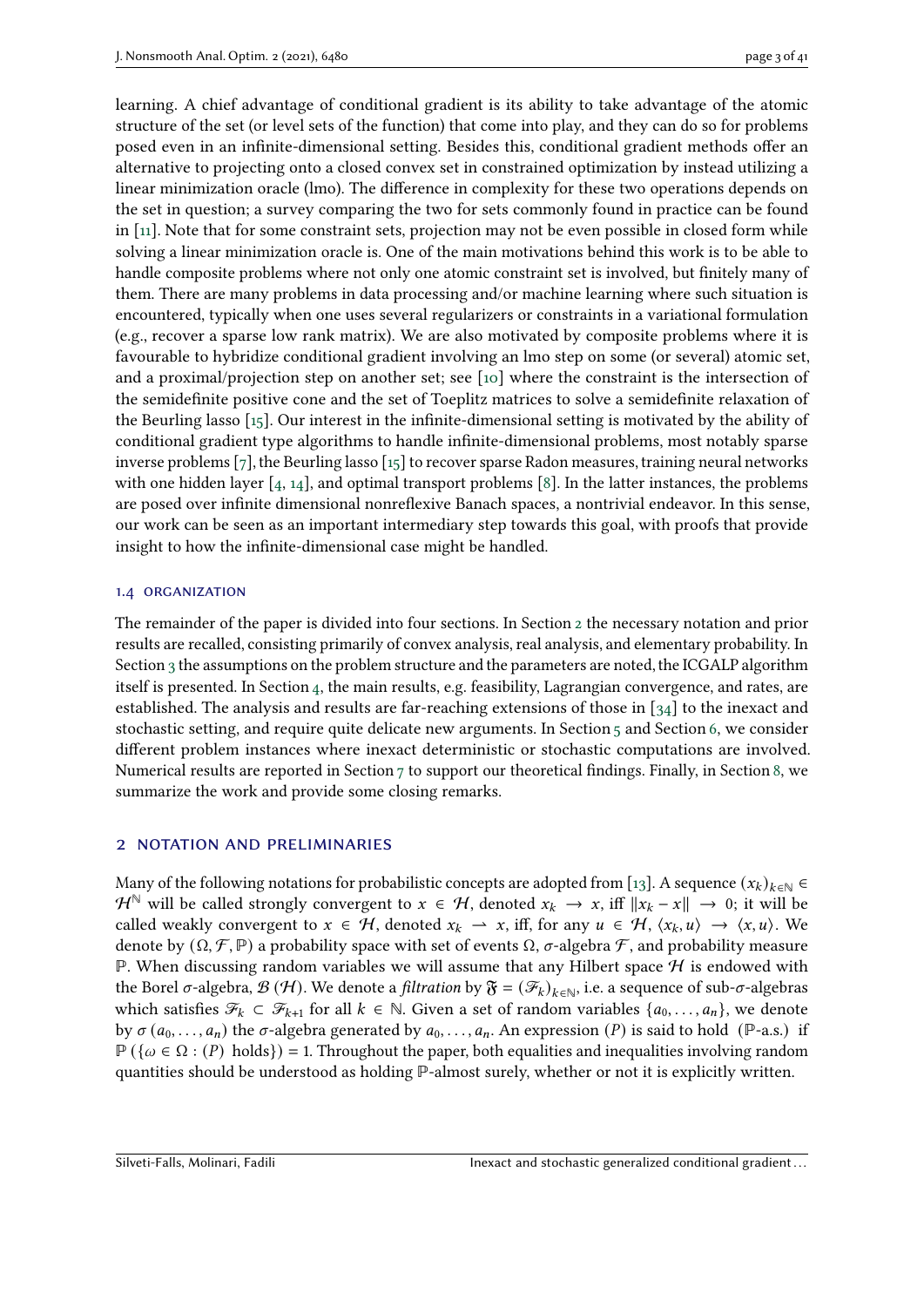Definition 2.1. Given a filtration  $\mathfrak{F}$ , we denote by  $\ell_{+}(\mathfrak{F})$  the set of sequences of  $[0, +\infty[$ -valued random variables  $(a_k)_{k \in \mathbb{N}}$  such that, for each  $k \in \mathbb{N}$ ,  $a_k$  is  $\mathcal{F}_k$  measurable. Then, we also define the following set,

$$
\ell^1_+\left(\mathfrak{F}\right) \stackrel{\text{def}}{=} \left\{ (a_k)_{k \in \mathbb{N}} \in \ell_+\left(\mathfrak{F}\right) : \sum_{k \in \mathbb{N}} a_k < +\infty \left(\mathbb{P}\text{-a.s.}\right) \right\}
$$

<span id="page-3-0"></span>Lemma 2.2. Given a filtration  $\mathfrak F$  and the sequences of random variables  $(r_k)_{k\in\mathbb N}\in\ell_+(\mathfrak F), (a_k)_{k\in\mathbb N}\in\ell_+(\mathfrak F)$ , and  $(z_k)_{k \in \mathbb{N}} \in \ell^1_+(\mathfrak{F})$  satisfying,

$$
\mathbb{E}\left[r_{k+1} | \mathcal{F}_k\right] - r_k \leq -a_k + z_k \quad (\mathbb{P}\text{-}a.s.)
$$

then  $(a_k)_{k \in \mathbb{N}} \in \ell^1_+(\mathfrak{F})$  and  $(r_k)_{k \in \mathbb{N}}$  converges ( $\mathbb{P}$ -a.s.) to a random variable with value in  $[0, +\infty)$ .

*Proof.* See [ $33$ , Theorem 1].  $\Box$ 

<span id="page-3-1"></span>Lemma 2.3. Given a filtration  $\mathfrak F$  and a sequence of random variables  $(w_k)_{k\in\mathbb N}\in\ell_+(\mathfrak F)$  and a sequence of real numbers  $(\gamma_k)_{k \in \mathbb{N}} \in \ell_+$  such that  $(\gamma_k w_k)_{k \in \mathbb{N}} \in \ell_+^1(\mathfrak{F})$  and  $(\gamma_k)_{k \in \mathbb{N}} \notin \ell^1$ , then:

- (i) There exists a subsequence  $(w_{k_i})$ such that  $\liminf_k w_k = 0$  ( $\mathbb{P}$ -a.s.),
- (ii) Furthermore, if there exists a constant  $\alpha > 0$  such that  $w_k \mathbb{E}[w_{k+1} | \mathcal{F}_k] \leq \alpha \gamma_k$  ( $\mathbb{P}$ -a.s.) for every  $k \in \mathbb{N}$ , then

$$
\lim_k w_k = 0 \ (\mathbb{P} - a.s.)
$$

Proof. The second result is directly from [\[5,](#page-38-5) Lemma 2.2] and the first follows from [\[1\]](#page-38-6) trivially extended to the stochastic setting.

<span id="page-3-2"></span>Lemma 2.4. Consider the real sequences  $(r_k)_{k \in \mathbb{N}} \in \ell_+$ ,  $(p_k)_{k \in \mathbb{N}} \in \ell_+$ ,  $(w_k)_{k \in \mathbb{N}} \in \ell_+$ , and  $(z_k)_{k \in \mathbb{N}} \in \ell_+^1$ . Suppose further that  $(p_k)_{k\in\mathbb{N}}\notin \ell^1$  and that, for some  $\alpha>0$ , the following inequalities are satisfied for every  $k \in \mathbb{N}$ :

(2.1) 
$$
\begin{cases} r_{k+1} \leq r_k - p_k w_k + z_k; \\ w_k - w_{k+1} \leq \alpha p_k. \end{cases}
$$

Then,

- (i)  $(r_k)_{k \in \mathbb{N}}$  is convergent and  $(p_k w_k)_{k \in \mathbb{N}} \in \ell^1_+$ .
- (*ii*)  $\lim_k w_k = 0$ .
- (iii) For every  $k \in \mathbb{N}$ ,  $\inf_{1 \le i \le k} w_i \le (r_0 + E)/P_k$ , where, again,  $P_n = \sum_{k=1}^n p_k$  and  $E = \sum_{k=1}^{+\infty} z_k$ .
- (iv) There exists a subsequence  $(w_{k_i})$ such that, for all  $j \in \mathbb{N}$ ,  $w_{k_j} \le P_{k_j}^{-1}$  $\frac{(-1)}{k_i}$ .

*Proof.* See [\[1\]](#page-38-6) for the proof.  $\Box$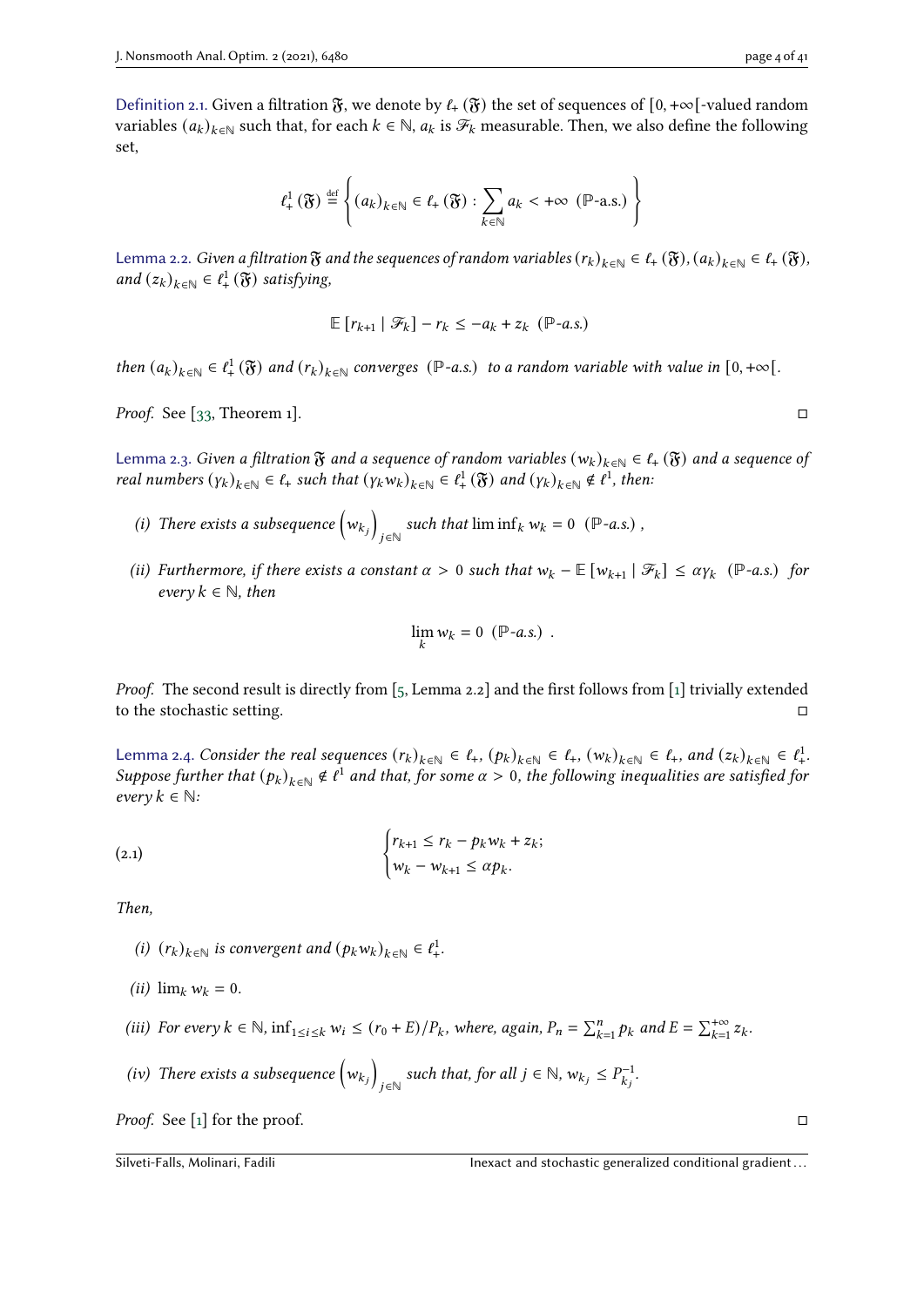We denote by  $\Gamma_0 (\mathcal{H})$  the set of proper, convex, and lower semi-continuous functions  $f : \mathcal{H} \to$  $\mathbb{R}\cup\{+\infty\}.$  We also consider the *domain* of a function  $f$  to be dom  $(f)\stackrel{\text{def}}{=} \{x\in\mathcal{H}: f(x)<+\infty\}$  and the Legendre-Fenchel conjugate of  $f$  to be the function  $f^*:\mathcal{H}\to\mathbb{R}\cup\{+\infty\}$  such that,  $\forall y\in\mathcal{H},$ 

$$
f^{*}(y) \stackrel{\text{def}}{=} \sup_{x \in \mathcal{H}} \left\{ \langle y, x \rangle - f(x) \right\}.
$$

Throughout, differentiability will be intended in Fréchet sense, and we denote  $\nabla f$  the (Fréchet) gradient of a differentiable function  $f$ . The *proximal mapping* (or *proximal operator*) associated to the function f with parameter  $\beta$  is given by

$$
\operatorname{prox}_{\beta f}(x) \stackrel{\text{def}}{=} \operatorname*{argmin}_{y \in \mathcal{H}} \left\{ f(y) + \frac{1}{2\beta} ||x - y||^2 \right\}.
$$

The following elementary result from convex analysis regarding proximal mappings will be used in the proof of optimality.

<span id="page-4-6"></span>Proposition 2.5. Let  $f \in \Gamma_0(\mathcal{H})$  and denote  $x^+ = \text{prox}_f(x)$ . Then, for all  $y \in \mathcal{H}$ ,

<span id="page-4-4"></span>
$$
2\left(f\left(x^{+}\right)-f\left(x\right)\right)+\left\|x^{+}-y\right\|^{2}-\left\|x-y\right\|^{2}+\left\|x^{+}-x\right\|^{2}\leq 0.
$$

*Proof.* The result is classical and the proof is readily available, e.g. in [\[30,](#page-40-4) Chapter 6.2.1].  $\square$ 

The subdifferential of a function  $f$  is the set-valued operator  $\partial f: \mathcal{H} \to 2^{\mathcal{H}}$  such that, for every  $x \in \mathcal{H}$ ,

(2.2) 
$$
\partial f(x) \stackrel{\text{def}}{=} \{u \in \mathcal{H} : f(y) \ge f(x) + \langle u, y - x \rangle \quad \forall y \in \mathcal{H}\}
$$

We denote dom  $(\partial f) \stackrel{\text{def}}{=} \{x \in \mathcal{H} : \partial f(x) \neq \emptyset\}$  as the *domain of the subdifferential*. For  $x \in \text{dom}(\partial f)$ , the *minimal norm selection* of  $\partial f(x)$  is denoted by  $[\partial f(x)]^0 \stackrel{\text{def}}{=} \operatorname{argmin}_{y \in \partial f(x)} ||y||$ . The Moreau envelope of the function  $f$  with parameter  $\beta$  is given by,

$$
f^{\beta}(x) \stackrel{\text{def}}{=} \inf_{y \in \mathcal{H}} \left\{ f(y) + \frac{1}{2\beta} ||x - y||^2 \right\}.
$$

The following proposition recalls some key properties of the Moreau envelope which we will utilize in the analysis of the algorithm.

<span id="page-4-5"></span>Proposition 2.6 (Moreau envelope properties). Given a function  $f \in \Gamma_0(\mathcal{H})$ , the following holds:

- <span id="page-4-0"></span>(i) The Moreau envelope,  $f^{\beta}$ , is convex, real-valued, and continuous.
- <span id="page-4-1"></span>(ii) Lax-Hopf formula: the Moreau envelope is the viscosity solution to the following Hamilton Jacobi equation:

(2.3) 
$$
\begin{cases} \frac{\partial}{\partial \beta} f^{\beta}(x) = -\frac{1}{2} ||\nabla f^{\beta}(x)||^{2} & (x, \beta) \in \mathcal{H} \times (0, +\infty) \\ f^{0}(x) = f(x) & x \in \mathcal{H}. \end{cases}
$$

<span id="page-4-2"></span>(iii) The gradient of the Moreau envelope,  $\nabla f^{\beta}$ , is  $\frac{1}{\beta}$ -Lipschitz continuous and is given by the expression

$$
\nabla f^{\beta}(x) = \frac{x - \operatorname{prox}_{\beta f}(x)}{\beta}.
$$

<span id="page-4-3"></span>(iv)  $\forall x \in \text{dom}(\partial f), \left\| \nabla f^{\beta}(x) \right\| \nearrow \left\| [\partial f(x)]^0 \right\| \text{ as } \beta \searrow 0.$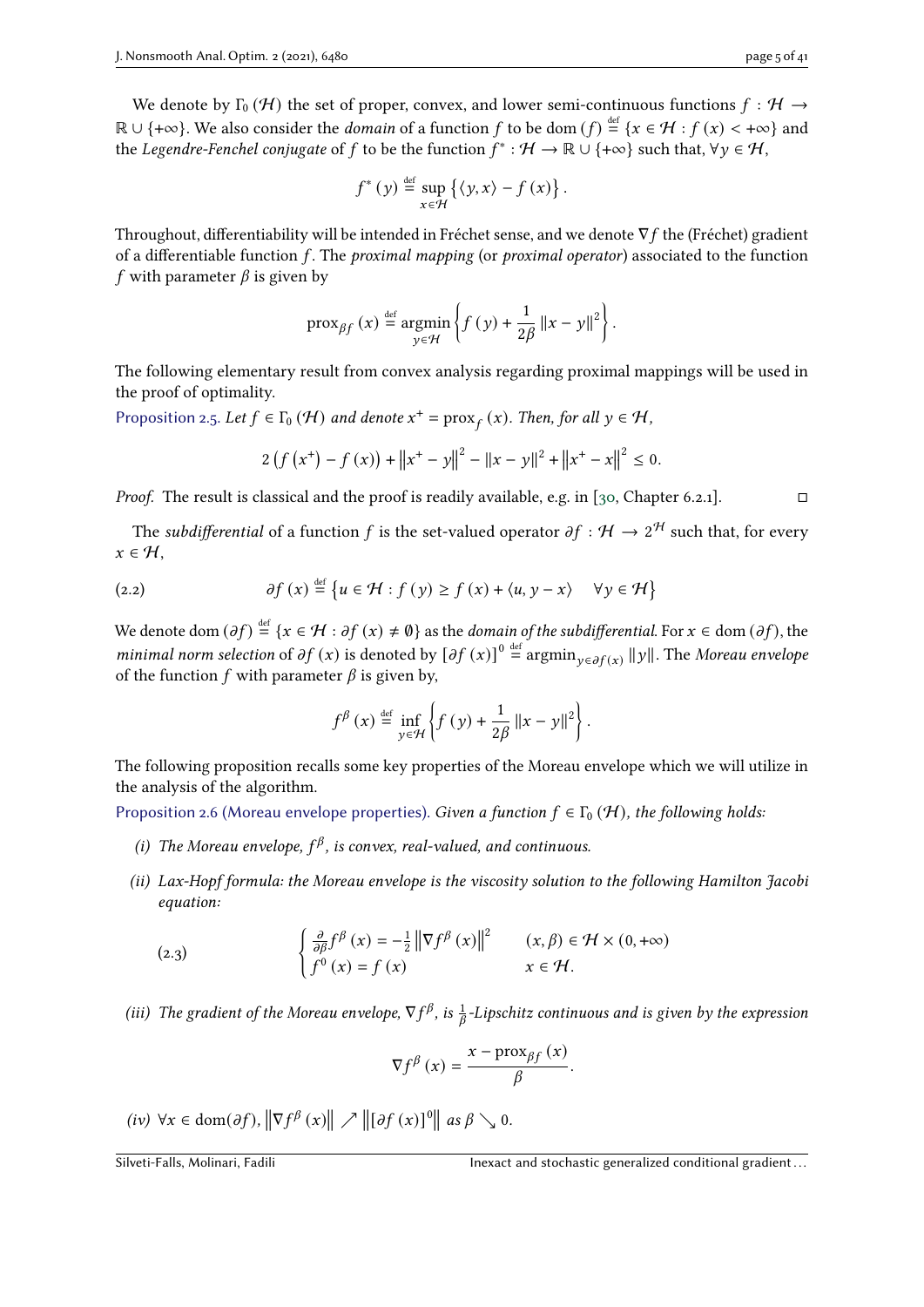<span id="page-5-1"></span>(v)  $\forall x \in \mathcal{H}, f^{\beta}(x) \nearrow f(x)$  as  $\beta \searrow 0$ . In addition, given two positive real numbers  $\beta' < \beta$ , for all  $x \in \mathcal{H}$  we have

$$
0 \le f^{\beta'}(x) - f^{\beta}(x) \le \frac{\beta - \beta'}{2} \left\| \nabla f^{\beta'}(x) \right\|^2;
$$
  

$$
0 \le f(x) - f^{\beta}(x) \le \frac{\beta}{2} \left\| [\partial f(x)]^0 \right\|^2.
$$

*Proof.* [\(i\):](#page-4-0) see [\[6,](#page-38-7) Proposition 12.15]. The proof for [\(ii\)](#page-4-1) can be found in [\[3,](#page-38-8) Lemma 3.27 and Remark 3.32] (see also [\[22\]](#page-39-13) or [\[2,](#page-38-9) Section 3.1]). The proof for claim [\(iii\)](#page-4-2) can be found in [\[6,](#page-38-7) Proposition 12.29] and the proof for claim [\(iv\)](#page-4-3) can be found in [\[6,](#page-38-7) Corollary 23.46]. For the first part in [\(v\),](#page-5-1) see [6, Proposition 12.32(i)]. To show the first inequality in [\(v\),](#page-5-1) combine [\(ii\)](#page-4-1) and convexity of the function  $\beta \mapsto g^{\beta}(x)$  for every  $x \in \mathcal{H}$ . The second inequality follows from the first one and [\(iv\),](#page-4-3) taking the limit as  $\beta' \to 0$ .

Given a closed, convex set  $C$ , we write  $d_C \stackrel{\text{def}}{=} \sup_{x,y \in C} \|x-y\|$  to denote the *diameter* of  $C$ . We denote the Bregman divergence of a differentiable function  $F$  by

$$
D_{F}(x, y) \stackrel{\text{def}}{=} F(x) - F(y) - \langle \nabla F(y), x - y \rangle.
$$

<span id="page-5-0"></span>Definition 2.7 ( $(F, \zeta)$ -smoothness). Let  $F : \mathcal{H} \to \mathbb{R} \cup \{+\infty\}$  and  $\zeta : [0,1] \to \mathbb{R}_+$ . The pair  $(f, C)$ , where  $f: H \to \mathbb{R} \cup \{+\infty\}$  and  $C \subset \text{dom}(f)$ , is said to be  $(F, \zeta)$ -smooth if there exists an open set  $C_0$  such that  $C \subset C_0 \subset \text{int } (\text{dom }(F))$  and

- <span id="page-5-2"></span>(i) F and f are differentiable on  $C_0$ ;
- <span id="page-5-3"></span>(ii)  $F - f$  is convex on  $C_0$ ;
- <span id="page-5-4"></span>(iii) it holds

(2.4) 
$$
K_{(F,\zeta,C)} \stackrel{\text{def}}{=} \sup_{\substack{x,s \in C; \gamma \in ]0,1] \\ z=x+y(s-x)}} \frac{D_F(z,x)}{\zeta(\gamma)} < +\infty.
$$

<span id="page-5-5"></span>Remark 2.8. An important consequence of Definition [2.7](#page-5-0)[\(i\)](#page-5-2) and Definition 2.7[\(ii\)](#page-5-3) in  $(F, \zeta)$ -smoothness is the following. Let  $(f, C)$  be  $(F, \zeta)$  smooth. Then, for any  $x, y \in C$ , we have

$$
f(y) \le f(x) + \langle \nabla f(x), y - x \rangle + D_F(y, x).
$$

Moreover, by Definition [2.7](#page-5-0)[\(iii\),](#page-5-4) if  $y = x + y$  ( $s - x$ ) for some  $s \in C$  and  $y \in ]0,1]$ , we have,

$$
(2.5) \t\t D_F(y,x) \leq K_{(F,\zeta,C)}\zeta(y).
$$

<span id="page-5-6"></span>Definition 2.9 ( $\omega$ -smoothness). Consider a function  $\omega : \mathbb{R}_+ \to \mathbb{R}_+$  such that  $\omega(0) = 0$  and  $\xi(s) \stackrel{\text{def}}{=}$  $\int_0^1 \omega(st) dt$  is nondecreasing. A differentiable function  $g : \mathcal{H} \to \mathbb{R}$  is said to be  $\omega$ -smooth if, for every  $x, y \in H$ ,

$$
\|\nabla g\left(x\right) - \nabla g\left(y\right)\| \le \omega \left(\|x - y\|\right)
$$

Remark 2.10. A classical consequence of  $\omega$ -smoothness is the following. If  $q : \mathcal{H} \to \mathbb{R}$  is  $\omega$ -smooth, for every  $x, y \in \mathcal{H}$  we have

$$
f(y) \le f(x) + \langle \nabla f(x), y - x \rangle + \xi \left( \|y - x\| \right) \|y - x\|.
$$

Remark 2.11. Note that being  $\omega$ -smooth is a stronger condition than being  $(F, \zeta)$ -smooth since every  $\omega$ -smooth function f is also  $(F, \zeta)$ -smooth with  $F = f, \zeta(t) = d_C t \xi(d_C t)$  and  $K_{(F, \zeta, C)} \leq 1$ . Additionally, the assumptions on  $\xi$  being nondecreasing can be replaced by the sufficient condition that  $\lim_{t \to 0^+} \omega(t) = \omega(0) = 0.$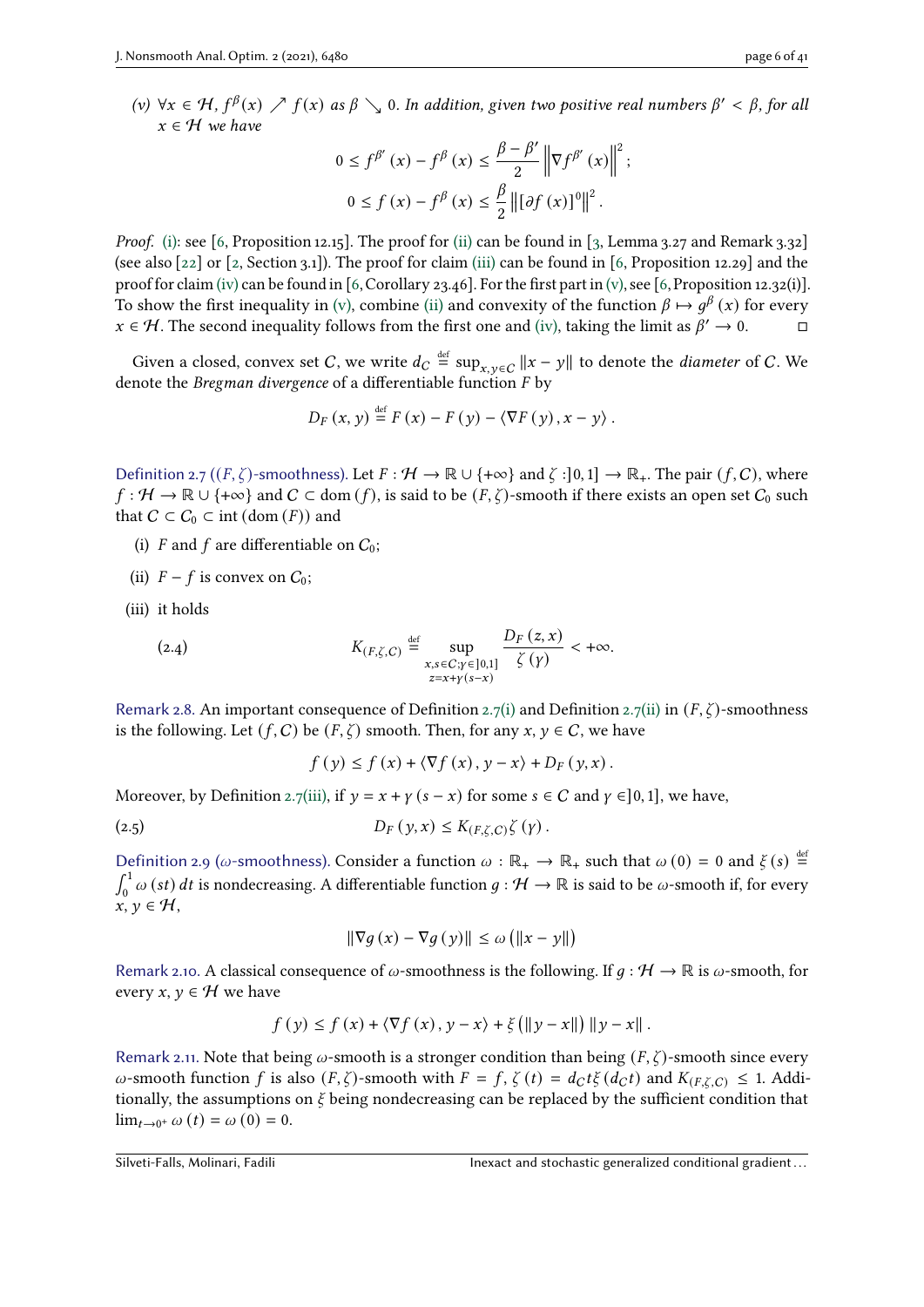# <span id="page-6-0"></span>3 algorithm and assumptions

For each  $k \in \mathbb{N}$ , we denote by  $\lambda_k$  and  $\lambda_k^s$  $\mathcal{F}_k$  random variables from  $(\Omega, \mathcal{F}, \mathbb{P})$  to  $\mathcal{H}_p$  and  $\mathbb{R}_+$  respectively. In this context,  $\lambda_k$  will represent the error in the gradient or proximal terms and  $\lambda_k^3$  $\frac{s}{k}$  will represent the error in the linear minimization oracle itself.

Algorithm 1: Inexact Conditional Gradient with Augmented Lagrangian and Proximal-step (ICGALP )

**Input:**  $x_0 \in C \stackrel{\text{def}}{=} \text{dom}(h); \mu_0 \in \text{ran}(A); (\gamma_k)_{k \in \mathbb{N}}, (\beta_k)_{k \in \mathbb{N}}, (\theta_k)_{k \in \mathbb{N}}, (\rho_k)_{k \in \mathbb{N}} \in \ell_+$  $k = 0$ repeat  $y_k = \text{prox}_{\beta_k g} (Tx_k)$  $z_k = \nabla f(x_k) + T^*(Tx_k - y_k) / \beta_k + A^* \mu_k + \rho_k A^* (Ax_k - b) + \lambda_k$  $s_k \in \text{Argmin}_{s \in \mathcal{H}_b} \{ h(s) + \langle z_k, s \rangle \}$  $\widehat{s_k} \in \left\{ s \in \mathcal{H}_p : h(s) + \langle z_k, s \rangle \le h(s_k) + \langle z_k, s_k \rangle + \lambda_k^s \right\}$  $\begin{matrix} s \\ k \end{matrix}$  $x_{k+1} = x_k - \gamma_k (x_k - \widehat{s}_k)$  $\mu_{k+1} = \mu_k + \theta_k (Ax_{k+1} - b)$  $k \leftarrow k + 1$ until convergence; Output:  $x_{k+1}$ .

<span id="page-6-1"></span>To improve readability, we list some notation for the functionals we will employ throughout the analysis of the algorithm,

(3.1)  $\Phi(x) \stackrel{\text{def}}{=} f(x) + g(Tx) + h(x);$  $\mathcal{L}(x, \mu) \stackrel{\text{def}}{=} f(x) + g(Tx) + h(x) + \langle \mu, Ax - b \rangle;$  $\mathcal{L}_k(x,\mu) \stackrel{\text{def}}{=} f(x) + g^{\beta_k}(Tx) + h(x) + \langle \mu, Ax - b \rangle + \frac{\rho_k}{g}$  $\frac{\partial k}{2}$  ||Ax – b||<sup>2</sup> ;  $\mathcal{E}_k(x, \mu) \stackrel{\text{def}}{=} f(x) + g^{\beta_k}(Tx) + \langle \mu, Ax - b \rangle + \frac{\rho_k}{g}$  $\frac{\partial k}{2} ||Ax - b||^2$ ;  $\Phi_k(x) \stackrel{\text{def}}{=} f(x) + g^{\beta_k}(Tx) + h(x)$ .

We can recognize  $\mathcal{L}(x, \mu)$  as the classical Lagrangian,  $\mathcal{L}_k(x, \mu)$  as the augmented Lagrangian with smoothed q,  $\mathcal{E}_k(x, \mu)$  as the smooth part of  $\mathcal{L}_k(x, \mu)$ , and  $\Phi_k(x)$  as the primal objective with smoothed g. With this notation in mind, we can see  $z_k$  as  $\nabla_x \mathcal{E}_k(x_k, \mu_k)$  and  $\lambda_k$  as the error in the computation of  $\nabla_x \mathcal{E}_k(x_k, \mu_k).$ 

<span id="page-6-2"></span>We define the following filtration

(3.2) 
$$
\mathfrak{S} \stackrel{\text{def}}{=} (\mathcal{S}_k)_{k \in \mathbb{N}} \quad \text{where} \quad \mathcal{S}_k \stackrel{\text{def}}{=} \sigma(x_0, \mu_0, \widehat{s}_0, \ldots, \widehat{s}_k)
$$

and  $\sigma(x_0, \mu_0, \widehat{s}_0, \ldots, \widehat{s}_k)$  is the  $\sigma$ -algebra generated by the random variables  $x_0, \mu_0, \widehat{s}_0, \ldots, \widehat{s}_k$  defined in Algorithm [1.](#page-6-1) Furthermore, due to the error terms being contained in the direction finding step, we have that  $x_{k+1}$  and  $\mu_{k+1}$  are completely determined by  $\mathcal{S}_k$ . Another noteworthy consequence of the error terms being contained in the direction finding step is that the primal iterates  $(x_k)_{k \in \mathbb{N}}$  remain in C, as in the classical Frank-Wolfe algorithm, while the dual iterates  $(\mu_k)_{k \in \mathbb{N}}$  remain in ran  $(A)$ .

Finally, we define the notation for the set of solutions for  $(\mathscr{P})$  and  $(\mathscr{D})$  to be

 $(3.3)$ 

<span id="page-6-3"></span>
$$
S_{\mathcal{P}} \stackrel{\text{def}}{=} \underset{x \in \mathcal{H}_p}{\text{Argmin}} \left\{ f(x) + g(x) + h(x) : Ax = b \right\} \text{ and } S_{\mathcal{D}} \stackrel{\text{def}}{=} \underset{\mu \in \mathcal{H}_d}{\text{Argmin}} \left\{ (f + g + h)^* \left( -A^* \mu \right) + \langle \mu, b \rangle \right\}
$$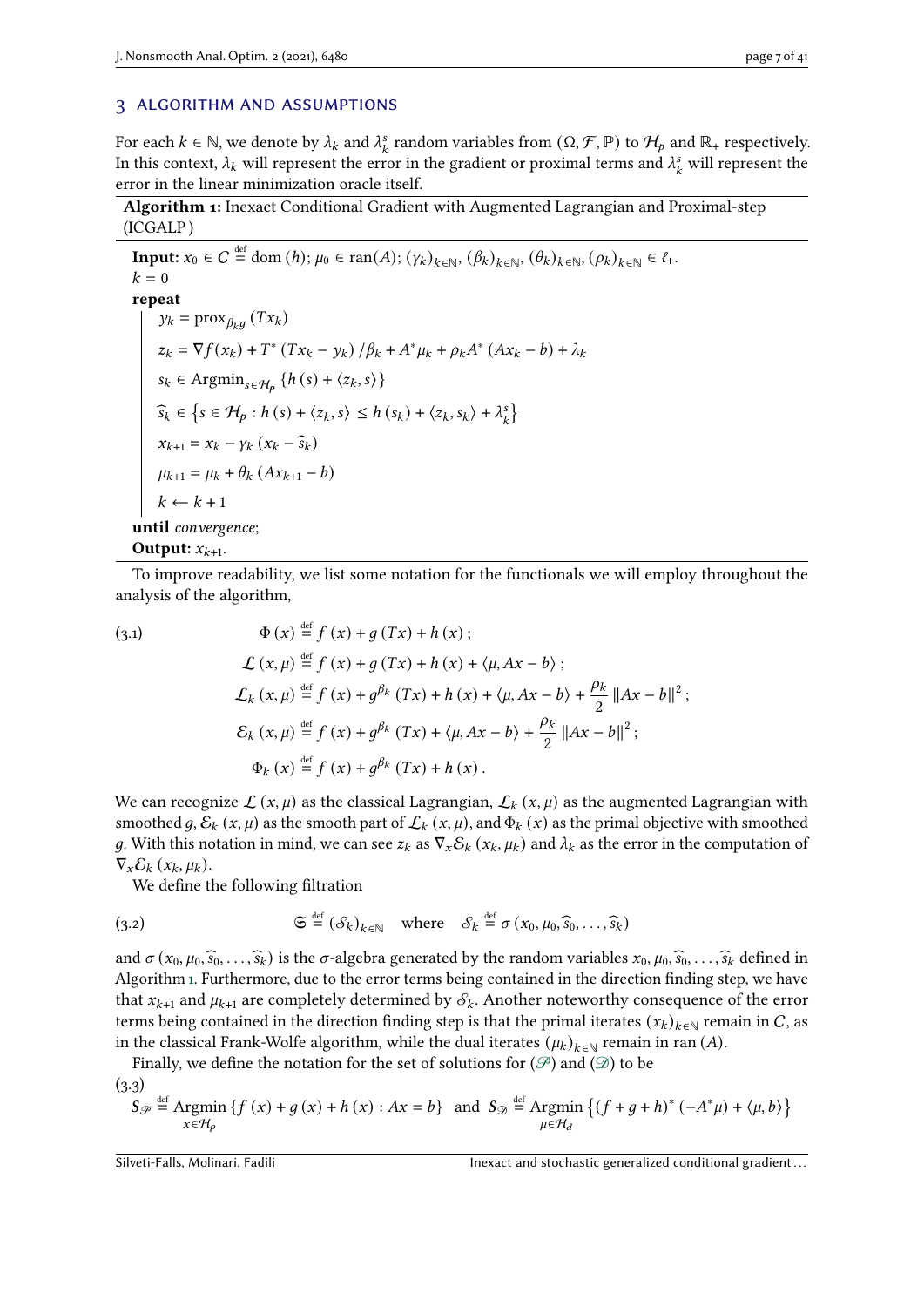and the notation for the set of weak cluster points of a sequence  $(x_k)_{k \in \mathbb{N}}$  in  $\mathcal{H}_p$  to be

<span id="page-7-10"></span>(3.4) 
$$
\mathfrak{W} \left[ (x_k)_{k \in \mathbb{N}} \right] \stackrel{\text{def}}{=} \left\{ x \in \mathcal{H}_p : \exists \left( x_{k_j} \right)_{j \in \mathbb{N}}, x_{k_j} \to x \right\}.
$$

#### 3.1 assumptions

#### 3.1.1 assumptions on the functions

We impose the following assumptions on the problem we consider; for some results, only a subset of them will be necessary:

- <span id="page-7-1"></span>(A.1) The functions  $f, g \circ T$ , and h belong to  $\Gamma_0 (\mathcal{H}_p)$ .
- <span id="page-7-2"></span>(A.2) The pair  $(f, C)$  is  $(F, \zeta)$ -smooth (see Definition [2.7\)](#page-5-0), where we recall  $C \stackrel{\text{def}}{=} \text{dom}(h)$ .
- <span id="page-7-6"></span>(A.3) The set C is weakly compact (and thus contained in a ball of radius  $R > 0$ ).
- <span id="page-7-0"></span> $(A.4)$  It holds  $TC \subset \text{dom}(\partial g)$  and sup  $x \in \overline{C}$  $\left\| \left[ \partial g\left( Tx\right) \right] ^{0}\right\| =M<\infty.$
- <span id="page-7-8"></span>(A.5) The function h is Lipschitz continuous relative to its domain C with constant  $L_h \ge 0$ , i.e.,  $\forall (x, z) \in C^2, |h(x) - h(z)| \le L_h \|x - z\|.$
- <span id="page-7-7"></span>(A.6) There exists a saddle-point  $(x^*, \mu^*) \in \mathcal{H}_b \times \mathcal{H}_d$  for the Lagrangian  $\mathcal{L}$ .
- $(A.7)$  The set ran $(A)$  is closed.
- <span id="page-7-12"></span><span id="page-7-9"></span>(A.8) One of the following holds:
	- (a)  $A^{-1}(b) \cap \text{int}(\text{dom}(g \circ T)) \cap \text{int}(C) \neq \emptyset$ , where  $A^{-1}(b)$  is the pre-image of b under A.
	- (b)  $\mathcal{H}_p$  and  $\mathcal{H}_d$  are finite-dimensional and

J.

(3.5) 
$$
\begin{cases} A^{-1}(b) \cap \text{ri}(\text{dom}(g \circ T)) \cap \text{ri}(C) \neq \emptyset \\ \text{and} \\ \text{ran}(A^*) \cap \text{par}(\text{dom}(g \circ T) \cap C)^{\perp} = \{0\}. \end{cases}
$$

<span id="page-7-11"></span>(A.9) The space  $\mathcal{H}_d$  is separable.

<span id="page-7-5"></span>(A.10) The set-valued mappings  $\left(\partial \left(\Phi^*_k \circ (-A^*)\right)\right)$  ∈ℕ satisfy the following property: for any sequence  $((p_k, q_k))_{k \in \mathbb{N}}$  satisfying, for each  $k \in \mathbb{N}$ ,

$$
p_k \in \partial \left( \Phi_k^* \circ (-A^*) \right) (q_k),
$$

with  $p_k \to p$  and  $q_k \to q$ , the sequence  $(q_k)_{k \in \mathbb{N}}$  admits a strong cluster point.

The following lemmas outline sufficient conditions ensure that assumption  $(A.4)$  holds for q and show why it's unnecessary to make a similar assumption for  $f$  in light of [\(A.1\)](#page-7-1) and [\(A.2\).](#page-7-2)

Lemma 3.1. Let  $T : H_D \to H_U$  be a bounded linear operator. Assume that one of the following holds:

- <span id="page-7-3"></span>(i)  $g \in \Gamma_0(\mathcal{H}_v)$ ,  $TC \subset \text{int}(\text{dom}(g))$  and C is a nonempty compact subset of  $\mathcal{H}_p$ .
- <span id="page-7-4"></span>(ii)  $g : H_0 \to \mathbb{R}$  is continuous, convex and bounded on bounded sets of  $H_0$ , and C is a nonempty bounded subset of  $\mathcal{H}_p$ .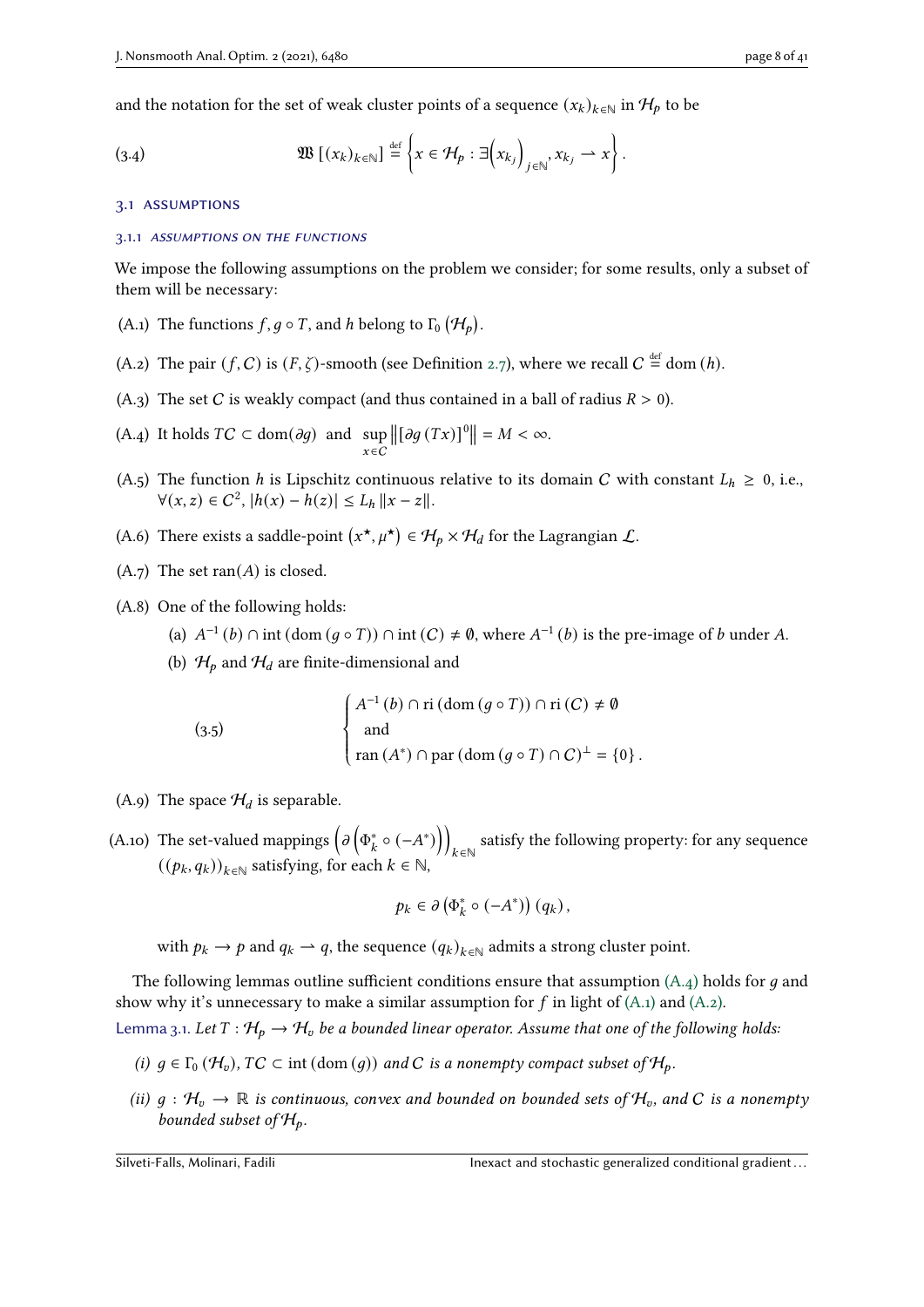(iii)  $H_v$  and  $H_p$  are finite dimensional, and either  $g \in \Gamma_0(H_v)$ ,  $TC \subset \text{int }(\text{dom }(g))$  and C is closed and bounded, or  $g : H_v \to \mathbb{R}$  is continuous and convex and C is a nonempty bounded subset of  $H_p$ .

Then [\(A.4\)](#page-7-0) holds.

*Proof.* (i) Since  $g \in \Gamma_0(\mathcal{H}_p)$ , it follows from [\[6,](#page-38-7) Proposition 16.21] that

$$
TC \subset \text{int}(\text{dom}(g)) \subset \text{dom}(\partial g).
$$

Moreover, by [\[6,](#page-38-7) Corollary 8.30(ii) and Proposition 16.14], we have that  $\partial q$  is locally bounded on int (dom (q)). In particular, as we assume that C is bounded, so is  $TC$ , and since  $TC \subset$ int (dom (*g*)), it means that for each  $z \in TC$  there exists an open neighborhood of z, denoted by  $U_z$ , such that  $\partial g(U_z)$  is bounded. Since  $(U_z)_{z \in C}$  is an open cover of TC and TC is compact, there exists a finite subcover  $(U_{z_k})_{k=1}^n$ . Then,

$$
\bigcup_{x \in C} \partial g(Tx) \subset \bigcup_{k=1}^n \partial g\left(U_{z_k}\right).
$$

Since the right-hand-side is bounded (as it is a finite union of bounded sets),

$$
\sup_{x \in C, \ u \in \partial g(Tx)} ||u|| < +\infty,
$$

whence the desired conclusion trivially follows.

- (ii) From the equivalence [\[6,](#page-38-7) Proposition 16.17(i)  $\iff$  (iii)], it follows that dom( $\partial g$ ) =  $\mathcal{H}_v$  and thus  $TC \subset \text{dom}(\partial g)$  trivially holds. Moreover,  $\partial g$  is bounded on every bounded set of  $\mathcal{H}_v$ , and in particular on C.
- (iii) In finite dimension, the claim follows trivially from [\(i\)](#page-7-3) for the first case by a simple compactness argument, and from [\(ii\)](#page-7-4) in the second case since a continuous and convex is bounded on bounded sets in finite dimension; see [\[6,](#page-38-7) Proposition 16.17].

□

<span id="page-8-0"></span>Lemma 3.2. The assumptions  $(A.1)$  and  $(A.2)$  are sufficient to ensure that

$$
\sup_{x \in C} \|\nabla f(x)\| \le D
$$

for some  $D < +\infty$ .

*Proof.* Fix  $s \in C$  and let  $x \in C$ . We have

$$
f^*(\nabla f(x)) + f(s) - \langle \nabla f(x), s \rangle = f(s) - f(x) - \langle \nabla f(x), s - x \rangle = D_f(s, x) \le D_F(s, x)
$$
  
\$\le K\_{(F,\zeta,C)} \zeta(1)\$,

where we used the Fenchel identity ( $[6,$  Proposition 17.27)) in the first equality, Remark [2.8](#page-5-5) in the first inequality and Definition [2.7](#page-5-0) in the second one. By [\[6,](#page-38-7) Corollary 9.20], f is bounded from below on C which entails

$$
f^*(\nabla f(x)) - \langle \nabla f(x), s \rangle \le D_F(s, x) \le K_{(F, \zeta, C)} \zeta(1) + c,
$$

for some real constant  $c$ . Now, since

$$
s \in C \subset \text{dom}\nabla f \subset \text{int}(\text{dom}f)
$$

Silveti-Falls, Molinari, Fadili **International gradient** Inexact and stochastic generalized conditional gradient...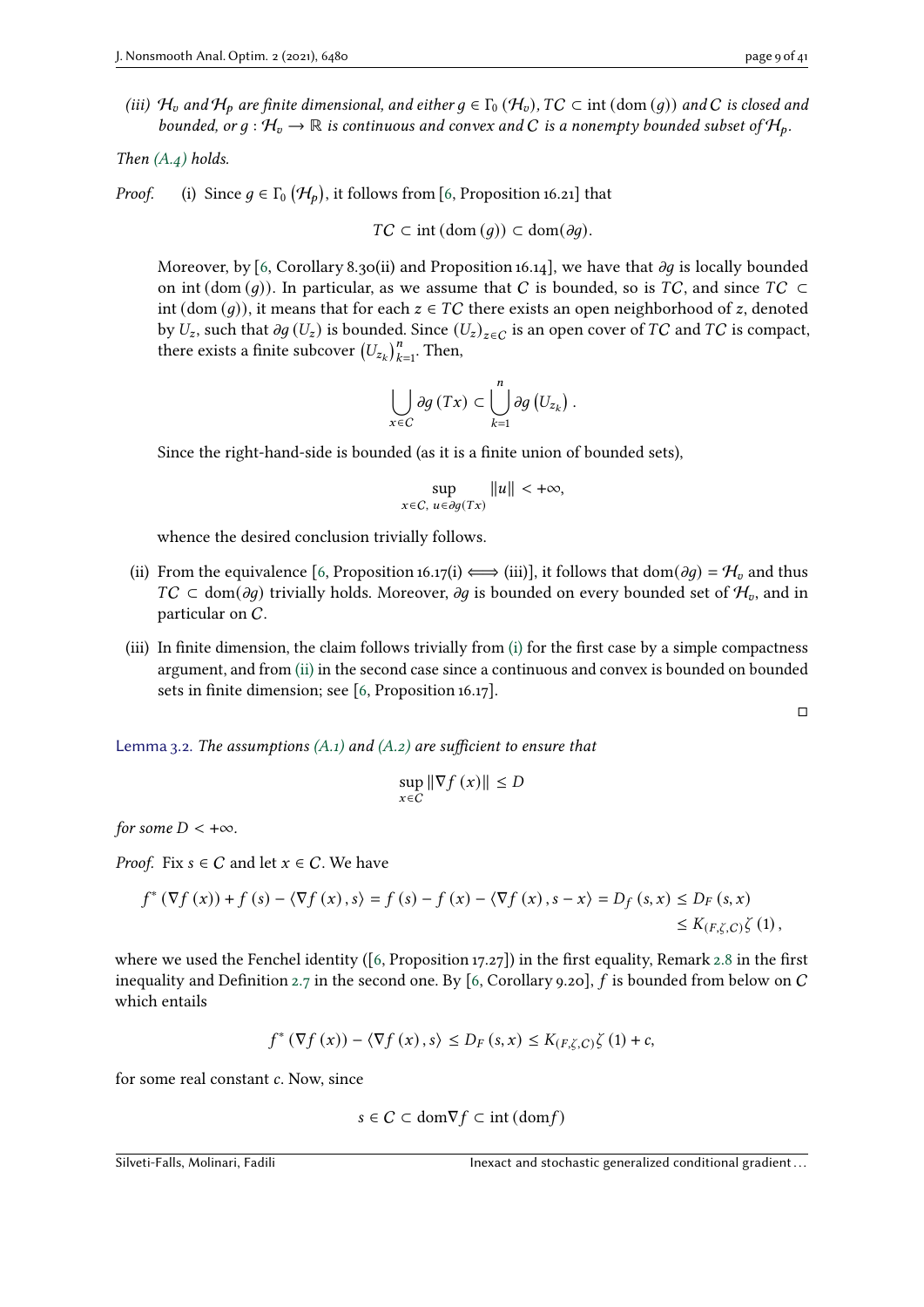by Definition [2.7](#page-5-0) and [\[6,](#page-38-7) Proposition 17.41], we infer from [\[6,](#page-38-7) Theorem 14.17 and Proposition 14.16] (recall that *s* is fixed), that there exists  $a_1 > 0$  and  $a_2 \in \mathbb{R}$  such that, for all  $x \in C$ ,

$$
a_1 \|\nabla f(x)\| + a_2 \le K_{(F,\zeta,C)} \zeta(1) + c.
$$

Taking the supremum over  $x \in C$  entails the desired claim with  $D = a_1^{-1} \left( K_{(F,\zeta,C)} \zeta(1) + c - a_2 \right)$  $\Box$ 

Remark 3.3. If the dimension of  $H_d$  is finite, then [\(A.10\)](#page-7-5) is satisfied because weakly compact sets are compact in such spaces. Alternatively, another sufficient condition is to impose that the sublevel sets of the functions  $\left(\Phi_k^* \circ (-A^*)\right)$  ∈ℕ are compact, for instance if the functions are uniformly convex, uniformly in  $k$ .

#### 3.1.2 assumptions on the parameters and error terms

We impose the following assumptions on the parameters and error terms and, as with the assumptions above, for some results only a subset will be necessary:

<span id="page-9-3"></span>(P.1)  $(y_k)_{k \in \mathbb{N}} \subset ]0,1]$  and the sequences  $(\zeta(y_k))_{k \in \mathbb{N}}$ ,  $(y_k^2)$  $\eta_k^2/\beta_k$  $_{k\in\mathbb{N}}$  and  $(\gamma_k\beta_k)_{k\in\mathbb{N}}$  belong to  $\ell^1_+$ .

 $(P.2)$   $(\gamma_k)_{k \in \mathbb{N}} \notin \ell^1$ .

- <span id="page-9-5"></span>(P.3)  $(\beta_k)_{k \in \mathbb{N}} \in \ell_+$  is nonincreasing and converges to 0.
- <span id="page-9-4"></span>(P.4)  $(\rho_k)_{k \in \mathbb{N}} \in \ell_+$  is nondecreasing with  $0 < \rho \le \rho_k \le \overline{\rho} < +\infty$ .
- <span id="page-9-6"></span>(P.5) For some positive constants M and  $\overline{M}$ ,  $M \leq (\gamma_k/\gamma_{k+1}) \leq \overline{M}$ .
- <span id="page-9-0"></span>(P.6)  $(\theta_k)_{k \in \mathbb{N}}$  satisfies  $\theta_k = \frac{y_k}{c}$  $\frac{f}{c}$  for some  $c > 0$  such that  $\frac{\overline{M}}{c} - \frac{\frac{c}{2}}{2}$  $\frac{\rho}{2}$  < 0.
- <span id="page-9-1"></span>(P.7) The sequences  $(\rho_k)_{k \in \mathbb{N}}$  and  $(\gamma_k)_{k \in \mathbb{N}}$  satisfy  $(1 - \gamma_{k+1}) \rho_{k+1} - \rho_k + \frac{2}{c}$  $\frac{2}{c}\gamma_k - \frac{y_k^2}{c} \leq 0$  with c as in [\(P.6\).](#page-9-0)
- <span id="page-9-2"></span> $(P.8)$   $(\gamma_{k+1} \mathbb{E} [||\lambda_{k+1}|| | S_k])_{k \in \mathbb{N}} \in l^1_+(\mathfrak{S})$  and  $(\gamma_{k+1} \mathbb{E} [|\lambda_{k+1}^s | S_k])$  $_{k\in\mathbb{N}}\in\ell_{+}^{1}\left( \mathfrak{S}\right) .$
- <span id="page-9-7"></span>(P.9)  $(\gamma_{k+1} \mathbb{E} [||\lambda_{k+1}||])_{k \in \mathbb{N}} \in \ell^1_+ \text{ and } (\gamma_{k+1} \mathbb{E} [\lambda_{k+1}^s])$  $k \in \mathbb{N}$   $\in \ell^1_+$ .

Remark 3.4. To satisfy [\(P.7\),](#page-9-1) it suffices to take  $(\rho_k)_{k \in \mathbb{N}}$  to be a constant sequence, i.e.  $\rho_k \equiv \rho$ , with  $\rho$ sufficiently large to satisfy  $2\frac{\overline{M}}{2}$  $\frac{M}{c} < \rho$ , a similar requirement as in [\(P.6\).](#page-9-0) The condition [\(P.7\)](#page-9-1) would then be satisfied as follows,

$$
(1 - \gamma_{k+1}) \rho - \rho + \frac{2}{c} \gamma_k - \frac{\gamma_k^2}{c} = -\gamma_{k+1} \rho + \frac{\gamma_k}{c} (2 - \gamma_k)
$$
  

$$
\leq -\gamma_{k+1} \rho + \frac{2\gamma_k}{c}
$$
  

$$
\leq \gamma_{k+1} \left( 2 \frac{\overline{M}}{c} - \rho \right)
$$
  

$$
< 0.
$$

Remark 3.5. We will also denote the gradient of  $\mathcal{E}_k$  with errors as

$$
\widehat{\nabla_x \mathcal{E}}_k(x,\mu) \stackrel{\text{def}}{=} \nabla_x \mathcal{E}_k(x,\mu) + \lambda_k.
$$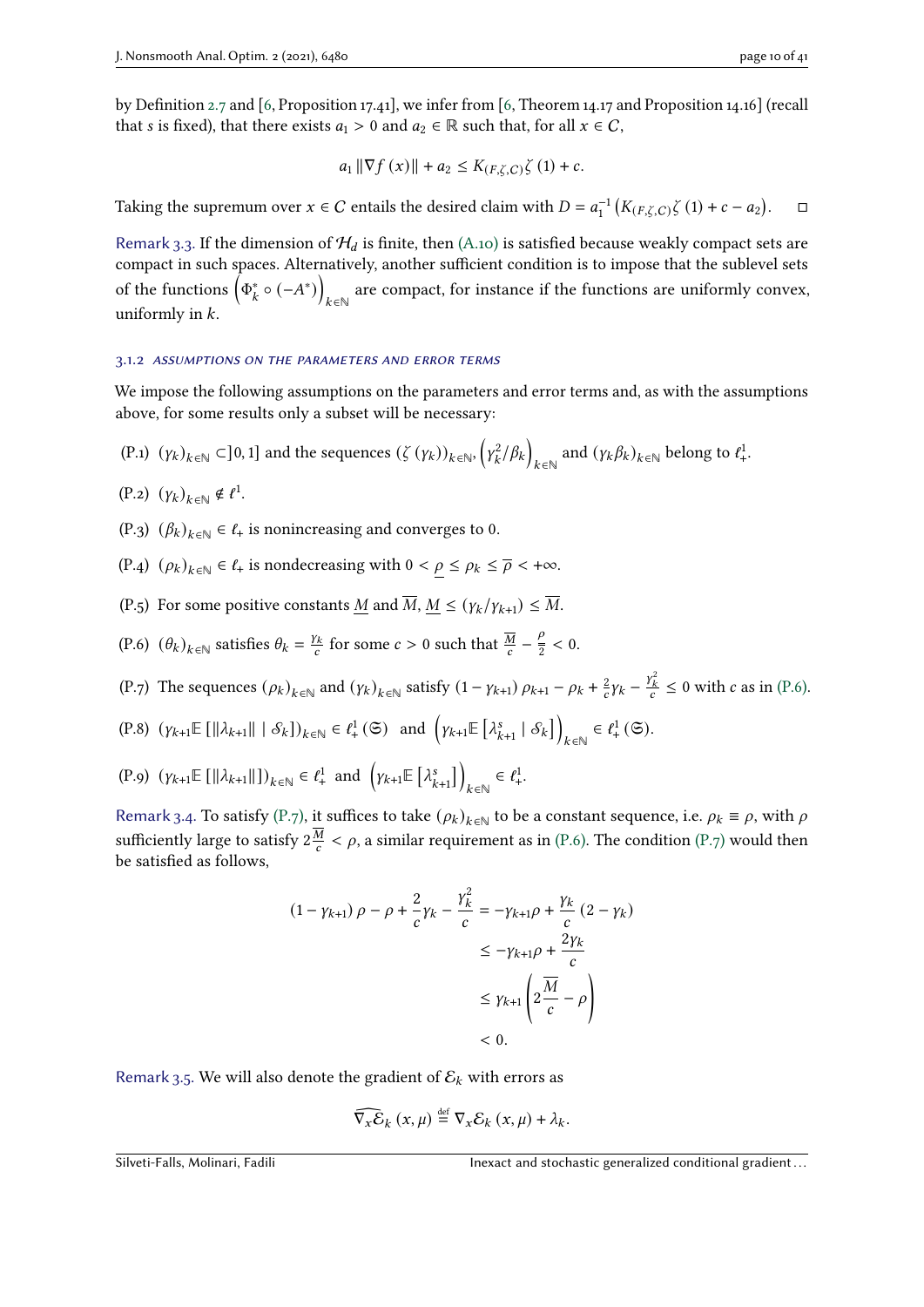It is possible to further decompose the error term  $\lambda_k,$  for instance, into  $\lambda^f_t$  $\frac{f}{k} - T^* \lambda_k^g$  $\frac{g}{k}/\beta_k$  where  $\lambda_k^j$ is the error term  $\lambda_k$ , for instance, into  $\lambda_k^f - T^* \lambda_k^g / \beta_k$  where  $\lambda_k^f$  is the error in computing  $\nabla f(x_k)$  and  $\lambda_k^g$  is the error in evaluating  $\max_{\beta_k g} (Tx_k)$ . In this case, the condition  $(y_{k+1} \mathbb{E} \left[ \|\lambda_{k+1}\| \mid \mathcal{S}_k \right])_{k \in \mathbb{N}} \in \ell^1_+(\mathfrak{S})$  in  $(P.8)$  is sufficiently satisfied by demanding that  $\left( \gamma_{k+1} \mathbb{E}\left[ \Big\Vert \right. \right.$  $\lambda_i^j$  $k+1$  $\Big\| \, | \, {\mathcal S}_k \Big\| \Big)$  $k \in \mathbb{N} \in \ell^1_+ (\mathfrak{S})$  and  $\left(\frac{\gamma_{k+1}}{\beta_{k+1}}\right)$  $\frac{\gamma_{k+1}}{\beta_{k+1}}\mathbb{E}\left[\left\Vert \lambda_{k}^{g}\right\Vert \right]$  $\left.\begin{array}{c} g \ g_{k+1} \end{array}\right| \mid \mathcal{S}_k \bigg] \bigg)$  $_{k\in\mathbb{N}}\in\ell_{+}^{1}\left( \mathfrak{S}\right) .$ 

# <span id="page-10-0"></span>4 main results

#### 4.1 preparatory results

<span id="page-10-1"></span>Lemma 4.1. Suppose [\(A.1\),](#page-7-1) [\(A.2\)](#page-7-2) and [\(P.1\)](#page-9-3) hold. For each  $k \in \mathbb{N}$ , define the quantity

(4.1) 
$$
L_k \stackrel{\text{def}}{=} \frac{\|T\|^2}{\beta_k} + \|A\|^2 \rho_k.
$$

Then, for each  $k \in \mathbb{N}$ , we have the following inequality,

<span id="page-10-3"></span>
$$
\mathcal{E}_{k}(x_{k+1}, \mu_{k}) \leq \mathcal{E}_{k}(x_{k}, \mu_{k}) + \langle \nabla_{x} \mathcal{E}_{k}(x_{k}, \mu_{k}), x_{k+1} - x_{k} \rangle + D_{F}(x_{k+1}, x_{k}) + \frac{L_{k}}{2} ||x_{k+1} - x_{k}||^{2}.
$$

*Proof.* See [\[34,](#page-40-0) Lemma 4.5]  $\Box$ 

<span id="page-10-2"></span>Lemma 4.2. Suppose [\(A.1\)](#page-7-1) and [\(A.2\)](#page-7-2) hold. Then, for each  $k \in \mathbb{N}$  and for every  $x \in \mathcal{H}_p$ ,

$$
\mathcal{E}_k(x,\mu_k) \geq \mathcal{E}_k(x_k,\mu_k) + \langle \nabla_x \mathcal{E}_k(x_k,\mu_k), x - x_k \rangle + \frac{\rho_k}{2} ||A(x - x_k)||^2.
$$

*Proof.* See [ $34$ , Lemma  $4.6$ ].

<span id="page-10-4"></span>Lemma 4.3. Assume that [\(A.3\)](#page-7-6) and [\(P.4\)](#page-9-4) hold. Let  $(x_k)_{k \in \mathbb{N}}$  be the sequence of primal iterates generated by Algorithm [1](#page-6-1) and  $\mathfrak{S} = (\mathcal{S}_k)_{k \in \mathbb{N}}$  as given by [\(3.2\)](#page-6-2). Then, for each  $k \in \mathbb{N}$ , we have the following estimate,

$$
\frac{\rho_k}{2} \|Ax_k - b\|^2 - \frac{\rho_{k+1}}{2} \mathbb{E} \left[ \|Ax_{k+1} - b\|^2 \mid \mathcal{S}_{k-1} \right] \leq \overline{\rho} d_C \|A\| \left( \|A\| R + \|b\| \right) \gamma_k \left( \mathbb{P}\text{-}a.s. \right) .
$$

*Proof.* For each  $k \in \mathbb{N}$ , by convexity of the function  $\frac{\rho_{k+1}}{2} ||A - b||^2$  and the assumption [\(P.4\)](#page-9-4) that  $(\rho_k)_{k \in \mathbb{N}}$  is nondecreasing, we have,

$$
\frac{\rho_k}{2} ||Ax_k - b||^2 - \frac{\rho_{k+1}}{2} ||Ax_{k+1} - b||^2 \le \frac{\rho_{k+1}}{2} ||Ax_k - b||^2 - \frac{\rho_{k+1}}{2} ||Ax_{k+1} - b||^2
$$
  

$$
\le \left\langle \nabla \left(\frac{\rho_{k+1}}{2} ||A - b||^2 (x_k), x_k - x_{k+1}\right) \right\rangle
$$
  

$$
= \rho_{k+1} \left\langle Ax_k - b, A (x_k - x_{k+1}) \right\rangle.
$$

Recall that, for each  $k \in \mathbb{N}$ ,  $x_{k+1} = x_k - \gamma_k (x_k - \hat{s}_k)$  and take the expectation to find,

$$
\frac{\rho_k}{2} \|Ax_k - b\|^2 - \mathbb{E} \left[ \frac{\rho_{k+1}}{2} \|Ax_{k+1} - b\|^2 \mid \mathcal{S}_{k-1} \right] \le \overline{\rho} \gamma_k \mathbb{E} \left[ \langle Ax_k - b, A(x_k - \widehat{s}_k) \rangle \mid \mathcal{S}_{k-1} \right]
$$
  

$$
\le \overline{\rho} \gamma_k d_C \|A\| \left( \|A\| R + \|b\| \right),
$$

where we have used the Cauchy-Schwarz inequality and the boundedness of  $C$ , assumed in  $(A_3)$ , in the last inequality.

<span id="page-10-5"></span>Remark 4.4. The above result still holds if we replace both  $\rho_k$  and  $\rho_{k+1}$  by the constant 2 and shift the index by 1, i.e., for each  $k \in \mathbb{N}$ ,

$$
||Ax_{k+1} - b||^2 - \mathbb{E} [||Ax_{k+2} - b||^2 | S_k] \le 2d_C ||A|| (||A|| R + ||b||) \gamma_{k+1} (P-a.s.)
$$

<span id="page-10-6"></span>Silveti-Falls, Molinari, Fadili **Inexact and stochastic generalized conditional gradient**...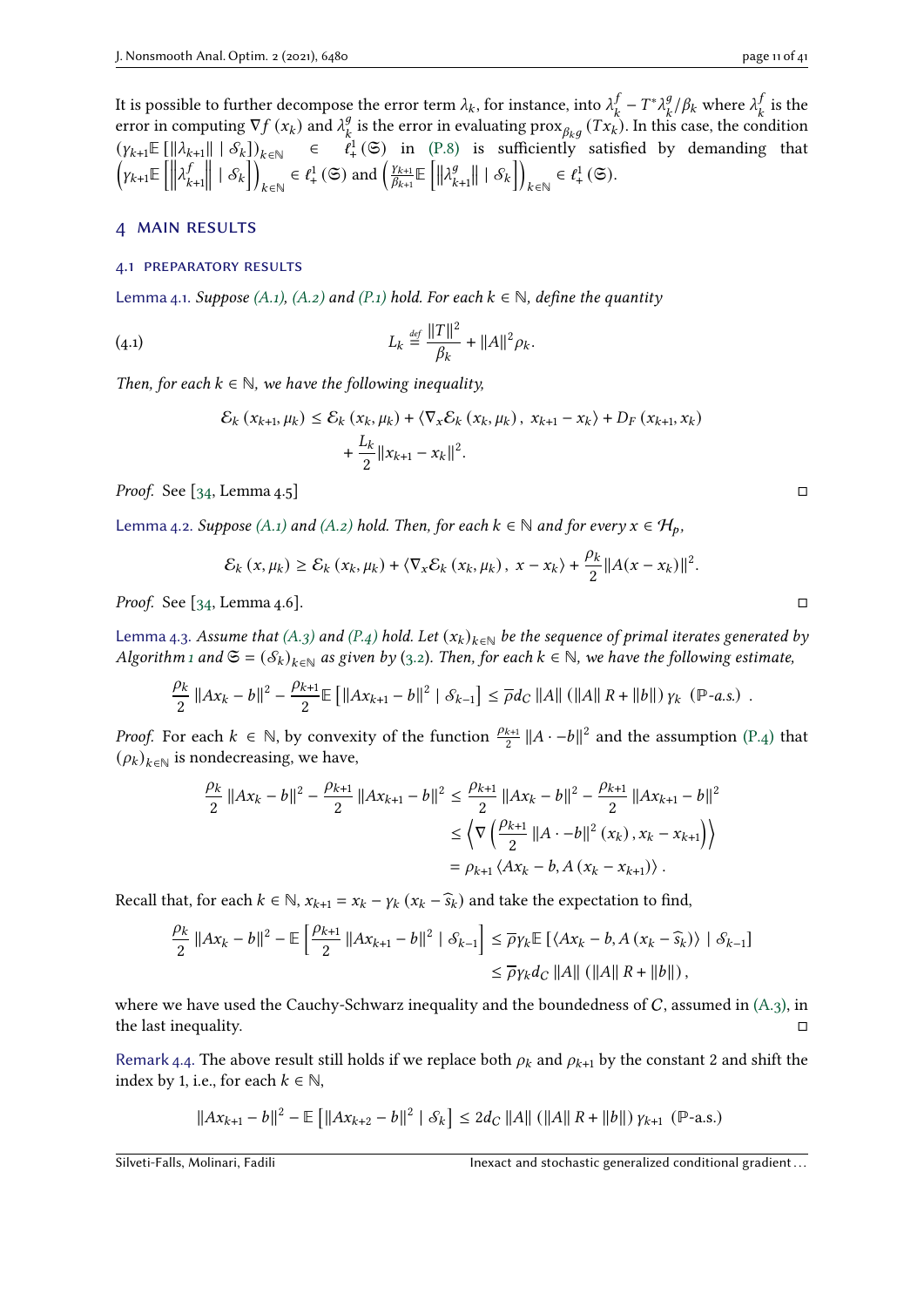$$
\mathcal{L}\left(x_k,\mu^{\star}\right)-\mathbb{E}\left[\mathcal{L}\left(x_{k+1},\mu^{\star}\right) \mid \mathcal{S}_{k-1}\right] \leq \gamma_k d_C \left(M\left\|T\right\|+D+L_h+\left\|\mu^{\star}\right\| \left\|A\right\|\right) \left(\mathbb{P}\text{-}a.s.\right) .
$$

Proof. We recall the proof from [\[34,](#page-40-0) Lemma 4.7] with a slight modification to account for the inexactness of the algorithm. Define  $u_k \stackrel{\text{def}}{=} [\partial g(Tx_k)]^0$  and recall that, by [\(A.4\)](#page-7-0) and the fact that for all  $k \in \mathbb{N}$ ,  $x_k \in C$ , we have  $||u_k|| \le M$ [.](#page-7-1) By  $(A.1)$ , the function  $\Phi(x) \stackrel{\text{def}}{=} f(x) + g(Tx) + h(x)$  is convex. Then, for each  $k \in \mathbb{N}$ ,

$$
\mathcal{L}(x_k, \mu^*) - \mathcal{L}(x_{k+1}, \mu^*) = \Phi(x_k) - \Phi(x_{k+1}) + \langle \mu^*, A (x_k - x_{k+1}) \rangle
$$
  
\n
$$
\leq \langle u_k, T(x_k - x_{k+1}) \rangle + \langle \nabla f(x_k), x_k - x_{k+1} \rangle
$$
  
\n
$$
+ L_h ||x_k - x_{k+1}|| + ||\mu^*|| ||A|| ||x_k - x_{k+1}||,
$$

where we used the subdifferential inequality [\(2.2\)](#page-4-4) on  $q$  and  $f$ , the  $L<sub>h</sub>$ -Lipschitz continuity of  $h$  relative to C (see [\(A.5\)\)](#page-7-8), and the Cauchy-Schwarz inequality on the inner product. Since, for each  $k \in \mathbb{N}$ ,  $x_{k+1} = x_k + \gamma_k (\widehat{s}_k - x_k)$ , we obtain, for each  $k \in \mathbb{N}$ ,

$$
\mathcal{L}\left(x_k, \mu^{\star}\right) - \mathcal{L}\left(x_{k+1}, \mu^{\star}\right) \leq \gamma_k \Big( \langle u_k, T(x_k - \widehat{s}_k) \rangle + \langle \nabla f(x_k), x_k - \widehat{s}_k \rangle + L_h ||x_k - \widehat{s}_k|| + ||\mu^{\star}|| \, ||A|| \, ||x_k - \widehat{s}_k|| \Big)
$$

Now take the expectation with respect to the filtration  $\mathcal{S}_{k-1}$ , such that  $x_k$  is completely determined, to get, for each  $k \in \mathbb{N}$ ,

$$
\mathcal{L}\left(x_{k},\mu^{\star}\right) - \mathbb{E}\left[\mathcal{L}\left(x_{k+1},\mu^{\star}\right) \mid \mathcal{S}_{k-1}\right] \leq \gamma_{k}\left(\mathbb{E}\left[\left\langle u_{k}, T(x_{k} - \widehat{s}_{k})\right\rangle \mid \mathcal{S}_{k-1}\right] + \mathbb{E}\left[\left\langle \nabla f(x_{k}), x_{k} - \widehat{s}_{k}\right\rangle \mid \mathcal{S}_{k-1}\right] + L_{h}\mathbb{E}\left[\left\|x_{k} - \widehat{s}_{k}\right\|\mid \mathcal{S}_{k-1}\right] + \|\mu^{\star}\| \left\|A\right\|\right] \mathbb{E}\left[\left\|x_{k} - \widehat{s}_{k}\right\|\mid \mathcal{S}_{k-1}\right]\right) \\
\leq \gamma_{k} d_{C}\left(M\|T\| + D + L_{h} + \|\mu^{\star}\| \left\|A\right\|\right),
$$

where we have used the Cauchy-Schwarz inequality, the boundedness of the set  $C$  by  $(A_3)$ , the boundedness of  $u_k$  by  $M$  by [\(A.4\),](#page-7-0) and the boundedness of  $\|\nabla f(x)\|$  by  $D$ , the constant in [\(A.4\).](#page-7-0) □

#### 4.2 asymptotic feasibility

<span id="page-11-1"></span>Lemma 4.6 (Feasibility estimate). Suppose that  $(A.1)$  -  $(A.4)$  and  $(A.6)$  all hold. Consider the sequence of iterates  $(x_k)_{k \in \mathbb{N}}$  generated by Algorithm [1](#page-6-1) with parameters satisfying [\(P.1\)](#page-9-3) and [\(P.3\)](#page-9-5)[-\(P.6\).](#page-9-0) For each  $k \in \mathbb{N}$ , define the two quantities,  $\Delta_k^{\vec{p}}$  $\frac{\dot{p}}{k}$  and  $\Delta_k^d$  $\frac{d}{k}$  in the following way,

$$
\Delta_k^p \stackrel{\text{def}}{=} \mathcal{L}_k(x_{k+1}, \mu_k) - \tilde{\mathcal{L}}_k(\mu_k), \quad \Delta_k^d \stackrel{\text{def}}{=} \tilde{\mathcal{L}} - \tilde{\mathcal{L}}_k(\mu_k),
$$

where we have denoted  $\tilde{\mathcal{L}}_k(\mu_k) \stackrel{\text{def}}{=} \min_x \mathcal{L}_k(x, \mu_k)$  and  $\tilde{\mathcal{L}} \stackrel{\text{def}}{=} \mathcal{L}(x^\star, \mu^\star)$ . Furthermore, for each  $k \in \mathbb{N}$ , denote the sum  $\Delta_k \stackrel{\text{def}}{=} \Delta_k^p$  $\frac{p}{k} + \Delta_k^d$  $k<sup>d</sup>$ . We then have, using the filtration  $\mathfrak S$  given in [\(3.2\)](#page-6-2), for each  $k \in \mathbb N$ ,

<span id="page-11-0"></span>
$$
\begin{split} \text{(4.2)} \qquad & \mathbb{E}\left[\Delta_{k+1} \mid \mathcal{S}_k\right] - \Delta_k \leq -\gamma_{k+1} \left(\frac{M}{c} \left\|A\tilde{x}_{k+1} - b\right\|^2 + \delta \left\|A\left(x_{k+1} - \tilde{x}_{k+1}\right)\right\|^2\right) + \gamma_{k+1}^2 \frac{L_{k+1}}{2} d_C^2 \\ &+ K_{(F,\zeta,C)} \zeta\left(\gamma_{k+1}\right) + \frac{\beta_k - \beta_{k+1}}{2} M^2 + \left(\rho_{k+1} - \rho_k\right) \left(\|A\|^2 R^2 + \|b\|^2\right) \\ &+ \gamma_{k+1} \mathbb{E}\left[\lambda_{k+1}^s \mid \mathcal{S}_k\right] + d_C \gamma_{k+1} \mathbb{E}\left[\left\|\lambda_{k+1}\right\| \mid \mathcal{S}_k\right]. \end{split}
$$

Silveti-Falls, Molinari, Fadili **Inexact and stochastic generalized conditional gradient**...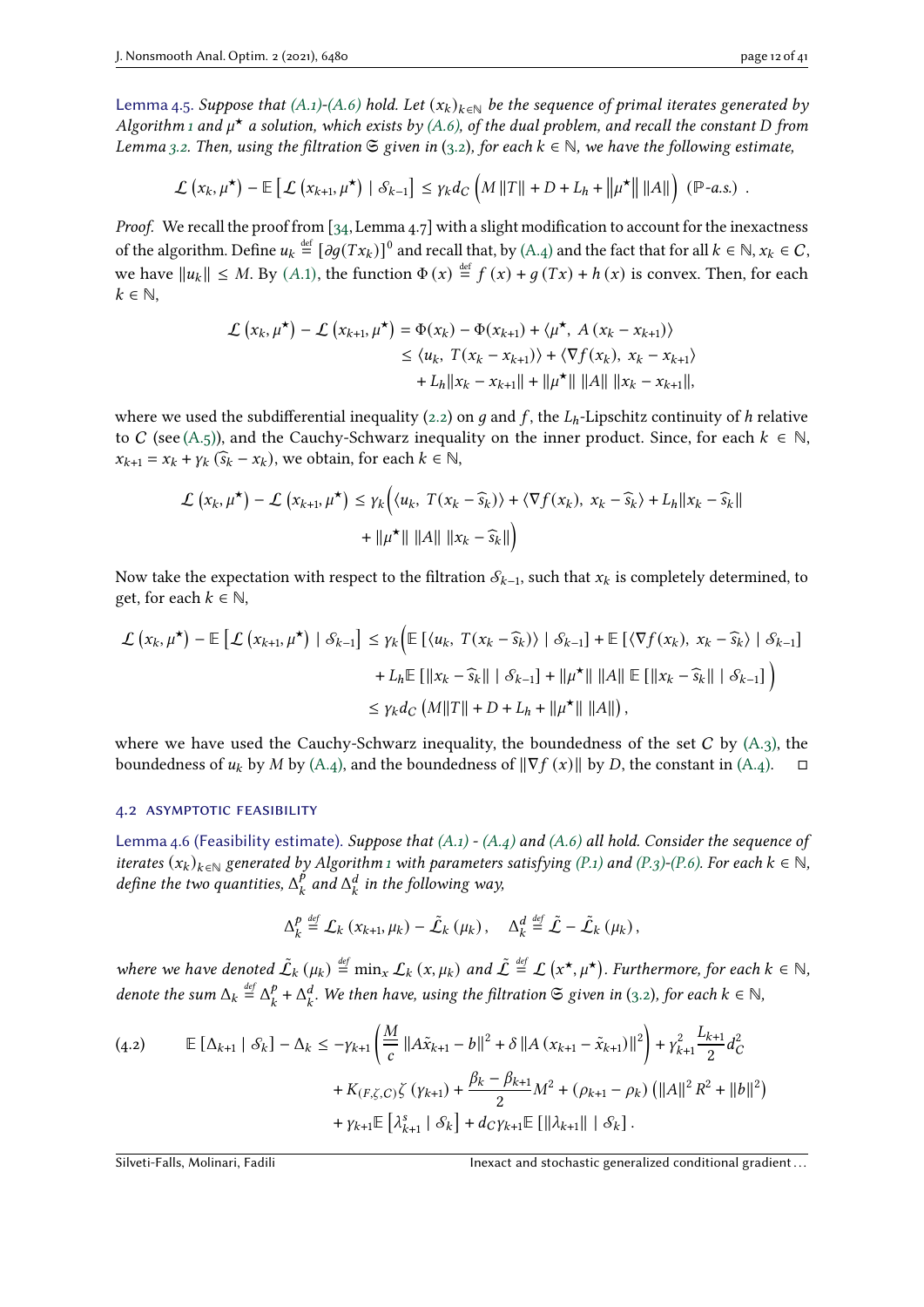Proof. The proof here is adapted from the analogous result found in [\[34,](#page-40-0) Theorem 4.1]. As before, the quantity  $\Delta_t^p$  $\frac{p}{k} \ge 0$  and can be seen as a primal gap at iteration k while  $\Delta_k^d$  may be negative but is uniformly bounded from below by our assumptions (see [\[34,](#page-40-0) Theorem 4.1]). We denote a minimizer of  $\mathcal{L}_k$  (x,  $\mu_k$ ) by  $\tilde{x}_k \in \text{Argmin} \ \mathcal{L}_k$  (x,  $\mu_k$ ), which exists and belongs to C by [\(A.1\)-](#page-7-1)[\(A.3\).](#page-7-6) We have, for each  $x \in \mathcal{H}_p$  $k \in \mathbb{N}$ ,

$$
\Delta_{k+1} - \Delta_k = \mathcal{L}_{k+1} (x_{k+2}, \mu_{k+1}) - \mathcal{L}_k (x_{k+1}, \mu_{k+1}) + \theta_k ||Ax_{k+1} - b||^2
$$
  
+ 2  $[\mathcal{L}_k (\tilde{x}_k, \mu_k) - \mathcal{L}_{k+1} (\tilde{x}_{k+1}, \mu_{k+1})].$ 

Recall that  $\tilde{x}_k \in \text{Argmin} \mathcal{L}_k(x, \mu_k)$ , that  $g^{\beta_k} \leq g^{\beta_{k+1}}$  due to  $(\text{P.3})$  and Proposition [2.6](#page-4-5)[\(v\),](#page-5-1) and that  $x \in \mathcal{H}_p$  $\rho_k \leq \rho_{k+1}$  by [\(P.4\).](#page-9-4) Then, for each  $k \in \mathbb{N}$ ,

$$
\mathcal{L}_{k}(\tilde{x}_{k}, \mu_{k}) - \mathcal{L}_{k+1}(\tilde{x}_{k+1}, \mu_{k+1}) \leq \mathcal{L}_{k}(\tilde{x}_{k+1}, \mu_{k}) - \mathcal{L}_{k+1}(\tilde{x}_{k+1}, \mu_{k+1})
$$
\n
$$
= \left[ g^{\beta_{k}} - g^{\beta_{k+1}} \right] (T\tilde{x}_{k+1}) + \frac{1}{2} \left[ \rho_{k} - \rho_{k+1} \right] ||A\tilde{x}_{k+1} - b||^{2}
$$
\n
$$
+ \langle \mu_{k} - \mu_{k+1}, A\tilde{x}_{k+1} - b \rangle
$$
\n
$$
\leq -\theta_{k} \langle Ax_{k+1} - b, A\tilde{x}_{k+1} - b \rangle,
$$

where we have used the fact that  $\mu_{k+1} = \mu_k + \theta_k (Ax_{k+1} - b)$  coming from Algorithm [1.](#page-6-1) So we get, for each  $k \in \mathbb{N}$ ,

$$
\Delta_{k+1} - \Delta_k \leq \mathcal{L}_{k+1} (x_{k+2}, \mu_{k+1}) - \mathcal{L}_k (x_{k+1}, \mu_{k+1}) + \theta_k ||Ax_{k+1} - b||^2
$$
  
- 2 $\theta_k \langle Ax_{k+1} - b, A\tilde{x}_{k+1} - b \rangle$ .

Note that, for each  $k \in \mathbb{N}$ ,

$$
\mathcal{L}_{k}(x_{k+1}, \mu_{k+1}) = \mathcal{L}_{k+1}(x_{k+1}, \mu_{k+1}) - \left[g^{\beta_{k+1}} - g^{\beta_{k}}\right](Tx_{k+1}) - \left(\frac{\rho_{k+1} - \rho_{k}}{2}\right) ||Ax_{k+1} - b||^{2}.
$$

Then, for each  $k \in \mathbb{N}$ ,

$$
\Delta_{k+1} - \Delta_k \leq \mathcal{L}_{k+1} (x_{k+2}, \mu_{k+1}) - \mathcal{L}_{k+1} (x_{k+1}, \mu_{k+1}) + g^{\beta_{k+1}} (Tx_{k+1}) - g^{\beta_k} (Tx_{k+1}) + \left(\frac{\rho_{k+1} - \rho_k}{2}\right) ||Ax_{k+1} - b||^2 + \theta_k ||Ax_{k+1} - b||^2 - 2\theta_k \langle Ax_{k+1} - b, A\tilde{x}_{k+1} - b \rangle.
$$

We denote by  ${\bf T_1}\stackrel{\rm def}{=}\cal L_{k+1}(x_{k+2},\mu_{k+1})-{\cal L}_{k+1}(x_{k+1},\mu_{k+1})$  and the remaining part of the right-hand side by **T2**. For the moment, we focus our attention on **T1**. Recall that  $\mathcal{L}_k(x, \mu_k) = \mathcal{E}_k(x, \mu_k) + h(x)$  and apply Lemma [4.1](#page-10-1) between points  $x_{k+2}$  and  $x_{k+1}$ , to get, for each  $k \in \mathbb{N}$ ,

$$
\mathbf{T_1} \leq h(x_{k+2}) - h(x_{k+1}) + \langle \nabla_x \mathcal{E}_{k+1}(x_{k+1}, \mu_{k+1}), x_{k+2} - x_{k+1} \rangle + \frac{L_{k+1}}{2} ||x_{k+2} - x_{k+1}||^2 + D_F(x_{k+2}, x_{k+1}).
$$

By [\(A.1\)](#page-7-1) we have that h is convex and thus, since  $x_{k+2}$  is a convex combination of  $x_{k+1}$  and  $\widehat{s}_{k+1}$ , we get,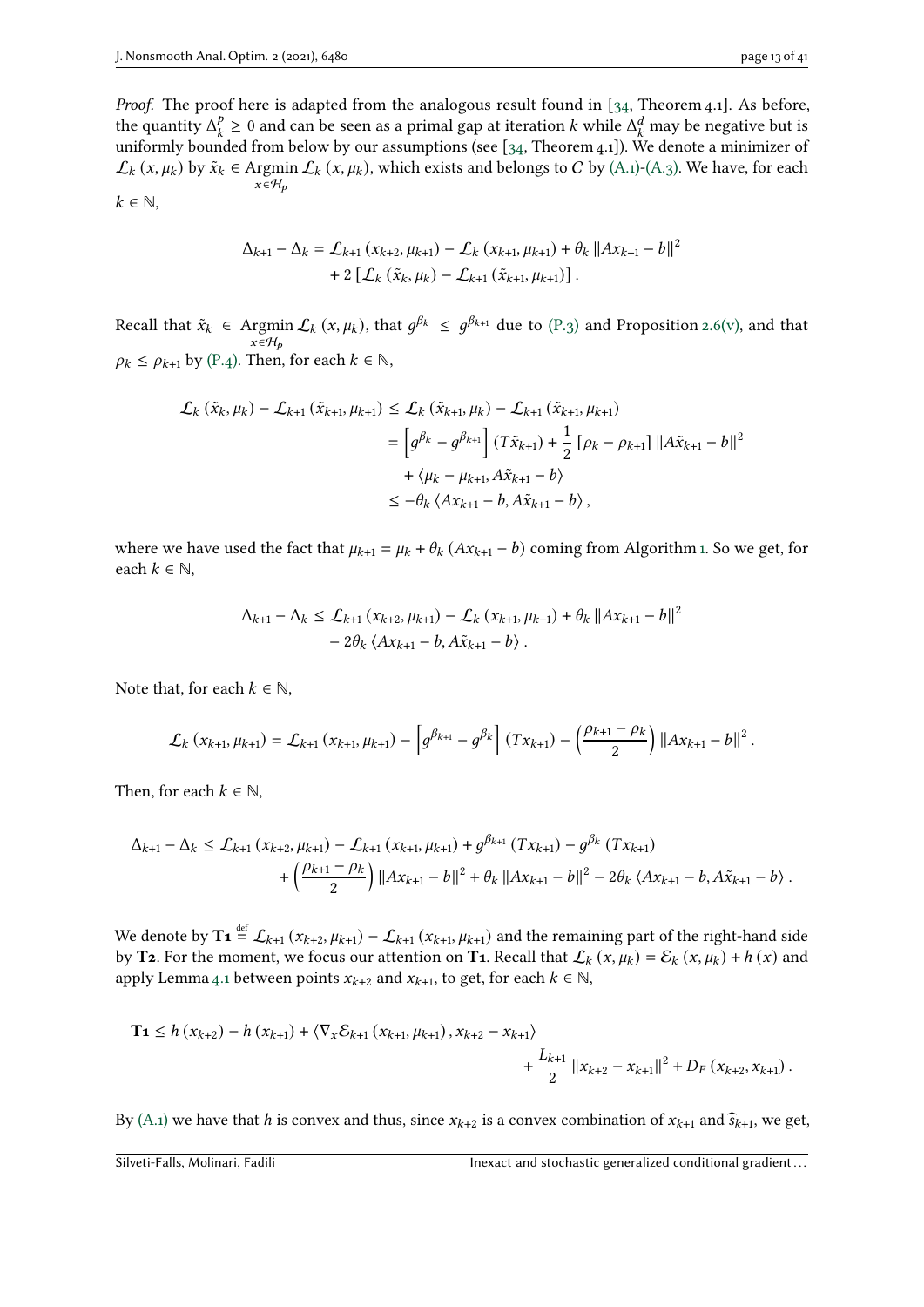for each  $k \in \mathbb{N}$ ,

$$
\mathbf{T_1} \leq \gamma_{k+1} \left( h \left( \hat{s}_{k+1} \right) - h \left( x_{k+1} \right) + \langle \nabla_x \mathcal{E}_{k+1} \left( x_{k+1}, \mu_{k+1} \right), \hat{s}_{k+1} - x_{k+1} \rangle \right) \n+ \frac{L_{k+1}}{2} ||x_{k+2} - x_{k+1}||^2 + D_F \left( x_{k+2}, x_{k+1} \right) \n= \gamma_{k+1} \left( h \left( \hat{s}_{k+1} \right) - h \left( x_{k+1} \right) + \langle \nabla_x \mathcal{E}_{k+1} \left( x_{k+1}, \mu_{k+1} \right), \hat{s}_{k+1} - x_{k+1} \rangle \right) \n+ \langle \nabla_x \mathcal{E}_{k+1} \left( x_{k+1}, \mu_{k+1} \right) - \overline{\nabla_x \mathcal{E}}_{k+1} \left( x_{k+1}, \mu_{k+1} \right), \hat{s}_{k+1} - x_{k+1} \rangle \right) \n+ \frac{L_{k+1}}{2} ||x_{k+2} - x_{k+1}||^2 + D_F \left( x_{k+2}, x_{k+1} \right) \n= \gamma_{k+1} \left( h \left( \hat{s}_{k+1} \right) - h \left( x_{k+1} \right) + \langle \nabla_x \mathcal{E}_{k+1} \left( x_{k+1}, \mu_{k+1} \right), \hat{s}_{k+1} - x_{k+1} \rangle \right) \n- \langle \lambda_{k+1}, \hat{s}_{k+1} - x_{k+1} \rangle \right) + \frac{L_{k+1}}{2} ||x_{k+2} - x_{k+1}||^2 + D_F \left( x_{k+2}, x_{k+1} \right).
$$

Applying the definition of  $\widehat{s}_k$  as the approximate minimizer of the linear minimization oracle gives, for each  $k \in \mathbb{N}$ ,

$$
\mathbf{T_1} \leq \gamma_{k+1} \Big( h \left( s_{k+1} \right) - h \left( x_{k+1} \right) + \left\langle \widehat{\nabla_x \mathcal{E}}_{k+1} \left( x_{k+1}, \mu_{k+1} \right), s_{k+1} - x_{k+1} \right\rangle + \lambda_{k+1}^s
$$

$$
- \left\langle \lambda_{k+1}, \widehat{s}_{k+1} - x_{k+1} \right\rangle + \frac{L_{k+1}}{2} ||x_{k+2} - x_{k+1}||^2 + D_F \left( x_{k+2}, x_{k+1} \right).
$$

We can apply the definition of  $s_{k+1}$  as the minimizer of the linear minimization oracle and Lemma [4.2](#page-10-2) to get, for each  $k \in \mathbb{N}$ ,

$$
\mathbf{T_1} \leq \gamma_{k+1} \Big( h\left(\tilde{x}_{k+1}\right) - h\left(x_{k+1}\right) + \Big(\widehat{\nabla_x \mathcal{E}}_{k+1}\left(x_{k+1}, \mu_{k+1}\right), \tilde{x}_{k+1} - x_{k+1}\Big) + \lambda_{k+1}^s
$$
  
\n
$$
- \langle \lambda_{k+1}, \widehat{x}_{k+1} - x_{k+1} \rangle \Big) + \frac{L_{k+1}}{2} ||x_{k+2} - x_{k+1}||^2 + D_F\left(x_{k+2}, x_{k+1}\right)
$$
  
\n
$$
= \gamma_{k+1} \Big( h\left(\tilde{x}_{k+1}\right) - h\left(x_{k+1}\right) + \Big(\nabla_x \mathcal{E}_{k+1}\left(x_{k+1}, \mu_{k+1}\right), x_{k+1} - \tilde{x}_{k+1}\Big) + \lambda_{k+1}^s
$$
  
\n
$$
- \langle \lambda_{k+1}, \widehat{x}_{k+1} - \tilde{x}_{k+1} \rangle \Big) + \frac{L_{k+1}}{2} ||x_{k+2} - x_{k+1}||^2 + D_F\left(x_{k+2}, x_{k+1}\right)
$$
  
\n
$$
\leq \gamma_{k+1} \Big( h\left(\tilde{x}_{k+1}\right) - h\left(x_{k+1}\right) + \mathcal{E}_{k+1}\left(\tilde{x}_{k+1}, \mu_{k+1}\right) - \mathcal{E}_{k+1}\left(x_{k+1}, \mu_{k+1}\right) - \frac{\rho_{k+1}}{2} ||A\left(x_{k+1} - \tilde{x}_{k+1}\right)||^2
$$
  
\n
$$
+ \lambda_{k+1}^s - \langle \lambda_{k+1}, \widehat{x}_{k+1} - \tilde{x}_{k+1} \rangle \Big) + \frac{L_{k+1}}{2} ||x_{k+2} - x_{k+1}||^2 + D_F\left(x_{k+2}, x_{k+1}\right)
$$
  
\n
$$
= \gamma_{k+1} \Big( \mathcal{L}_{k+1}\left(\tilde{x}_{k+1}, \mu_{k+1}\right) - \mathcal{L}_{k+1}\left(x_{k+1}, \mu_{k+1}\right) - \frac{\rho_{k+1}}{2} ||A\left(x_{k+1} - \
$$

where we used that  $\tilde{x}_{k+1}$  is a minimizer of  $\mathcal{L}_{k+1} \left( \cdot, \mu_{k+1} \right)$  in the last inequality. Combining  $\mathbf{T_1}$  and  $\mathbf{T_2}$ and using the Pythagoras identity we have, for each  $k \in \mathbb{N}$ ,

(4.3) 
$$
\Delta_{k+1} - \Delta_k \le -\theta_k \|A\tilde{x}_{k+1} - b\|^2 + \left(\theta_k - \gamma_{k+1} \frac{\rho_{k+1}}{2}\right) \|A\left(x_{k+1} - \tilde{x}_{k+1}\right)\|^2 + \frac{L_{k+1}}{2} \|x_{k+2} - x_{k+1}\|^2 + D_F\left(x_{k+2}, x_{k+1}\right) + \left[g^{\beta_{k+1}} - g^{\beta_k}\right] (Tx_{k+1}) + \frac{\rho_{k+1} - \rho_k}{2} \|Ax_{k+1} - b\|^2 + \gamma_{k+1} \left(\lambda_{k+1}^s + \langle \lambda_{k+1}, \tilde{x}_{k+1} - \tilde{s}_{k+1}\rangle\right).
$$

Silveti-Falls, Molinari, Fadili **Inexact and stochastic generalized conditional gradient...**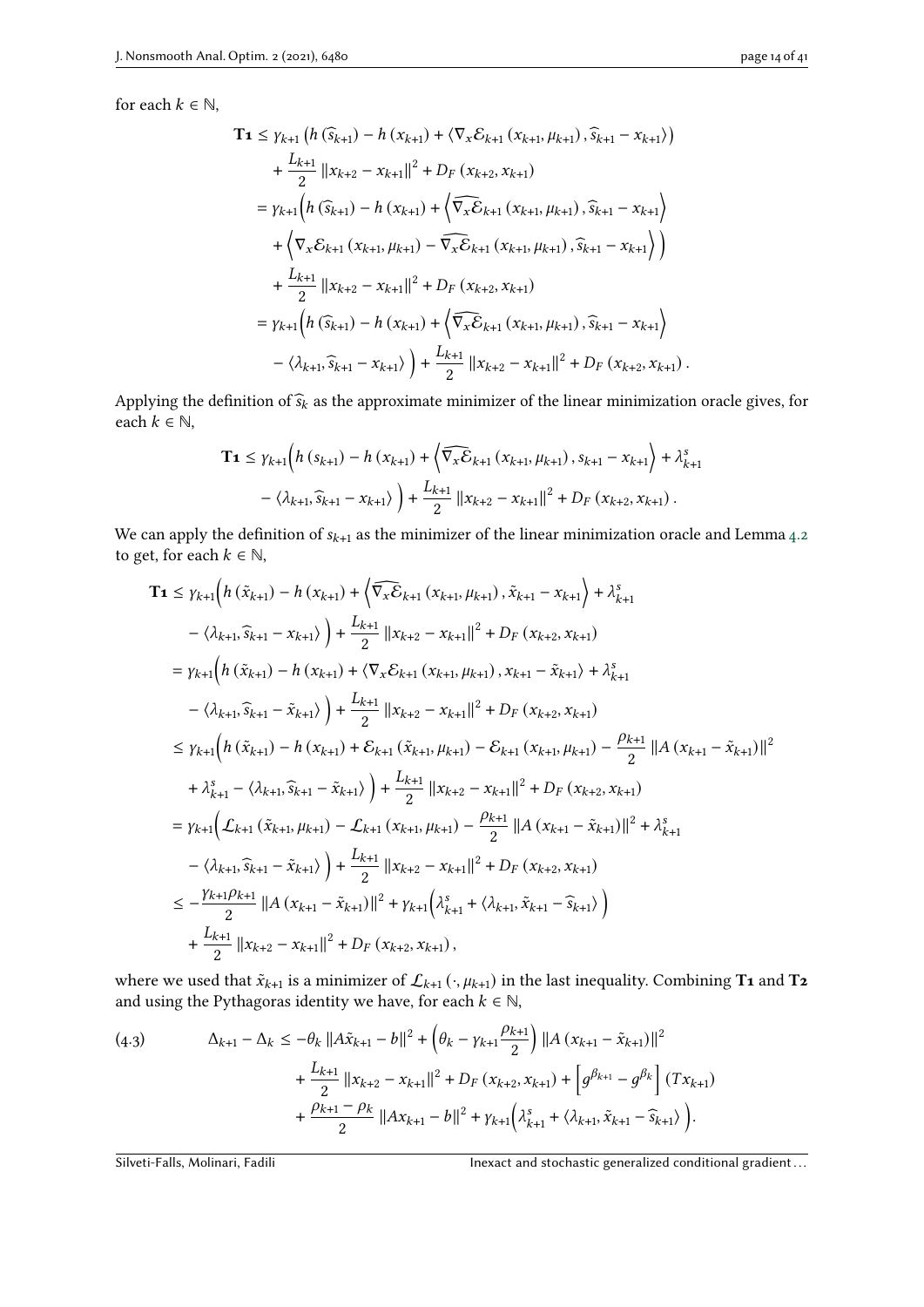Now take the expectation with respect to  $S_k = \sigma(x_0, \mu_0, \hat{s}_0, \dots, \hat{s}_k)$ , which completely determines  $x_{k+1}$ ,  $\tilde{x}_{k+1}$ , and  $\mu_{k+1}$ . We are also going to perform the following estimations.

• Under [\(P.5\)](#page-9-6) and [\(P.6\),](#page-9-0) we have that, for each  $k \in \mathbb{N}$ ,  $\theta_k = \gamma_k/c$  with  $M\gamma_{k+1} \leq \gamma_k$  and so that

$$
-\theta_k \leq -\frac{M}{c} \gamma_{k+1}.
$$

• Again by [\(P.6\),](#page-9-0) we have, for each  $k \in \mathbb{N}$ ,  $\theta_k = \gamma_k/c$  for some  $c > 0$  such that

$$
\exists \delta > 0, \quad \frac{\overline{M}}{c} - \frac{\rho}{2} = -\delta < 0,
$$

where  $\overline{M}$  is the constant such that, for each  $k \in \mathbb{N}$ ,  $\gamma_k \leq \overline{M} \gamma_{k+1}$  (see [\(P.5\)\)](#page-9-6). Then, using again [\(P.5\)](#page-9-6) and the above inequality, for each  $k \in \mathbb{N}$ ,

(4.4) 
$$
\theta_k - \gamma_{k+1} \frac{\rho_{k+1}}{2} \le \left( \frac{\overline{M}}{c} - \frac{\rho_{k+1}}{2} \right) \gamma_{k+1} \le \left( \frac{\overline{M}}{c} - \frac{\rho}{2} \right) \gamma_{k+1} = -\delta \gamma_{k+1}.
$$

• By Algorithm [1,](#page-6-1) for each  $k \in \mathbb{N}$ ,  $x_{k+2} - x_{k+1} = \gamma_{k+1} (\widehat{s}_{k+1} - x_{k+1})$ . Since  $\widehat{s}_{k+1}$  and  $x_{k+1}$  are both in C and *C* is bounded due to [\(A.3\),](#page-7-6) for each  $k \in \mathbb{N}$ ,

$$
\frac{L_{k+1}}{2} \mathbb{E} \left[ \left\| x_{k+2} - x_{k+1} \right\|^2 \mid \mathcal{S}_k \right] = \frac{L_{k+1}}{2} \gamma_{k+1}^2 \mathbb{E} \left[ \left\| \widehat{s}_{k+1} - x_{k+1} \right\|^2 \mid \mathcal{S}_k \right] \le \frac{L_{k+1}}{2} \gamma_{k+1}^2 d_{C}^2.
$$

• Recall that, by  $(A.2)$ ,  $f$  is  $(F, \zeta)$ -smooth and invoke Remark [2.8,](#page-5-5) to get

$$
\mathbb{E}\left[D_F\left(x_{k+2}, x_{k+1}\right) \mid \mathcal{S}_k\right] \le K_{(F,\zeta,C)} \zeta\left(\gamma_{k+1}\right).
$$

• By Proposition [2.6](#page-4-5)[\(v\)](#page-5-1) and assumption  $(A.4)$ ,

$$
\mathbb{E}\left[\left[ g^{\beta_{k+1}} - g^{\beta_{k}}\right](Tx_{k+1}) \mid \mathcal{S}_{k}\right] \leq \frac{\beta_{k} - \beta_{k+1}}{2} \mathbb{E}\left[\left\| \left[\partial g\left(Tx_{k+1}\right)\right]^{0}\right\|^{2} \mid \mathcal{S}_{k}\right] \leq \frac{\beta_{k} - \beta_{k+1}}{2} M^{2}.
$$

• We also have, using Jensen's inequality and  $(A,3)$ , for each  $k \in \mathbb{N}$ ,

$$
\left(\frac{\rho_{k+1}-\rho_k}{2}\right) \mathbb{E}\left[\|Ax_{k+1}-b\|^2 \mid \mathcal{S}_k\right] \leq (\rho_{k+1}-\rho_k)\left(\|A\|^2 R^2 + \|b\|^2\right).
$$

In total, for each  $k \in \mathbb{N}$ ,

$$
\mathbb{E} [\Delta_{k+1} | \mathcal{S}_k] - \Delta_k \le -\frac{M}{c} \gamma_{k+1} ||A\tilde{x}_{k+1} - b||^2 - \delta \gamma_{k+1} ||A(x_{k+1} - \tilde{x}_{k+1})||^2
$$
  
+  $\frac{L_{k+1}}{2} \gamma_{k+1}^2 d_C^2 + K_{(F,\zeta,C)} \zeta (\gamma_{k+1})$   
+  $\frac{\beta_k - \beta_{k+1}}{2} M^2 + (\rho_{k+1} - \rho_k) (||A||^2 R^2 + ||b||^2)$   
+  $\gamma_{k+1} ( \mathbb{E} [\lambda_{k+1}^s | \mathcal{S}_k] + \mathbb{E} [\langle \lambda_{k+1}, \tilde{x}_{k+1} - \hat{s}_{k+1} \rangle | \mathcal{S}_k ] )$ 

Using Cauchy-Schwarz together with the fact that  $\tilde{x}_{k+1}$  and  $\hat{s}_{k+1}$  are in C, which is bounded by [\(A.3\),](#page-7-6) we also have, for each  $k \in \mathbb{N}$ ,

$$
(4.5) \t\t \gamma_{k+1} \mathbb{E} \left[ \langle \lambda_{k+1}, \tilde{x}_{k+1} - \widehat{s}_{k+1} \rangle \mid \mathcal{S}_k \right] \leq \gamma_{k+1} d_C \mathbb{E} \left[ \|\lambda_{k+1}\| \mid \mathcal{S}_k \right],
$$

.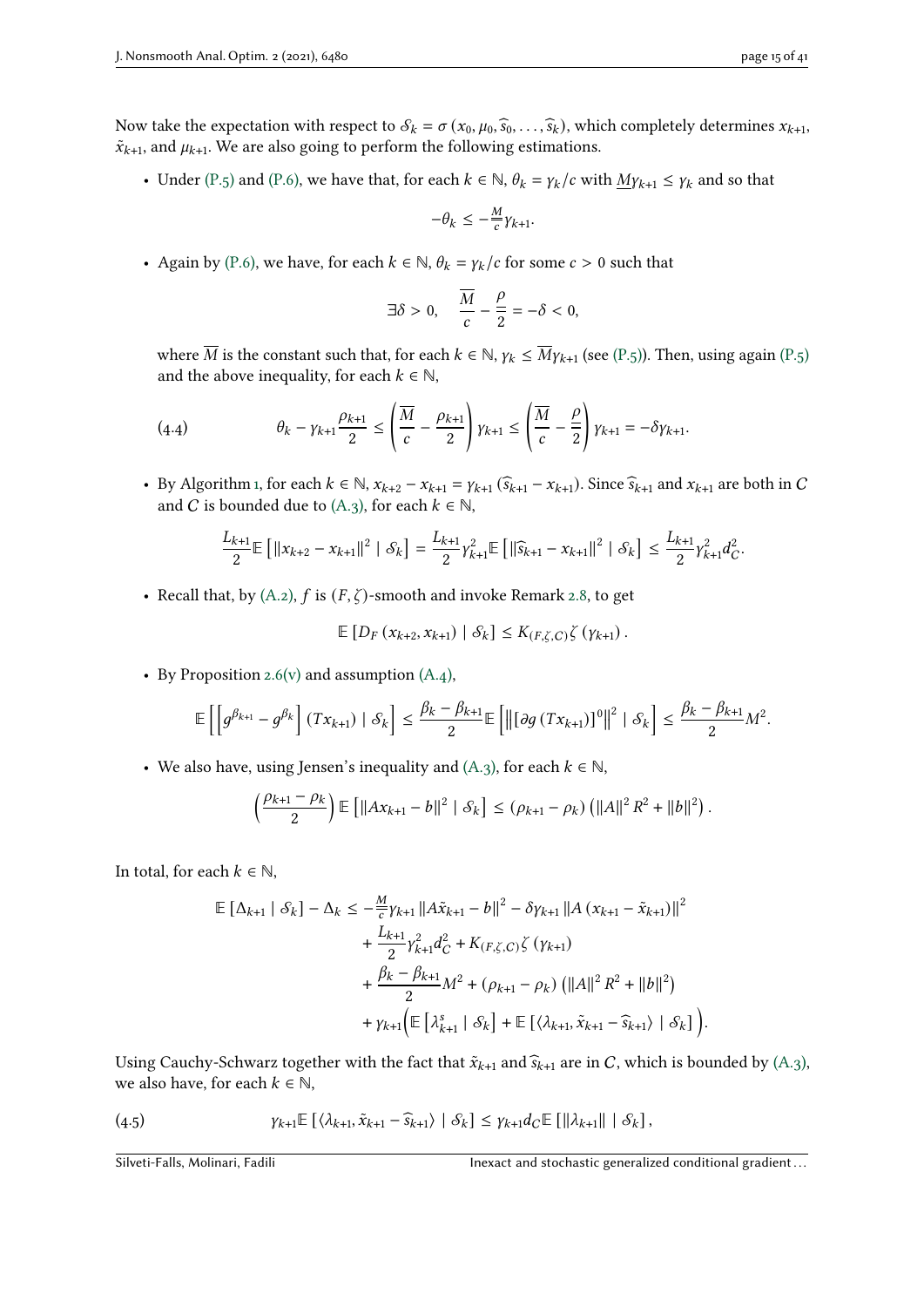which gives, for each  $k \in \mathbb{N}$ ,

$$
\begin{split} \text{(4.6)} \qquad & \mathbb{E}\left[\Delta_{k+1} \mid \mathcal{S}_{k}\right] - \Delta_{k} \leq -\frac{M}{c} \gamma_{k+1} \left\|A\tilde{x}_{k+1} - b\right\|^{2} - \delta \gamma_{k+1} \left\|A\left(x_{k+1} - \tilde{x}_{k+1}\right)\right\|^{2} + \gamma_{k+1}^{2} \frac{L_{k+1}}{2} d_{C}^{2} \\ &+ K_{(F,\zeta,C)} \zeta\left(\gamma_{k+1}\right) + \frac{\beta_{k} - \beta_{k+1}}{2} M^{2} + \left(\rho_{k+1} - \rho_{k}\right) \left(\|A\|^{2} R^{2} + \|b\|^{2}\right) \\ &+ \gamma_{k+1} \mathbb{E}\left[\lambda_{k+1}^{s} \mid \mathcal{S}_{k}\right] + \gamma_{k+1} d_{C} \mathbb{E}\left[\left\|\lambda_{k+1}\right\| \mid \mathcal{S}_{k}\right], \end{split}
$$

and  $(4.2)$  follows by trivial manipulations. □

<span id="page-15-4"></span>Theorem 4.7 (Feasibility). Suppose that [\(A.1\)-](#page-7-1)[\(A.4\)](#page-7-0) and [\(A.6\)](#page-7-7) all hold and recall  $\Gamma_k \stackrel{\text{def}}{=} \sum_{i=1}^{k}$  $\overline{k}$  $\overline{i=0}$  $y_i$ . For a sequence  $(x_k)_{k \in \mathbb{N}}$  generated by Algorithm [1](#page-6-1) using parameters satisfying [\(P.1\)](#page-9-3) - [\(P.6\)](#page-9-0) and [\(P.8\)](#page-9-2) we have,

- <span id="page-15-2"></span>(i) Asymptotic feasibility:  $\lim_{k \to \infty} ||Ax_k - b|| = 0$  ( $\mathbb{P}$ -a.s.).
- <span id="page-15-3"></span>(ii) Ergodic rate: let  $\bar{x}_k \stackrel{\text{def}}{=} \sum_{i=0}^k \gamma_i x_i / \Gamma_k$ . Then

<span id="page-15-5"></span>(4.7) 
$$
||A\bar{x}_k - b|| = O\left(\frac{1}{\sqrt{\Gamma_k}}\right) (\mathbb{P}\text{-}a.s.)
$$

<span id="page-15-1"></span>(iii) It holds  $(\gamma_{k+1} || A\tilde{x}_{k+1} - b||^2)_{k \in \mathbb{N}} \in \ell^1_+(\mathfrak{S})$  and  $(\gamma_{k+1} || A{x}_{k+1} - b||^2)_{k \in \mathbb{N}} \in \ell^1_+(\mathfrak{S})$  where  $\mathfrak{S}$  is given in  $(3.2).$  $(3.2).$ 

Additionally, if [\(P.9\)](#page-9-7) also holds then we have the following pointwise rates in expectation,

- (iv) It holds  $\inf_{0 \le i \le k} \mathbb{E} [||Ax_i b||] \in O \left( \frac{1}{\sqrt{\Gamma_k}} \right)$ .
- (v) There exists a subsequence  $(x_{k_i})$  $\left\| \begin{matrix} \sinh t \end{matrix} \right\| \in \left[ \begin{matrix} 1 \end{matrix} \right\| A x_{k_j} - b \right\|$  $\leq \frac{1}{6}$  $\frac{1}{\overline{\Gamma_{k}}_{i}}$ .
- (vi) It holds  $(\gamma_k \mathbb{E} [||A\tilde{x}_k b||^2])_{k \in \mathbb{N}} \in \ell^1_+$  and  $(\gamma_k \mathbb{E} [||Ax_k b||^2])_{k \in \mathbb{N}} \in \ell^1_+$ .

Proof. Our goal is to first apply Lemma [2.2](#page-3-0) and then apply Lemma [2.3.](#page-3-1) By Lemma [4.6,](#page-11-1) we have, for each  $k \in \mathbb{N}$ ,

<span id="page-15-0"></span>
$$
\begin{split} \text{(4.8)} \qquad & \mathbb{E}\left[\left.\Delta_{k+1} \mid \mathcal{S}_{k}\right] - \Delta_{k} \leq -\gamma_{k+1} \left(\frac{M}{c}\left\|A\tilde{x}_{k+1} - b\right\|^{2} + \delta\left\|A\left(x_{k+1} - \tilde{x}_{k+1}\right)\right\|^{2}\right) + \gamma_{k+1}^{2} \frac{L_{k+1}}{2} d_{C}^{2} \\ &+ K_{(F,\zeta,C)} \zeta\left(\gamma_{k+1}\right) + \frac{\beta_{k} - \beta_{k+1}}{2} M^{2} + \left(\rho_{k+1} - \rho_{k}\right) \left(\|A\|^{2} R^{2} + \|b\|^{2}\right) \\ &+ \gamma_{k+1} \mathbb{E}\left[\lambda_{k+1}^{s} \mid \mathcal{S}_{k}\right] + d_{C} \gamma_{k+1} \mathbb{E}\left[\left\|\lambda_{k+1}\right\| \mid \mathcal{S}_{k}\right]. \end{split}
$$

Because of [\(P.1\)](#page-9-3) and [\(P.4\),](#page-9-4) and in view of the definition of  $L_{k+1}$  in [\(4.1\)](#page-10-3), we have the following,

$$
\left(\frac{L_{k+1}}{2}\gamma_{k+1}^2d_C^2\right)_{k\in\mathbb{N}}=\left(\frac{1}{2}\left(\frac{\|T\|^2}{\beta_{k+1}}+\|A\|^2\,\rho_{k+1}\right)\gamma_{k+1}^2d_C^2\right)_{k\in\mathbb{N}}\in\ell^1_+.
$$

For the telescopic terms from the right hand side of  $(4.8)$  we have

$$
\left(\frac{\beta_k - \beta_{k+1}}{2} M^2\right)_{k \in \mathbb{N}} \in \ell^1_+ \text{ and } \left( (\rho_{k+1} - \rho_k) \left( ||A||^2 R^2 + ||b||^2 \right) \right)_{k \in \mathbb{N}} \in \ell^1_+,
$$

where  $R$  is the constant arising from  $(A.3)$ . Under  $(P.1)$  we also have that

$$
\left(K_{(F,\zeta,C)}\zeta\left(\gamma_{k+1}\right)\right)_{k\in\mathbb{N}}\in\ell^1_+.
$$

Silveti-Falls, Molinari, Fadili **International gradient** Inexact and stochastic generalized conditional gradient...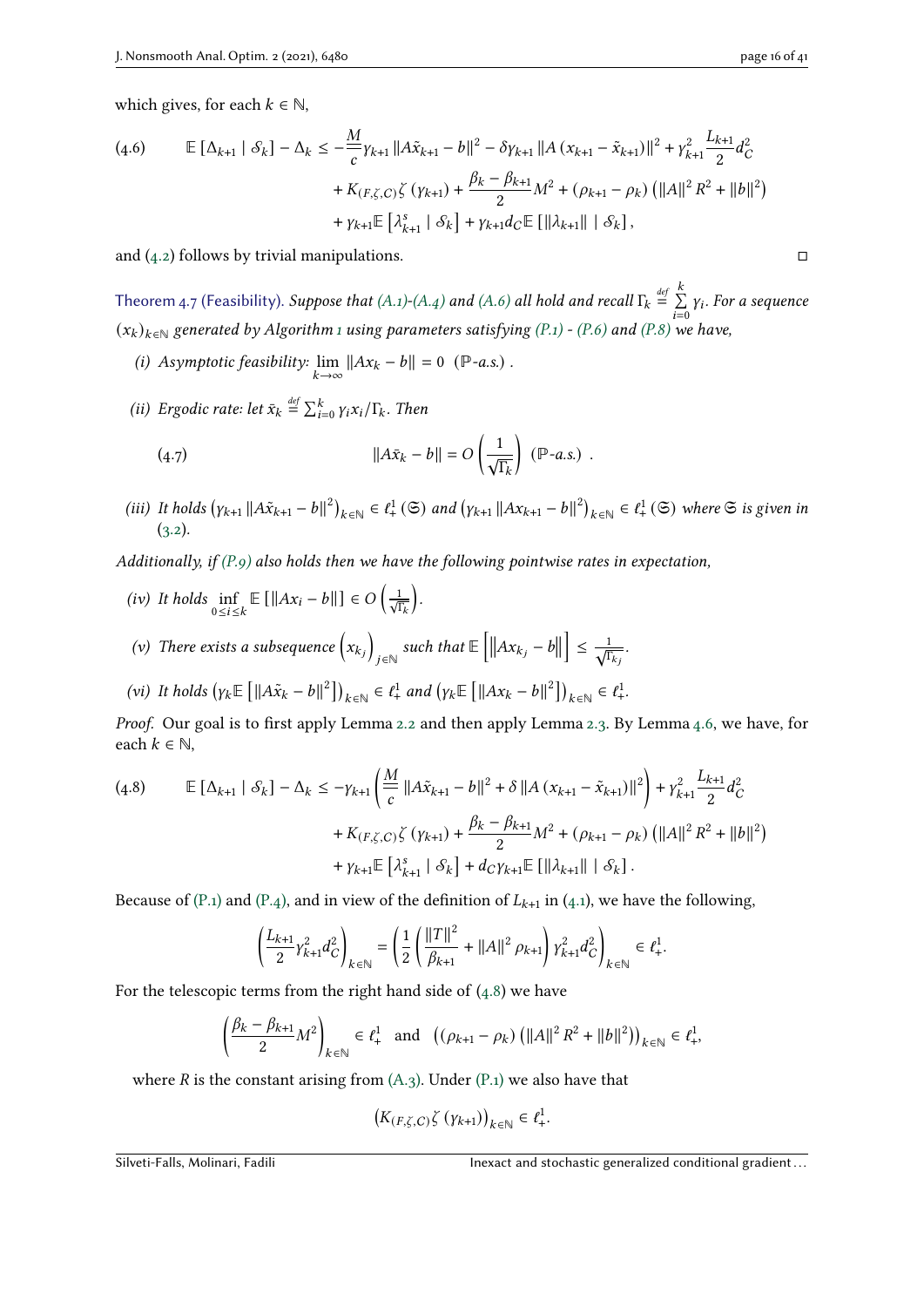Finally, due to [\(P.8\),](#page-9-2) we also have

 $\overline{ }$ 

$$
\left[\gamma_{k+1}\mathbb{E}\left[\lambda_{k+1}^s \mid \mathcal{S}_k\right]\right)_{k \in \mathbb{N}} \in \ell^1_+\left(\mathfrak{S}\right) \text{ and } \left(d_C \gamma_{k+1}\mathbb{E}\left[\|\lambda_{k+1}\| \mid \mathcal{S}_k\right]\right)_{k \in \mathbb{N}} \in \ell^1_+\left(\mathfrak{S}\right).
$$

Using the notation of Lemma [2.2,](#page-3-0) we set, for each  $k \in \mathbb{N}$ ,

$$
r_{k} = \Delta_{k}, \quad a_{k} = \gamma_{k+1} \left( \frac{M}{c} \left\| A \tilde{x}_{k+1} - b \right\|^{2} + \delta \left\| A \left( x_{k+1} - \tilde{x}_{k+1} \right) \right\|^{2} \right), \text{ and}
$$
  
\n
$$
z_{k} = \frac{L_{k+1}}{2} \gamma_{k+1}^{2} d_{C}^{2} + K_{(F, \zeta, C)} \zeta \left( \gamma_{k+1} \right) + \frac{\beta_{k} - \beta_{k+1}}{2} M^{2} + \left( \frac{\rho_{k+1} - \rho_{k}}{2} \right) \left\| A x_{k+1} - b \right\|^{2}
$$
  
\n
$$
+ \gamma_{k+1} \mathbb{E} \left[ \lambda_{k+1}^{s} \mid \mathcal{S}_{k} \right] + d_{C} \gamma_{k+1} \mathbb{E} \left[ \left\| \lambda_{k+1} \right\| \mid \mathcal{S}_{k} \right].
$$

We have shown above that , for each  $k \in \mathbb{N}$ ,

$$
\mathbb{E}\left[r_{k+1} \mid \mathcal{S}_k\right] - r_k \leq -a_k + z_k,
$$

where  $(z_k)_{k\in\mathbb{N}}\in\ell^1_+\left(\mathfrak{S}\right)$ , and  $r_k$  is bounded from below. We then deduce using Lemma [2.2](#page-3-0) that  $(r_k)_{k\in\mathbb{N}}$ is convergent (ℙ-a.s.) and

$$
(4.9) \qquad \left(\gamma_{k+1} \left\|A\tilde{x}_{k+1} - b\right\|^2\right)_{k \in \mathbb{N}} \in \ell^1_+ \left(\mathfrak{S}\right) \text{ and } \left(\gamma_{k+1} \left\|A\left(x_{k+1} - \tilde{x}_{k+1}\right)\right\|^2\right)_{k \in \mathbb{N}} \in \ell^1_+ \left(\mathfrak{S}\right)
$$

satisfying [\(iii\).](#page-15-1) Consequently,

(4.10) 
$$
\left(\gamma_{k+1} \|Ax_{k+1} - b\|^2\right)_{k \in \mathbb{N}} \in \ell^1_+(\mathfrak{S}),
$$

since by the Cauchy-Schwarz inequality,

$$
\sum_{k=1}^{\infty} \gamma_k \|Ax_k - b\|^2 \leq 2 \sum_{k=1}^{\infty} \gamma_k \left( \|A(x_k - \tilde{x}_k)\|^2 + \|A\tilde{x}_k - b\|^2 \right) < +\infty.
$$

To finish proving [\(i\)](#page-15-2) we simply apply Lemma [4.3](#page-10-4) (with Remark [4.4\)](#page-10-5) and the conditions of Lemma [2.3](#page-3-1) are satisfied. Then, [\(ii\)](#page-15-3) follows directly from the application of Jensen's inequality as in the results of [\[34,](#page-40-0) Theorem 4.1].

We now assume that  $(P, q)$  holds. By Lemma [4.6,](#page-11-1) we can take the total expectation and use the law of total expectation to have, for each  $k \in \mathbb{N}$ ,

$$
\mathbb{E} [\Delta_{k+1}] - \mathbb{E} [\Delta_k] \le -\gamma_{k+1} \left( \frac{M}{c} \mathbb{E} [\|A\tilde{x}_{k+1} - b\|^2] + \delta \mathbb{E} [\|A (x_{k+1} - \tilde{x}_{k+1})\|^2] \right) + \gamma_{k+1}^2 \frac{L_{k+1}}{2} d_C^2
$$
  
+  $K_{(F,\zeta,C)} \zeta (\gamma_{k+1}) + \frac{\beta_k - \beta_{k+1}}{2} M^2 + (\rho_{k+1} - \rho_k) (\|A\|^2 R^2 + \|b\|^2)$   
+  $\gamma_{k+1} \mathbb{E} [\lambda_{k+1}^s] + d_C \gamma_{k+1} \mathbb{E} [\| \lambda_{k+1} \| ]$ .

Define the following, for each  $k \in \mathbb{N}$ ,

$$
\tilde{r}_{k} = \mathbb{E} [\Delta_{k}], \quad \tilde{p}_{k} = \gamma_{k+1}, \quad \tilde{w}_{k} = \left( \frac{M}{c} \mathbb{E} [\|A\tilde{x}_{k+1} - b\|^{2}] + \delta \mathbb{E} [\|A(x_{k+1} - \tilde{x}_{k+1})\|^{2}] \right), \text{ and}
$$
\n
$$
\tilde{z}_{k} = \frac{L_{k+1}}{2} \gamma_{k+1}^{2} d_{C}^{2} + K_{(F, \zeta, C)} \zeta (\gamma_{k+1}) + \frac{\beta_{k} - \beta_{k+1}}{2} M^{2} + \left( \frac{\rho_{k+1} - \rho_{k}}{2} \right) \mathbb{E} [\|Ax_{k+1} - b\|^{2}]
$$
\n
$$
+ \gamma_{k+1} \mathbb{E} [\lambda_{k+1}^{s}] + d_{C} \gamma_{k+1} \mathbb{E} [\| \lambda_{k+1} \| ] .
$$

By the argument of the previous paragraph, in conjunction with [\(P.9\),](#page-9-7) we have that  $(\tilde{z}_k)_{k \in \mathbb{N}} \in \ell^1_+$ . We can apply the total expectation to the results of both Lemma [4.3](#page-10-4) and Lemma [4.5](#page-10-6) and then the claims of interest follow from Lemma [2.4](#page-3-2) applied with  $(\tilde{r}_k)_{k \in \mathbb{N}}$ ,  $(\tilde{p}_k)_{k \in \mathbb{N}}$ ,  $(\tilde{w}_k)_{k \in \mathbb{N}}$ , and  $(\tilde{z}_k)_{k \in \mathbb{N}}$  defined as above.  $\Box$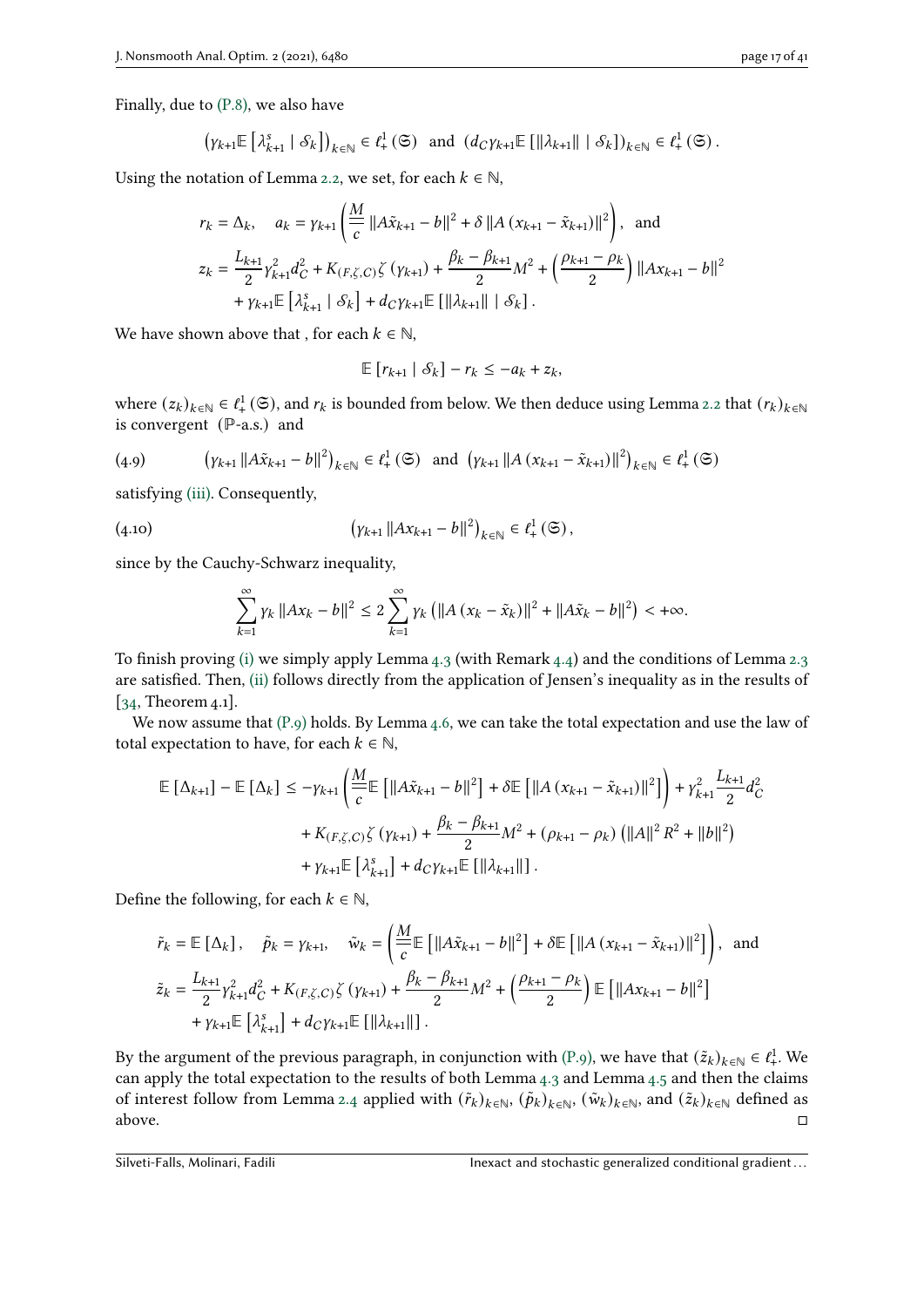#### 4.3 optimality

The following lemmas regard the boundedness of the sequence of dual iterates  $(\mu_k)_{k\in\mathbb{N}}$  and the uniform boundedness of the Lagrangian. They were shown in the deterministic setting in [\[34\]](#page-40-0) and easily extend to the stochastic case in light of Theorem [4.7.](#page-15-4)

<span id="page-17-3"></span>Lemma 4.8. Suppose that  $(A.1)$ - $(A.3)$ ,  $(A.6)$ - $(A.8)$ , and  $(P.1)$ - $(P.6)$  all hold and define, for each  $k \in \mathbb{N}$ ,

(4.11) 
$$
\varphi_k(\mu) \stackrel{\text{def}}{=} - \inf_{x \in \mathcal{H}_p} \mathcal{L}_k(x, \mu) \text{ and } \bar{\varphi} \stackrel{\text{def}}{=} f(x) + g(Tx) + h(x) + \frac{\overline{\rho}}{2} ||Ax - b||^2.
$$

Then the sequence of dual iterates  $(\mu_k)_{k \in \mathbb{N}}$  generated by Algorithm [1](#page-6-1) is bounded (P-a.s.), for each  $k \in \mathbb{N}$ the function  $\varphi_k(\mu)$  is convex and differentiable with gradient

<span id="page-17-4"></span>(4.12) 
$$
\nabla \varphi_k(\mu) = \rho_k^{-1} \left( \mu - \text{prox}_{\rho_k \Phi_k^* \circ (-A^*)} \left( \mu - \rho_k b \right) \right),
$$

and it holds, for each  $k \in \mathbb{N}$ ,

<span id="page-17-5"></span>
$$
\nabla \varphi_k \left( \mu_k \right) = A \tilde{x}_k - b.
$$

*Proof.* Note that here we have denoted, for each  $k \in \mathbb{N}$ ,  $\Phi_k(x) = f(x) + g^{\beta_k}(x) + h(x)$  while in [\[34\]](#page-40-0) it is defined differently with  $\phi_k(x) = f(x) + g^{\beta_k}(x) + h(x)$  and  $\Phi_k(x)$  having different meaning. For brevity, we defer to the proof in [\[34,](#page-40-0) Lemma 4.11], noting that since  $(y_{k+1} || \tilde{x}_{k+1} - b ||^2)_{k \in \mathbb{N}} \in \ell^1_+(\mathbb{G})$ and  $(\gamma_{k+1}||x_{k+1}-b||^2)_{k\in\mathbb{N}}\in\ell^1_+(\mathfrak{S}),$  there exists  $\tilde{\Omega}\subset\mathcal{F}$  with  $\mathbb{P}\left(\tilde{\Omega}\right)=1$  such that  $(\varphi_k\left(\mu_k\left(\omega\right)\right))_{k\in\mathbb{N}}$  is convergent and thus bounded, and the uniform coercivity of  $(\varphi_k)_{k \in \mathbb{N}}$  is unaffected by the inexactness, i.e.,  $(\mu_k(\omega))_{k \in \mathbb{N}}$  is bounded.

<span id="page-17-1"></span>Lemma 4.9. Under [\(A.1\)](#page-7-1)[-\(A.8\)](#page-7-9) and [\(P.1\)-](#page-9-3)[\(P.6\),](#page-9-0) the composite function  $f + g \circ T + h$  is uniformly bounded on C and we have

(4.14) 
$$
\tilde{M} \stackrel{\text{def}}{=} \sup_{x \in C} |f(x) + g(Tx) + h(x)| + \sup_{k \in \mathbb{N}} ||\mu_k|| (||A|| R + b) < +\infty \text{ (P-a.s.)}
$$

where  $R$  is the radius from  $(A.3)$ .

*Proof.* The proof follows in a (P-a.s.) sense from [\[34,](#page-40-0) Lemma 4.12] with the addition of Theorem [4.7.](#page-15-4)  $\Box$ 

We now begin with the main energy estimate needed to show the convergence of the Lagrangian values to optimality.

<span id="page-17-0"></span>Lemma 4.10 (Optimality estimate). Recall the constants c,  $L_k$ , M, D, and  $L_h$  from [\(P.6\),](#page-9-0) Lemma [4.1,](#page-10-1) [\(A.4\),](#page-7-0) Lemma [4.3,](#page-10-4) and [\(A.5\),](#page-7-8) respectively. Define, for each  $k \in \mathbb{N}$ ,

$$
r_k \stackrel{\text{def}}{=} (1 - \gamma_k) \mathcal{L}_k(x_x, \mu_k) + \frac{c}{2} ||\mu_k - \mu^\star||^2
$$

and

$$
C_k \stackrel{\text{\tiny def}}{=} \frac{L_k}{2} d_C^2 + d_C \left( M ||T|| + D + L_h + ||\mu^{\star}|| \, ||A|| \right).
$$

Then, under [\(A.1\)](#page-7-1)[-\(A.8\)](#page-7-9) and [\(P.1\)](#page-9-3)[-\(P.7\)](#page-9-1) with  $\underline{M} \geq 1$ , for the sequences  $(x_k)_{k \in \mathbb{N}}$  and  $(\mu_k)_{k \in \mathbb{N}}$  generated by Algorithm [1,](#page-6-1) using the filtration  $\mathfrak{S}' = (\mathcal{S}_{k-1})_{k \in \mathbb{N}}$  with  $\mathcal{S}_k \stackrel{\text{def}}{=} \sigma(x_0, \mu_0, \widehat{s}_0, \ldots, \widehat{s}_k)$  as before, the following inequality holds for each  $k \in \mathbb{N}$ , with  $k > 0$ . inequality holds, for each  $k \in \mathbb{N}$  with  $k > 0$ ,

<span id="page-17-2"></span>
$$
(4.15) \mathbb{E}\left[r_{k+1} | \mathcal{S}_{k-1}\right] - r_k \le -\gamma_k \left(\mathcal{L}\left(x_k, \mu^{\star}\right) - \mathcal{L}\left(x^{\star}, \mu^{\star}\right) + \frac{\rho_k}{2} ||Ax_k - b||^2\right) + (\beta_k - \beta_{k+1}) \frac{M^2}{2} + (\gamma_k - \gamma_{k+1}) \tilde{M} + \gamma_k \beta_k \frac{M^2}{2} + K_{(F,\zeta,C)} \zeta(\gamma_k) + \gamma_k^2 C_k + d_C \gamma_k \mathbb{E}\left[\|\lambda_k\| \mid \mathcal{S}_{k-1}\right] + \gamma_k \mathbb{E}\left[\lambda_k^s \mid \mathcal{S}_{k-1}\right] (\mathbb{P}^{-a.s.}) .
$$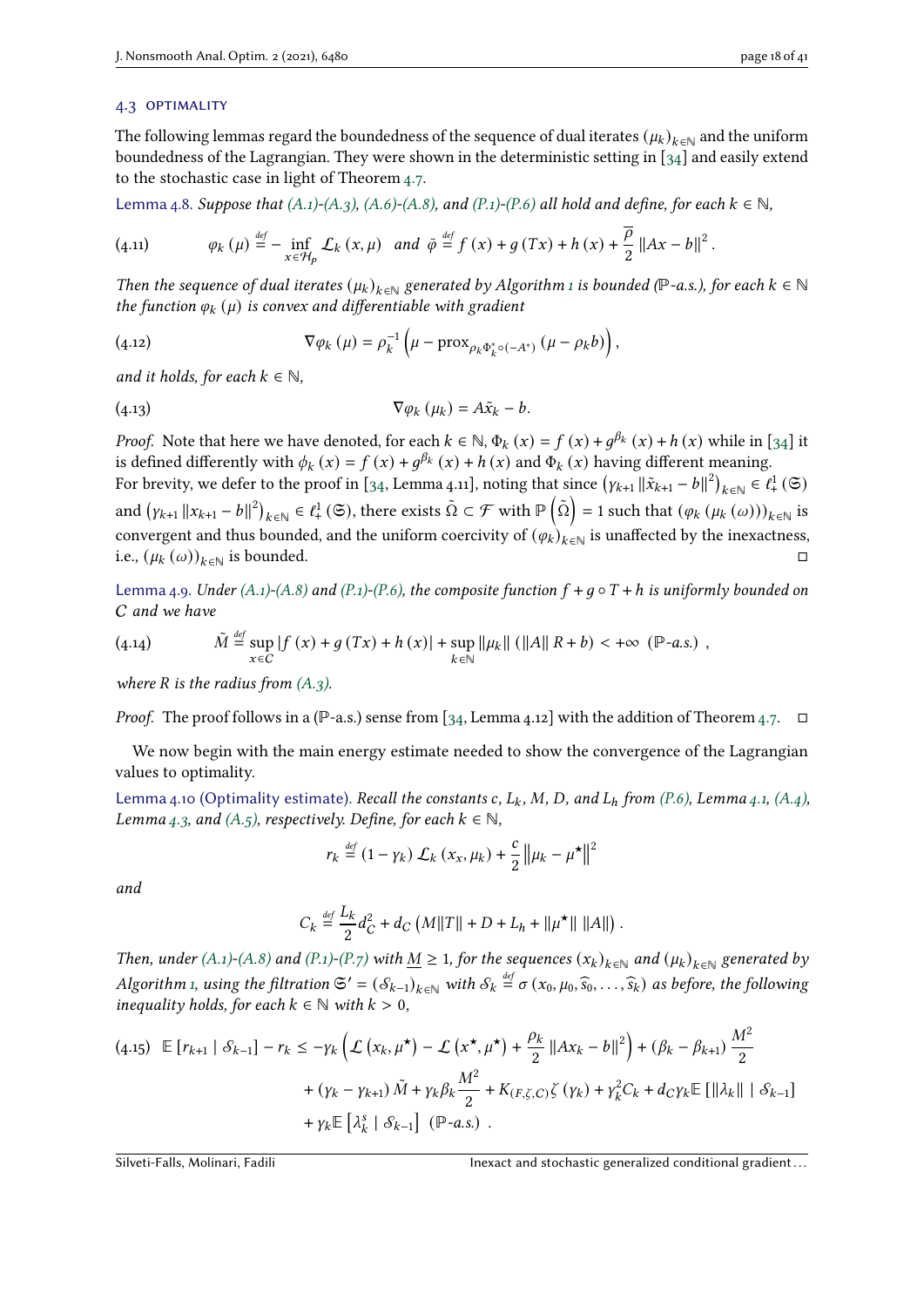*Proof.* Applying Lemma [4.2](#page-10-2) to the points  $x^*$  and  $x_k$  we have, for each  $k \in \mathbb{N}$ ,

$$
\mathcal{E}_{k}\left(x^{\star}, \mu_{k}\right) \geq \mathcal{E}_{k}\left(x_{k}, \mu_{k}\right) + \langle \nabla_{x} \mathcal{E}_{k}\left(x_{k}, \mu_{k}\right), x^{\star} - x_{k}\rangle + \frac{\rho_{k}}{2} \left\|A(x^{\star} - x_{k})\right\|^{2}
$$
\n
$$
= \mathcal{E}_{k}\left(x_{k}, \mu_{k}\right) + \left\langle\widehat{\nabla_{x} \mathcal{E}_{k}}\left(x_{k}, \mu_{k}\right), x^{\star} - x_{k}\right\rangle + \langle\lambda_{k}, x_{k} - x^{\star}\rangle + \frac{\rho_{k}}{2} \left\|A(x^{\star} - x_{k})\right\|^{2}
$$
\n
$$
= \mathcal{E}_{k}\left(x_{k}, \mu_{k}\right) + \left\langle\widehat{\nabla_{x} \mathcal{E}_{k}}\left(x_{k}, \mu_{k}\right), x^{\star} - x_{k}\right\rangle + h\left(x^{\star}\right) - h\left(x^{\star}\right) + \langle\lambda_{k}, x_{k} - x^{\star}\rangle
$$
\n
$$
+ \frac{\rho_{k}}{2} \left\|A(x^{\star} - x_{k})\right\|^{2}.
$$

By the definition of  $s_k$  as a minimizer and the definition of  $\widehat{s}_k$  we further have, for each  $k \in \mathbb{N}$ ,

<span id="page-18-0"></span>
$$
\begin{split} \text{(4.16)} \quad & \mathcal{E}_{k} \left( x^{\star}, \mu_{k} \right) \geq \mathcal{E}_{k} \left( x_{k}, \mu_{k} \right) + \left\langle \widehat{\nabla_{x} \mathcal{E}}_{k} \left( x_{k}, \mu_{k} \right), s_{k} - x_{k} \right\rangle + h \left( s_{k} \right) - h \left( x^{\star} \right) + \left\langle \lambda_{k}, x_{k} - x^{\star} \right\rangle \\ &+ \frac{\rho_{k}}{2} \left\| A(x^{\star} - x_{k}) \right\|^{2} \\ &\geq \mathcal{E}_{k} \left( x_{k}, \mu_{k} \right) + \left\langle \widehat{\nabla_{x} \mathcal{E}}_{k} \left( x_{k}, \mu_{k} \right), \widehat{s}_{k} - x_{k} \right\rangle + h \left( \widehat{s}_{k} \right) - \lambda_{k}^{s} - h \left( x^{\star} \right) + \left\langle \lambda_{k}, x_{k} - x^{\star} \right\rangle \\ &+ \frac{\rho_{k}}{2} \left\| A(x^{\star} - x_{k}) \right\|^{2} . \end{split}
$$

From Lemma [4.1](#page-10-1) applied to the points  $x_{k+1}$  and  $x_k$  and by definition of  $x_{k+1} \stackrel{\text{def}}{=} x_k + \gamma_k (\widehat{s}_k - x_k)$  in Algorithm [1,](#page-6-1) we also have, for each  $k \in \mathbb{N}$ ,

$$
\mathcal{E}_{k} (x_{k+1}, \mu_{k}) \leq \mathcal{E}_{k} (x_{k}, \mu_{k}) + \langle \nabla_{x} \mathcal{E}_{k} (x_{k}, \mu_{k}), x_{k+1} - x_{k} \rangle + D_{F} (x_{k+1}, x_{k}) + \frac{L_{k}}{2} ||x_{k+1} - x_{k}||^{2}
$$
  
=  $\mathcal{E}_{k} (x_{k}, \mu_{k}) + \gamma_{k} \langle \nabla_{x} \mathcal{E}_{k} (x_{k}, \mu_{k}), \hat{s}_{k} - x_{k} \rangle + D_{F} (x_{k+1}, x_{k}) + \gamma_{k}^{2} \frac{L_{k}}{2} ||\hat{s}_{k} - x_{k}||^{2}$   
=  $\mathcal{E}_{k} (x_{k}, \mu_{k}) + \gamma_{k} \langle \nabla_{x} \mathcal{E}_{k} (x_{k}, \mu_{k}), \hat{s}_{k} - x_{k} \rangle + \gamma_{k} \langle \lambda_{k}, x_{k} - \hat{s}_{k} \rangle + D_{F} (x_{k+1}, x_{k})$   
+  $\gamma_{k}^{2} \frac{L_{k}}{2} ||\hat{s}_{k} - x_{k}||^{2}$ .

We combine the latter with [\(4.16\)](#page-18-0), to get, for each  $k \in \mathbb{N}$ ,

<span id="page-18-1"></span>
$$
(4.17) \qquad \mathcal{E}_k(x_{k+1}, \mu_k) \leq \mathcal{E}_k(x_k, \mu_k) + \gamma_k \left\langle \lambda_k, x^\star - \widehat{s}_k \right\rangle + D_F(x_{k+1}, x_k) + \gamma_k^2 \frac{L_k}{2} \left\| \widehat{s}_k - x_k \right\|^2
$$

$$
+ \gamma_k \left( \mathcal{E}_k(x^\star, \mu_k) + h(x^\star) - \mathcal{E}_k(x_k, \mu_k) - h(\widehat{s}_k) - \frac{\rho_k}{2} \left\| Ax_k - b \right\|^2 + \lambda_k^s \right).
$$

By convexity of h from [\(A.1\)](#page-7-1) and the definition of  $x_{k+1}$ , we have, for each  $k \in \mathbb{N}$ ,

<span id="page-18-2"></span>(4.18) 
$$
\mathcal{L}_{k}(x_{k+1}, \mu_{k}) - \mathcal{L}_{k}(x_{k}, \mu_{k}) = \mathcal{E}_{k}(x_{k+1}, \mu_{k}) - \mathcal{E}_{k}(x_{k}, \mu_{k}) + h(x_{k+1}) - h(x_{k}) \leq \mathcal{E}_{k}(x_{k+1}, \mu_{k}) - \mathcal{E}_{k}(x_{k}, \mu_{k}) + \gamma_{k}(h(\widehat{s}_{k}) - h(x_{k}))
$$

Combining [\(4.17\)](#page-18-1) and [\(4.18\)](#page-18-2), we obtain, for each  $k \in \mathbb{N}$ ,

<span id="page-18-3"></span>
$$
(4.19) \quad \mathcal{L}_k \left( x_{k+1}, \mu_k \right) - \mathcal{L}_k \left( x_k, \mu_k \right) \le \gamma_k \left( \mathcal{E}_k \left( x^\star, \mu_k \right) + h(x^\star) - \mathcal{E}_k \left( x_k, \mu_k \right) - h \left( x_k \right) \right) + D_F \left( x_{k+1}, x_k \right) +
$$
\n
$$
\gamma_k^2 \frac{L_k}{2} \left\| \widehat{s}_k - x_k \right\|^2 + \gamma_k \left( \left\langle \lambda_k, x^\star - \widehat{s}_k \right\rangle - \frac{\rho_k}{2} \left\| A x_k - b \right\|^2 + \lambda_k^s \right)
$$
\n
$$
= \gamma_k \left( \mathcal{L}_k \left( x^\star, \mu_k \right) - \mathcal{L}_k \left( x_k, \mu_k \right) \right) + D_F \left( x_{k+1}, x_k \right) + \gamma_k^2 \frac{L_k}{2} \left\| \widehat{s}_k - x_k \right\|^2
$$
\n
$$
+ \gamma_k \left( \left\langle \lambda_k, x^\star - \widehat{s}_k \right\rangle - \frac{\rho_k}{2} \left\| A x_k - b \right\|^2 + \lambda_k^s \right)
$$

Silveti-Falls, Molinari, Fadili **Inexact and stochastic generalized conditional gradient...**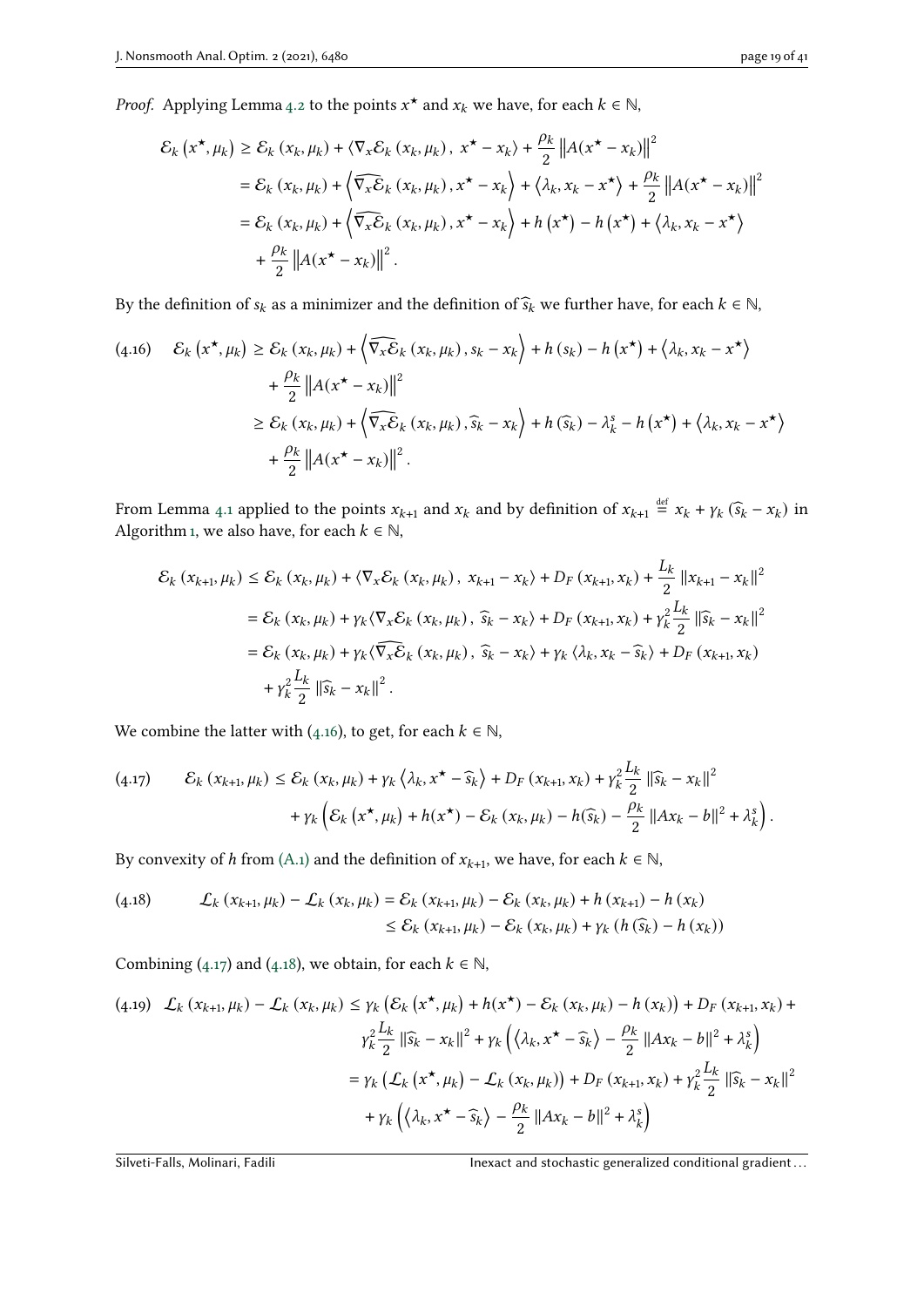Recalling the definition of  $\mu_{k+1} \stackrel{\text{def}}{=} \mu_k + A\left(x_{k+1} - b\right)$  in Algorithm [1,](#page-6-1) we have, for each  $k \in \mathbb{N}$ ,

$$
\mathcal{L}_{k}(x_{k+1}, \mu_{k+1}) - \mathcal{L}_{k}(x_{k+1}, \mu_{k}) = \langle \mu_{k+1} - \mu_{k}, Ax_{k+1} \rangle = \theta_{k} ||Ax_{k+1} - b||^{2}
$$

We combine the above and [\(4.19\)](#page-18-3) to get, for each  $k \in \mathbb{N}$ ,

 $(4.20)$ 

<span id="page-19-1"></span>
$$
\mathcal{L}_{k} (x_{k+1}, \mu_{k+1}) - \mathcal{L}_{k} (x_{k}, \mu_{k}) \leq \theta_{k} \|Ax_{k+1} - b\|^{2} + \gamma_{k} \left(\mathcal{L}_{k} (x^{\star}, \mu_{k}) - \mathcal{L}_{k} (x_{k}, \mu_{k})\right) + D_{F} (x_{k+1}, x_{k}) + \gamma_{k}^{2} \frac{L_{k}}{2} \|\widehat{s}_{k} - x_{k}\|^{2} + \gamma_{k} \left(\left\langle \lambda_{k}, x^{\star} - \widehat{s}_{k}\right\rangle - \frac{\rho_{k}}{2} \|Ax_{k} - b\|^{2} + \lambda_{k}^{s}\right).
$$

Notice that the update of the dual variable  $\mu$  can be interpreted as a proximal operator in the following way,

$$
\mu_{k+1} = \underset{\mu \in \mathcal{H}_d}{\text{argmin}} \left\{ -\mathcal{L}_k \left( x_{k+1}, \mu \right) + \frac{1}{2\theta_k} \left\| \mu - \mu_k \right\|^2 \right\}.
$$

Then, using Lemma [2.5,](#page-4-6) we get, for each  $k \in \mathbb{N}$ ,

<span id="page-19-0"></span>
$$
(4.21) \quad 0 \ge \theta_k \left( \mathcal{L}_k \left( x_{k+1}, \mu^{\star} \right) - \mathcal{L}_k \left( x_{k+1}, \mu_{k+1} \right) \right) + \frac{1}{2} \left( \left\| \mu_{k+1} - \mu^{\star} \right\|^2 - \left\| \mu_k - \mu^{\star} \right\|^2 + \left\| \mu_{k+1} - \mu_k \right\|^2 \right) = \theta_k \left( \mathcal{L}_k \left( x_{k+1}, \mu^{\star} \right) - \mathcal{L}_k \left( x_{k+1}, \mu_{k+1} \right) \right) + \frac{1}{2} \left( \left\| \mu_{k+1} - \mu^{\star} \right\|^2 - \left\| \mu_k - \mu^{\star} \right\|^2 + \theta_k^2 \left\| A x_{k+1} - b \right\|^2 \right).
$$

Recall that, by [\(P.6\),](#page-9-0)  $\theta_k = \gamma_k/c$ . Multiply [\(4.21\)](#page-19-0) by c and sum with [\(4.20\)](#page-19-1), to obtain, for each  $k \in \mathbb{N}$ ,

$$
(1 - c\theta_k)\mathcal{L}_k(x_{k+1}, \mu_{k+1}) - (1 - c\theta_k)\mathcal{L}_k(x_k, \mu_k) + \frac{c}{2}\left(\|\mu_{k+1} - \mu^\star\|^2 - \|\mu_k - \mu^\star\|^2\right)
$$
  

$$
\leq \left(\theta_k - \frac{c\theta_k^2}{2}\right) \|\mathbf{A}x_{k+1} - b\|^2 + \gamma_k \left(\mathcal{L}_k(x^\star, \mu_k) - \mathcal{L}_k(x_k, \mu_k)\right) - c\theta_k \left(\mathcal{L}_k(x_{k+1}, \mu) - \mathcal{L}_k(x_k, \mu_k)\right)
$$
  

$$
-\frac{\rho_k \gamma_k}{2} \|\mathbf{A}x_k - b\|^2 + D_F(x_{k+1}, x_k) + \gamma_k^2 \frac{L_k}{2} \|\widehat{s}_k - x_k\|^2 + \gamma_k \left(\langle \lambda_k, x^\star - \widehat{s}_k \rangle + \lambda_k^s\right).
$$

The previous inequality can be re-written, by trivial manipulations, as, for each  $k \in \mathbb{N}$ ,

 $(4.22)$ 

<span id="page-19-2"></span>
$$
(1 - c\theta_{k+1})\mathcal{L}_{k+1}(x_{k+1}, \mu_{k+1}) - (1 - c\theta_k)\mathcal{L}_k(x_k, \mu_k) + \frac{c}{2} (\|\mu_{k+1} - \mu^{\star}\|^2 - \|\mu_k - \mu^{\star}\|^2)
$$
  
\n
$$
\leq (1 - c\theta_{k+1})\mathcal{L}_{k+1}(x_{k+1}, \mu_{k+1}) - (1 - c\theta_k)\mathcal{L}_k(x_{k+1}, \mu_{k+1}) + \left(\theta_k - \frac{c\theta_k^2}{2}\right) \|\mathbf{A}x_{k+1} - b\|^2
$$
  
\n
$$
+ \gamma_k (\mathcal{L}_k(x^{\star}, \mu_k) - \mathcal{L}_k(x_k, \mu_k)) - c\theta_k (\mathcal{L}_k(x_{k+1}, \mu^{\star}) - \mathcal{L}_k(x_k, \mu_k)) - \frac{\rho_k \gamma_k}{2} \|\mathbf{A}x_k - b\|^2
$$
  
\n
$$
+ D_F(x_{k+1}, x_k) + \gamma_k^2 \frac{L_k}{2} \|\widehat{s}_k - x_k\|^2 + \gamma_k \left(\langle \lambda_k, x^{\star} - \widehat{s}_k \rangle + \lambda_k^s\right)
$$
  
\n
$$
= c(\theta_k - \theta_{k+1}) (f + h + \langle \mu_{k+1}, A \cdot -b \rangle) (x_{k+1}) + \left((1 - c\theta_{k+1}) g^{\beta_{k+1}} - (1 - c\theta_k) g^{\beta_k}\right) (Tx_{k+1})
$$
  
\n
$$
+ \frac{1}{2} ((1 - c\theta_{k+1}) \rho_{k+1} - (1 - c\theta_k) \rho_k + 2\theta_k - c\theta_k^2) \|\mathbf{A}x_{k+1} - b\|^2 + \gamma_k (\mathcal{L}_k(x^{\star}, \mu_k) - \mathcal{L}_k(x_k, \mu_k))
$$
  
\n
$$
- c\theta_k (\mathcal{L}_k(x_{k+1}, \mu^{\star}) - \mathcal{L}_k(x_k, \mu_k)) - \frac{\rho_k \gamma_k}{2} \|\mathbf{A}x_k - b\|^2 + D_F(x_{k+1}, x_k) + \gamma_k^2 \frac{L_k}{2} \|\widehat{s}_k - x_k\|^2
$$
  
\n
$$
+ \gamma_k (\langle \
$$

By [\(P.5\),](#page-9-6) [\(P.6\)](#page-9-0) and the assumption that  $\underline{M} \ge 1$ , we have  $\theta_{k+1} \le \underline{M}^{-1}\theta_k \le \theta_k$ . In view of [\(P.3\),](#page-9-5) we also have  $\beta_{k+1} \leq \beta_k$ . In particular,  $g^{\beta_k} \leq g^{\beta_{k+1}} \leq g$  pointwise. By Proposition [2.6](#page-4-5)[\(iv\)](#page-4-3) and assumption [\(A.4\),](#page-7-0)

.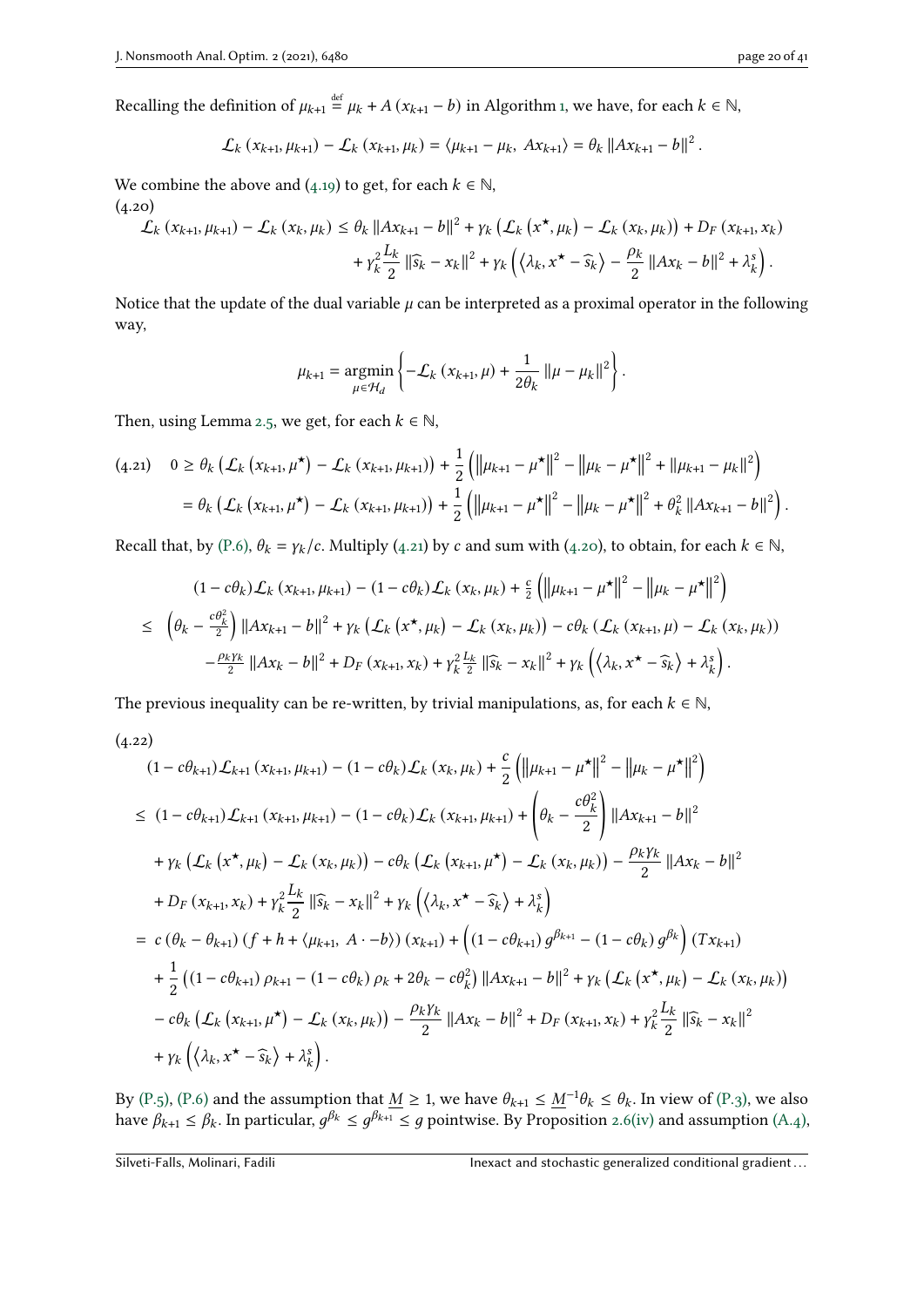we are able to, for each  $k \in \mathbb{N}$ , estimate the quantity

$$
\begin{aligned} &\left( (1 - c\theta_{k+1}) g^{\beta_{k+1}} - (1 - c\theta_k) g^{\beta_k} \right) (Tx_{k+1}) \\ &= \left( g^{\beta_{k+1}} - g^{\beta_k} \right) (Tx_{k+1}) + c \left( \theta_k g^{\beta_k} - \theta_{k+1} g^{\beta_{k+1}} \right) (Tx_{k+1}) \\ &\leq \frac{1}{2} \left( \beta_k - \beta_{k+1} \right) \left\| (\partial g (Tx_{k+1}))^0 \right\|^2 + c \left( \theta_k g^{\beta_k} - \theta_{k+1} g^{\beta_k} \right) (Tx_{k+1}) \\ &\leq \frac{1}{2} \left( \beta_k - \beta_{k+1} \right) \left\| (\partial g (Tx_{k+1}))^0 \right\|^2 + c \left( \theta_k - \theta_{k+1} \right) g (Tx_{k+1}). \end{aligned}
$$

Then, for each  $k \in \mathbb{N}$ ,

<span id="page-20-0"></span>
$$
(4.23) \qquad c \left(\theta_k - \theta_{k+1}\right) \left(f + h + \langle \mu_{k+1}, A \cdot -b \rangle\right) \left(x_{k+1}\right) + \left(\left(1 - c\theta_{k+1}\right) g^{\beta_{k+1}} - \left(1 - c\theta_k\right) g^{\beta_k}\right) \left(Tx_{k+1}\right)
$$
  

$$
\leq c \left(\theta_k - \theta_{k+1}\right) \mathcal{L} \left(x_{k+1}, \mu_{k+1}\right) + \frac{1}{2} \left(\beta_k - \beta_{k+1}\right) \left\| \left(\partial g(Tx_{k+1})\right)^0 \right\|^2.
$$

Recall the definition of  $r_k$  in [\(4.10\)](#page-17-0). Coming back to [\(4.22\)](#page-19-2) and using [\(4.23\)](#page-20-0), we obtain, for each  $k \in \mathbb{N}$ ,  $(4.24)$  $\overline{a}$ 

<span id="page-20-1"></span>
$$
r_{k+1} - r_k \leq \frac{1}{2} \left( \left( 1 - \gamma_{k+1} \right) \rho_{k+1} - \left( 1 - \gamma_k \right) \rho_k + \frac{2}{c} \gamma_k - \frac{\gamma_k^2}{c} \right) ||Ax_{k+1} - b||^2
$$
  
+  $\gamma_k \left( \mathcal{L}_k \left( x^{\star}, \mu_k \right) - \mathcal{L}_k \left( x_{k+1}, \mu^{\star} \right) \right) - \frac{\rho_k \gamma_k}{2} ||Ax_k - b||^2 + \frac{\beta_k - \beta_{k+1}}{2} ||(\partial g(Tx_{k+1}))^0||^2$   
+  $(\gamma_k - \gamma_{k+1}) \mathcal{L} \left( x_{k+1}, \mu_{k+1} \right) + D_F \left( x_{k+1}, x_k \right) + \gamma_k^2 \frac{L_k}{2} ||\widehat{s}_k - x_k||^2 + \gamma_k \left( \langle \lambda_k, x^{\star} - \widehat{s}_k \rangle + \lambda_k^s \right).$ 

Recall that, by feasibility of  $x^*$  for the affine constraint,  $\mathcal{L}(x^*, \mu_k) = \mathcal{L}(x^*, \mu^*)$  and thus, for each  $k \in \mathbb{N}$ ,

$$
\mathcal{L}_{k}\left(x^{\star}, \mu_{k}\right) - \mathcal{L}_{k}\left(x_{k+1}, \mu^{\star}\right) = \mathcal{L}\left(x^{\star}, \mu^{\star}\right) - \mathcal{L}\left(x_{k+1}, \mu^{\star}\right) + \left(g^{\beta_{k}} - g\right)(Tx^{\star}) + \left(g - g^{\beta_{k}}\right)(Tx_{k+1})
$$
\n
$$
- \frac{\rho_{k}}{2} ||Ax_{k+1} - b||^{2}
$$
\n
$$
= \mathcal{L}\left(x^{\star}, \mu^{\star}\right) - \mathcal{L}\left(x_{k}, \mu^{\star}\right) + \mathcal{L}\left(x_{k}, \mu^{\star}\right) - \mathcal{L}\left(x_{k+1}, \mu^{\star}\right)
$$
\n
$$
\left(g^{\beta_{k}} - g\right)(Tx^{\star}) + \left(g - g^{\beta_{k}}\right)(Tx_{k+1}) - \frac{\rho_{k}}{2} ||Ax_{k+1} - b||^{2}
$$
\n
$$
\leq \mathcal{L}\left(x^{\star}, \mu^{\star}\right) - \mathcal{L}\left(x_{k}, \mu^{\star}\right) + \mathcal{L}\left(x_{k}, \mu^{\star}\right) - \mathcal{L}\left(x_{k+1}, \mu^{\star}\right) + \frac{\beta_{k}}{2} ||(\partial g(Tx_{k+1}))^{0}||^{2}
$$
\n
$$
- \frac{\rho_{k}}{2} ||Ax_{k+1} - b||^{2},
$$

where in the inequality we have used the fact that  $g^{\beta_k} \leq g$  pointwise and that, by Proposition [2.6](#page-4-5)[\(v\),](#page-5-1) for each  $k \in \mathbb{N}$ ,

$$
\left(g-g^{\beta_k}\right)(Tx_{k+1}) \leq \frac{\beta_k}{2} \left\| \left(\partial g(Tx_{k+1})\right)^0 \right\|^2.
$$

Substituting the above into [\(4.24\)](#page-20-1) we have, for each  $k \in \mathbb{N}$ ,

$$
(4.25) \t r_{k+1} - r_k \leq \frac{1}{2} \left( (1 - \gamma_{k+1}) \rho_{k+1} - \rho_k + \frac{2}{c} \gamma_k - \frac{\gamma_k^2}{c} \right) ||Ax_{k+1} - b||^2
$$
  
+  $\gamma_k (\mathcal{L} (x^*, \mu^*) - \mathcal{L} (x_k, \mu^*)) + \gamma_k (\mathcal{L} (x_k, \mu^*) - \mathcal{L} (x_{k+1}, \mu^*))$   
-  $\frac{\rho_k \gamma_k}{2} ||Ax_k - b||^2 + \frac{\beta_k - \beta_{k+1}}{2} ||(\partial g(Tx_{k+1}))^0||^2 + (\gamma_k - \gamma_{k+1}) \mathcal{L} (x_{k+1}, \mu_{k+1})$   
+  $\gamma_k \frac{\beta_k}{2} ||(\partial g(Tx_{k+1}))^0||^2 + D_F (x_{k+1}, x_k) + \gamma_k^2 \frac{L_k}{2} ||\hat{s}_k - x_k||^2$   
+  $\gamma_k ((\lambda_k, x^* - \hat{s}_k) + \lambda_k^s).$ 

Silveti-Falls, Molinari, Fadili **Inexact and stochastic generalized conditional gradient...**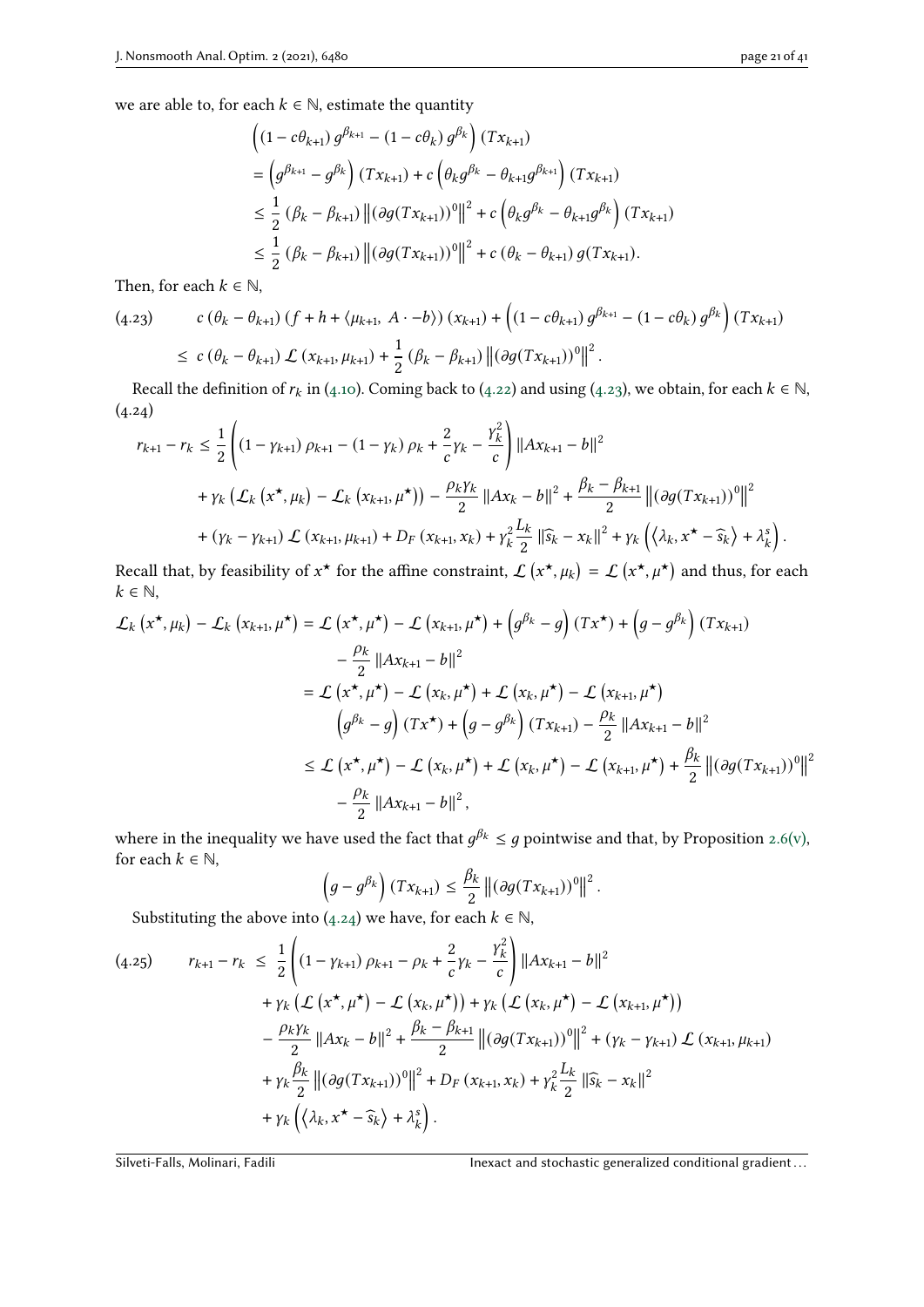Take the expectation with respect to  $S_{k-1} \stackrel{\text{def}}{=} \sigma(x_0, \mu_0, \widehat{s}_0, \ldots, \widehat{s}_{k-1})$ , which will completely determine  $x_k$ and  $\mu_k$ , and perform the following estimations.

• From [\(P.7\),](#page-9-1) we have, for each  $k \in \mathbb{N}$ ,

$$
(1 - \gamma_{k+1}) \rho_{k+1} - \rho_k + \frac{2}{c} \gamma_k - \frac{\gamma_k^2}{c} \leq 0.
$$

• By assumption  $(A.4)$ , for each  $k \in \mathbb{N}$ ,

$$
\mathbb{E}\left[\left\| \left(\partial g(Tx_{k+1})\right)^0\right\|^2 \mid \mathcal{S}_{k-1}\right] \leq M^2.
$$

• By Lemma [4.9,](#page-17-1) for each  $k \in \mathbb{N}$ ,

$$
\mathbb{E}\left[\mathcal{L}\left(x_{k+1}, \mu_{k+1}\right) \mid \mathcal{S}_{k-1}\right] \leq \tilde{M}.
$$

• Recall that, by [\(A.2\),](#page-7-2) f is  $(F, \zeta)$ -smooth and invoke Remark [2.8,](#page-5-5) to get, for each  $k \in \mathbb{N}$ ,

 $\mathbb{E}[D_F(x_{k+1}, x_k) | S_{k-1}] \leq K_{(F,\zeta,C)} \zeta(y_k).$ 

• Since, for each  $k \in \mathbb{N}$ ,  $\widehat{s}_k$  and  $x_k$  are both in C, we have

$$
\mathbb{E}\left[\left\|\widehat{s}_{k}-x_{k}\right\|\mid\mathcal{S}_{k-1}\right]\leq d_{C}.
$$

We have, for each  $k \in \mathbb{N}$ ,

$$
\mathbb{E}\left[r_{k+1} | \mathcal{S}_{k-1}\right] - r_k \leq \gamma_k \left(\mathcal{L}\left(x^\star, \mu^\star\right) - \mathcal{L}\left(x_k, \mu^\star\right)\right) + \gamma_k \left(\mathcal{L}\left(x_k, \mu^\star\right) - \mathbb{E}\left[\mathcal{L}\left(x_{k+1}, \mu^\star\right) | \mathcal{S}_{k-1}\right]\right) - \frac{\rho_k \gamma_k}{2} ||Ax_k - b||^2 + \frac{\beta_k - \beta_{k+1}}{2} M^2 + \left(\gamma_k - \gamma_{k+1}\right) \tilde{M} + \gamma_k \frac{\beta_k}{2} M^2 + K_{(F, \zeta, C)} \zeta\left(\gamma_k\right) + \gamma_k^2 \frac{L_k}{2} d_C^2 + \gamma_k \mathbb{E}\left[\left\langle \lambda_k, x^\star - \widehat{s}_k \right\rangle + \lambda_k^s | \mathcal{S}_{k-1}\right].
$$

We can bound the inner product involving the error terms using the Cauchy-Schwarz inequality and the boundedness of C. Applying Lemma [4.5](#page-10-6) and regrouping terms with  $\gamma_{\nu}^2$  $w_k^2$  we get, for each  $k \in \mathbb{N}$ ,

$$
\mathbb{E}\left[r_{k+1} | \mathcal{S}_{k-1}\right] - r_k \leq \gamma_k \left(\mathcal{L}\left(x^\star, \mu^\star\right) - \mathcal{L}\left(x_k, \mu^\star\right)\right) - \frac{\rho_k \gamma_k}{2} \|Ax_k - b\|^2 + (\beta_k - \beta_{k+1}) \frac{M^2}{2} + \gamma_k^2 C_k
$$
  
+ 
$$
\left(\gamma_k - \gamma_{k+1}\right) \tilde{M} + \gamma_k \beta_k \frac{M^2}{2} + K_{(F,\zeta,C)} \zeta\left(\gamma_k\right) + \gamma_k \mathbb{E}\left[d_C \left\|\lambda_k\right\| + \lambda_k^s \left\|\mathcal{S}_{k-1}\right\| \right].
$$

We conclude by trivial manipulations.

We now proceed to prove the main theorem regarding optimality, recalling the notation of [\(3.3\)](#page-6-3) for the terms  $S_{\mathcal{P}}$  and  $S_{\mathcal{P}}$  and  $(3.4)$  for  $\mathfrak{W}$  [ $(x_k)_{k \in \mathbb{N}}$ ]. The convergence and rates of the Lagrangian values will be shown in terms  $\mathcal{L}(x_k, \mu^*) - \mathcal{L}(x^*, \mu^*)$ , which is non-negative since  $(x^*, \mu^*)$  is a saddle point. This is however not a primal-dual gap. Nevertheless, observe that in view of [\[6,](#page-38-7) Proposition 19.21(v)], we have

$$
\mathcal{L}(x_k, \mu^{\star}) - \mathcal{L}(x^{\star}, \mu^{\star}) = \Phi(x) - \Phi(x^{\star}) + \langle A^* \mu^{\star}, x_k - x^{\star} \rangle,
$$

<span id="page-21-0"></span>which is nothing but the Bregman divergence of  $\Phi$  with the subgradient  $-A^*\mu$  between  $x_k$  and  $x^\star$ . This Bregman divergence appears then as a good candidate to quantify the convergence rate of Algorithm [1](#page-6-1) given that it captures both the discrepancy of the primal objective to the optimal value and violation of the affine constraint.

$$
\Box
$$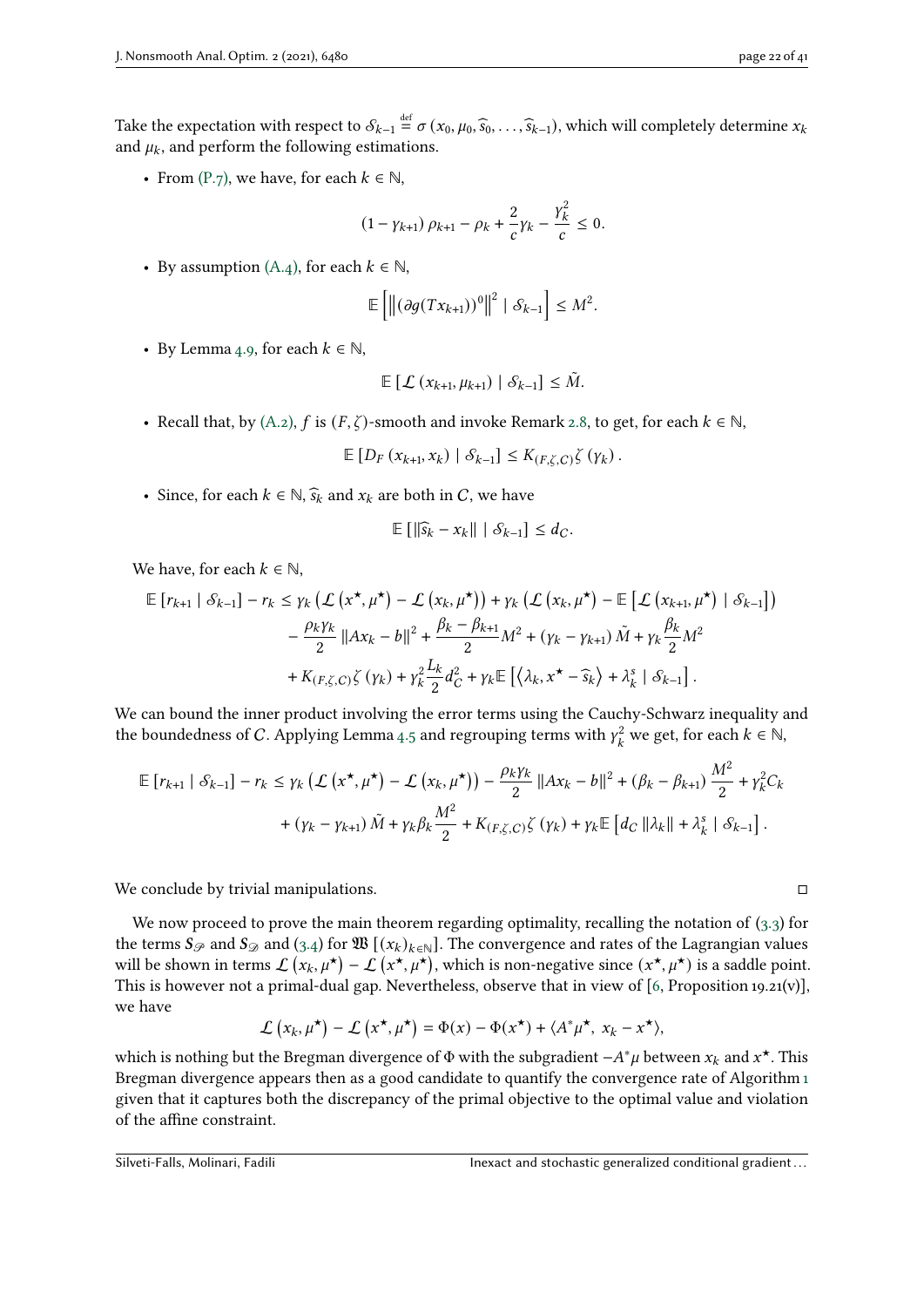Theorem 4.11 (Optimality). Suppose that [\(A.1\)-](#page-7-1)[\(A.10\)](#page-7-5) and [\(P.1\)](#page-9-3)[-\(P.8\)](#page-9-2) hold, with  $\underline{M} \geq 1$ . Let  $(x_k)_{k \in \mathbb{N}}$  be the sequence of primal iterates generated by Algorithm [1](#page-6-1) and  $(x^*, \mu^*)$  a saddle-point pair for the Lagrangian. Then, in addition to the results of Theorem [4.7,](#page-15-4) the following holds

<span id="page-22-0"></span>(i) Convergence of the Lagrangian:

(4.26) 
$$
\lim_{k\to\infty}\mathcal{L}\left(x_k,\mu^{\star}\right)=\mathcal{L}\left(x^{\star},\mu^{\star}\right)\left(\mathbb{P}\text{-}a.s.\right).
$$

- <span id="page-22-1"></span>(ii) The sequence  $(x_k)_{k\in\mathbb{N}}$  satisfies  $\mathfrak{W}[(x_k)_{k\in\mathbb{N}}] \subset S_{\mathcal{P}}$  ( $\mathbb{P}$ -a.s.) and there exists  $\bar{\mu}$ , an  $S_{\mathcal{D}}$ -valued random variable, such that  $\mu_k \to \bar{\mu}$  ( $\mathbb{P}$ -a.s.).
- <span id="page-22-2"></span>(iii) Ergodic rate: for each  $k \in \mathbb{N}$ , let  $\bar{x}_k \stackrel{\text{def}}{=} \sum_{i=0}^k \gamma_i x_{i+1} / \Gamma_k$ . Then, for each  $k \in \mathbb{N}$ ,

<span id="page-22-4"></span>(4.27) 
$$
\mathcal{L}(\bar{x}_k, \mu^{\star}) - \mathcal{L}(x^{\star}, \mu^{\star}) \in O\left(\frac{1}{\Gamma_k}\right) (\mathbb{P} - a.s.)
$$

<span id="page-22-3"></span>(iv) If the problem ( $\mathscr P$ ) admits a unique solution  $x^\star$ , then  $(x_k)_{k\in\mathbb N}$  converges weakly ( $\mathbb P$ -a.s.) to  $x^\star$  a solution of ( $\mathcal{P}$ ). Moreover, if $\Phi$  is uniformly convex on C with modulus of convexity  $\psi : \mathbb{R}_+ \to [0, \infty]$ , then  $(x_k)_{k \in \mathbb{N}}$  converges strongly (P-a.s.) to  $x^*$  at the ergodic rate, for each  $k \in \mathbb{N}$ ,

$$
\psi\left(\left\|\bar{x}_k - x^{\star}\right\|\right) \in O\left(\frac{1}{\Gamma_k}\right) \quad (\mathbb{P}\text{-}a.s.)
$$

Furthermore, if [\(P.9\)](#page-9-7) holds then we have the following pointwise rates in expectation, for any  $(x^\star, \mu^\star) \in$  $S_{\mathscr{P}}\times S_{\mathscr{D}}$ 

\n- (v) It holds 
$$
\inf_{0 \le i \le k} \mathbb{E} \left[ \mathcal{L} \left( x_k, \mu^\star \right) \right] - \mathcal{L} \left( x^\star, \mu^\star \right) \in O \left( \frac{1}{\Gamma_k} \right).
$$
\n- (vi) There exists a subsequence  $\left( x_k \right)_{j \in \mathbb{N}}$  such that  $\mathbb{E} \left[ \mathcal{L} \left( x_k, \mu^\star \right) \right] - \mathcal{L} \left( x^\star, \mu^\star \right) \leq \frac{1}{\Gamma_k}.$
\n

Proof. As in the proof of Theorem [4.7,](#page-15-4) our goal is to first apply Lemma [2.2](#page-3-0) and then apply Lemma [2.3.](#page-3-1) By [\(4.15\)](#page-17-2) in Lemma [4.10](#page-17-0) we have, using the same notation, for each  $k \in \mathbb{N}$ ,

$$
\mathbb{E}\left[r_{k+1} | \mathcal{S}_{k-1}\right] - r_k \leq -\gamma_k \left(\mathcal{L}\left(x_k, \mu^{\star}\right) - \mathcal{L}\left(x^{\star}, \mu^{\star}\right) + \frac{\rho_k}{2} ||Ax_k - b||^2\right) + (\beta_k - \beta_{k+1}) \frac{M^2}{2} + (\gamma_k - \gamma_{k+1}) \tilde{M} + \gamma_k \beta_k \frac{M^2}{2} + K_{(F,\zeta,C)} \zeta(\gamma_k) + \gamma_k^2 C_k + d_C \gamma_k \mathbb{E}\left[\|\lambda_k\| \mid \mathcal{S}_{k-1}\right] + \gamma_k \mathbb{E}\left[\lambda_k^s \mid \mathcal{S}_{k-1}\right].
$$

Let, for each  $k \in \mathbb{N}$ ,  $a_k = \gamma_k (\mathcal{L} \left( x_k, \mu^{\star} \right) - \mathcal{L} \left( x^{\star}, \mu^{\star} \right) + \frac{\rho_k}{2} ||Ax_k - b||^2)$  and denote what remains on the r.h.s. by  $z_k$ . Then, to apply Lemma [2.2,](#page-3-0) we must show  $(z_k)_{k \in \mathbb{N}} \in \ell^1_+(\mathfrak{S}')$ . The terms  $(\beta_k - \beta_{k+1}) \frac{M^2}{2}$ and  $(\gamma_k - \gamma_{k+1}) \tilde{M}$  are bounded and telescopic, hence in  $\ell^1_+$ . The terms  $\gamma_k \beta_k \frac{M^2}{2}$  and  $K_{(F,\zeta,C)} \zeta(\gamma_k)$  are in  $\ell_+^1$  by [\(P.1\).](#page-9-3) Recalling the definition of  $C_k$ , we have, for each  $k \in \mathbb{N}$ ,

$$
\gamma_k^2 C_k = \gamma_k^2 \left( \frac{L_k}{2} d_C^2 + d_C \left( M ||T|| + D + L_h + ||\mu^{\star}|| \, ||A|| \right) \right)
$$
  
= 
$$
\left( \frac{d_C^2 ||T||^2}{2} \right) \frac{\gamma_k^2}{\beta_k} + \left( \frac{d_C^2 ||A||^2 \, \rho_k}{2} + d_C \left( M ||T|| + D + L_h + ||\mu^{\star}|| \, ||A|| \right) \right) \gamma_k^2
$$
  

$$
\leq \left( \frac{d_C^2 ||T||^2}{2} \right) \frac{\gamma_k^2}{\beta_k} + \left( \frac{d_C^2 ||A||^2 \, \overline{\rho}}{2} + d_C \left( M ||T|| + D + L_h + ||\mu^{\star}|| \, ||A|| \right) \right) \gamma_k^2
$$

1

Silveti-Falls, Molinari, Fadili **Inexact and stochastic generalized conditional gradient**...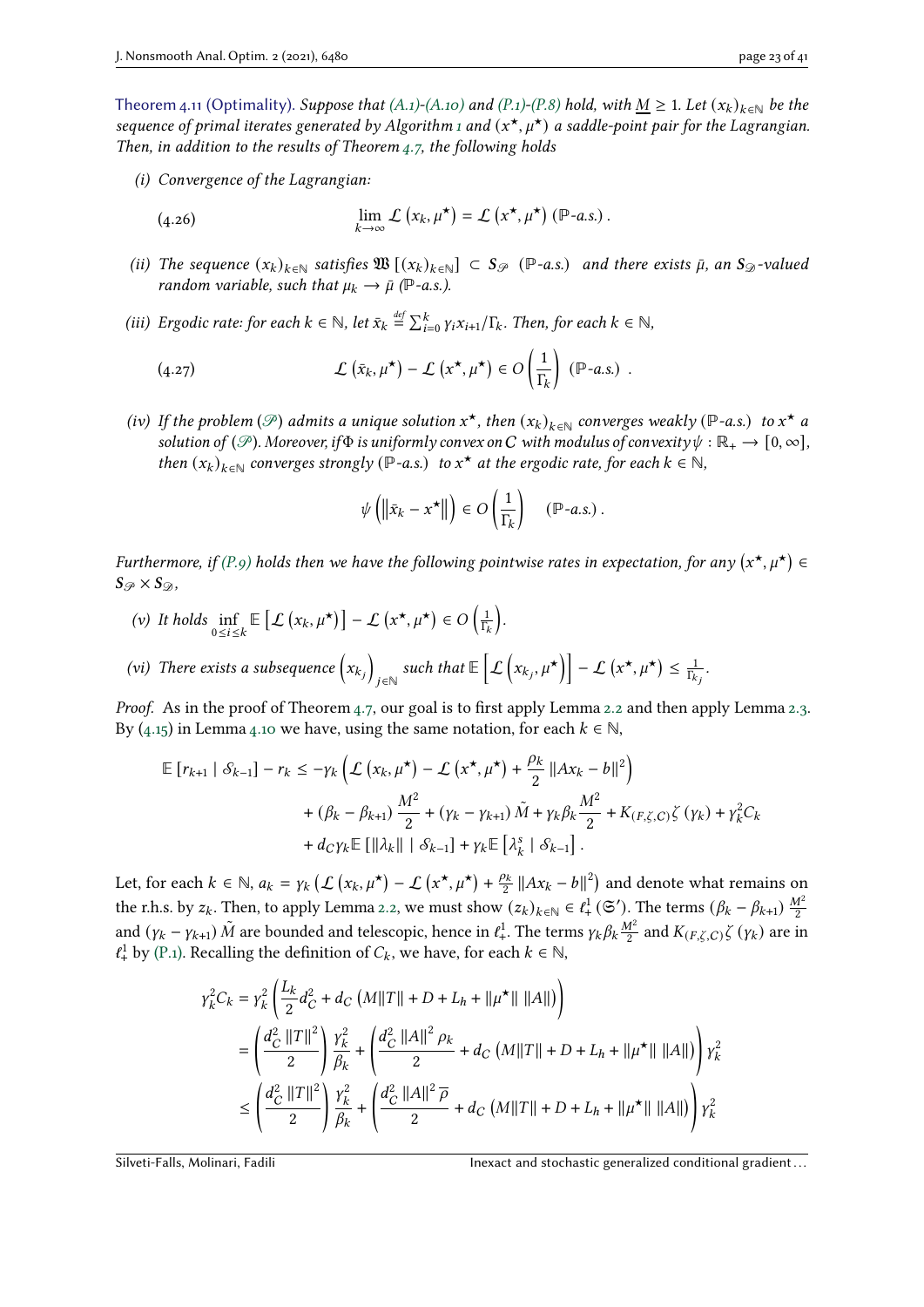which is in  $\ell_+^1$  by [\(P.1\)](#page-9-3) and [\(P.3\).](#page-9-5) The remaining terms,

$$
d_C \gamma_k \mathbb{E} \left[ \left\| \lambda_k \right\| \, \big| \, \mathcal{S}_{k-1} \right] + \gamma_k \mathbb{E} \left[ \lambda_k^s \, \big| \, \mathcal{S}_{k-1} \right],
$$

coming from the inexactness of the algorithm, are in  $\ell^1_+$  ( $\mathfrak{S}'$ ) by [\(P.8\).](#page-9-2) Thus, the r.h.s. belongs to  $\ell^1_+$  ( $\mathfrak{S}'$ ) and so by Lemma [2.2](#page-3-0) we have,

$$
a_k = \gamma_k \left( \mathcal{L} \left( x_k, \mu^{\star} \right) - \mathcal{L} \left( x^{\star}, \mu^{\star} \right) + \frac{\rho_k}{2} \| A x_k - b \|^2 \right) \in \ell^1_+ \left( \mathfrak{S}' \right) \; (\mathbb{P}\text{-a.s.}) ,
$$

and also that  $(r_k)_{k \in \mathbb{N}}$  converges (P-a.s.).

The first claim [\(i\)](#page-22-0) follows by applying Lemma [2.3,](#page-3-1) the conditions of which are satisfied directly from Lemma [4.3](#page-10-4) and Lemma [4.5.](#page-10-6)

The second claim, [\(ii\),](#page-22-1) follows from the same arguments as in  $[34,$  Theorem  $4.2(ii)]$  but adapted to the stochastic case. For the claims about  $(x_k)_{k \in \mathbb{N}}$ , the proof is trivially extended to the stochastic setting (P-a.s.). However, the claims about  $(\mu_k)_{k \in \mathbb{N}}$  are more delicate to adapt so we write explicitly the arguments below.

By Theorem [4.7](#page-15-4)[\(iii\)](#page-15-1) we have  $(\gamma_k || A\tilde{x}_k - b||^2)_{k \in \mathbb{N}} \in \ell^1_+(\mathfrak{S})$  which, by Lemma [2.4](#page-3-2) implies that there exists a subsequence  $\left(A\tilde{x}_{k_{j}}\right)$  ∈ℕ with  $||A\tilde{x}_{k_j} - b|| \to 0$  (P-a.s.). Since the sequence  $(\mu_k)_{k \in \mathbb{N}}$  is bounded (ℙ-a.s.) by Lemma  $_{4}.8$ , the subsequence  $\big(\mu_{k_{j}}\big)$ is bounded (ℙ-a.s.) as well and thus admits a weakly (ℙ-a.s.) convergent subsequence  $\left(\mu_{k_{j_{i}}}\right)$ with  $\mu_{k_{j_i}} \to \bar{\mu}$  for some  $\mathcal{H}_d$ -valued random variable  $\bar{\mu}$ . By Fermat's rule ([\[6,](#page-38-7) Theorem 16.2]), the weak (P-a.s.) sequential cluster point  $\bar{\mu}$  is a solution to ( $\mathcal{D}$ ) iff

$$
0 \in \partial (\Phi^* \circ (-A^*)) (\bar{\mu}) + b \; (\mathbb{P}\text{-a.s.}) \; .
$$

The proximal operator is the resolvent of the subdifferential and so it follows that  $(4.12)$  is equivalent, for each  $i \in \mathbb{N}$ , to

<span id="page-23-0"></span>
$$
(4.28) \t\nabla \varphi_{k_{j_i}}\left(\mu_{k_{j_i}}\right) - b \in \partial \left(\Phi_{k_{j_i}}^* \circ (-A^*)\right)\left(\mu_{k_{j_i}} - \rho_{k_{j_i}} \nabla \varphi_{k_{j_i}}\left(\mu_{k_{j_i}}\right)\right) \; (\mathbb{P}\text{-a.s.}) .
$$

Since  $\left(A\tilde{x}_{k_{i}}\right)$ converges strongly to  $b$  (P-a.s.), and in view of [\(4.13\)](#page-17-5), it holds that  $\nabla\varphi_{k_j}\left(\mu_{k_j}\right)$  converges strongly to 0 (ℙ-a.s.). However,  $\mu_{k_{j_i}}-\rho_{k_{j_i}}\nabla\varphi_{k_{j_i}}\left(\mu_{k_{j_i}}\right)$  converges weakly to  $\bar\mu$  (ℙ-a.s.). We henceforth argue that we can pass to the limit in [\(4.28\)](#page-23-0) by sequential closedness using a Mosco convergence (weak-strong epigraphical convergence) argument (see [\[9\]](#page-38-10) and [\[3,](#page-38-8) Definition 3.7]). Indeed, it was shown in the proof of [\[34,](#page-40-0) Theorem 4.2], which defer to for brevity, that  $\Phi^*_{k_{j_i}} \circ -(A^*)$  Mosco-converges to (Φ)\*  $\circ$  (−A\*). This implies, via [\[3,](#page-38-8) Theorem 3.66], that  $\partial \Phi_{k_{j_i}}^* \circ (-A^*)$  graph-converges to  $\partial \Phi^* \circ (-A^*)$ , and [\[3,](#page-38-8) Proposition 3.59] shows that  $\left(\partial \Phi_{k_{j_i}}\circ (-A^*)\right)$  ∈ℕ is sequentially closed for graph-convergence in the weak-strong topology on  $\mathcal{H}_d$ , i.e., for any sequence  $\left(\left(v_{k_{j_i}},\eta_{k_{j_i}}\right)\right)$  ∈ℕ in the graph of  $\partial\left(\Phi_{k_{j_i}}^*\circ(-A^*)\right)$ such that  $v_{k_{j_i}}$  converges weakly to  $\bar{v}$  and  $\eta_{k_{j_i}}$  converges strongly to  $\bar{\eta}$ , we have  $\bar{\eta} \in \partial \Phi^* \circ (-A^*)(\bar{v})$ . Let, for each  $i \in \mathbb{N}$ ,  $v_{k_{j_i}} = \nabla \varphi_{k_{j_i}} \left( \mu_{k_{j_i}} \right) - b$  and  $\eta_{k_{j_i}} = \mu_{k_{j_i}} - \rho_{k_{j_i}} \nabla \varphi_{k_{j_i}} \left( \mu_{k_{j_i}} \right)$ , which converge strongly (P-a.s.) and weakly (ℙ-a.s.) respectively, and let  $\tilde{\Omega}\subset\mathcal{F}$  such that  $\mathbb{P}\left(\tilde{\Omega}\right)=1$  and, for all  $\omega\in\tilde{\Omega},$   $v_{k_{j_i}}\left(\omega\right)\rightarrow b$ and  $\eta_{k_{j_i}}(\omega) \to \bar{\mu}(\omega)$ . We conclude that, for each  $\omega \in \tilde{\Omega}$ ,

$$
0 \in \partial (\Phi^* \circ (-A^*)) (\bar{\mu}(\omega)) + b (\mathbb{P}\text{-a.s.}) ,
$$

i.e.,  $\bar{\mu}$  is a solution of the dual problem ( $\mathcal{D}$ ) (P-a.s.).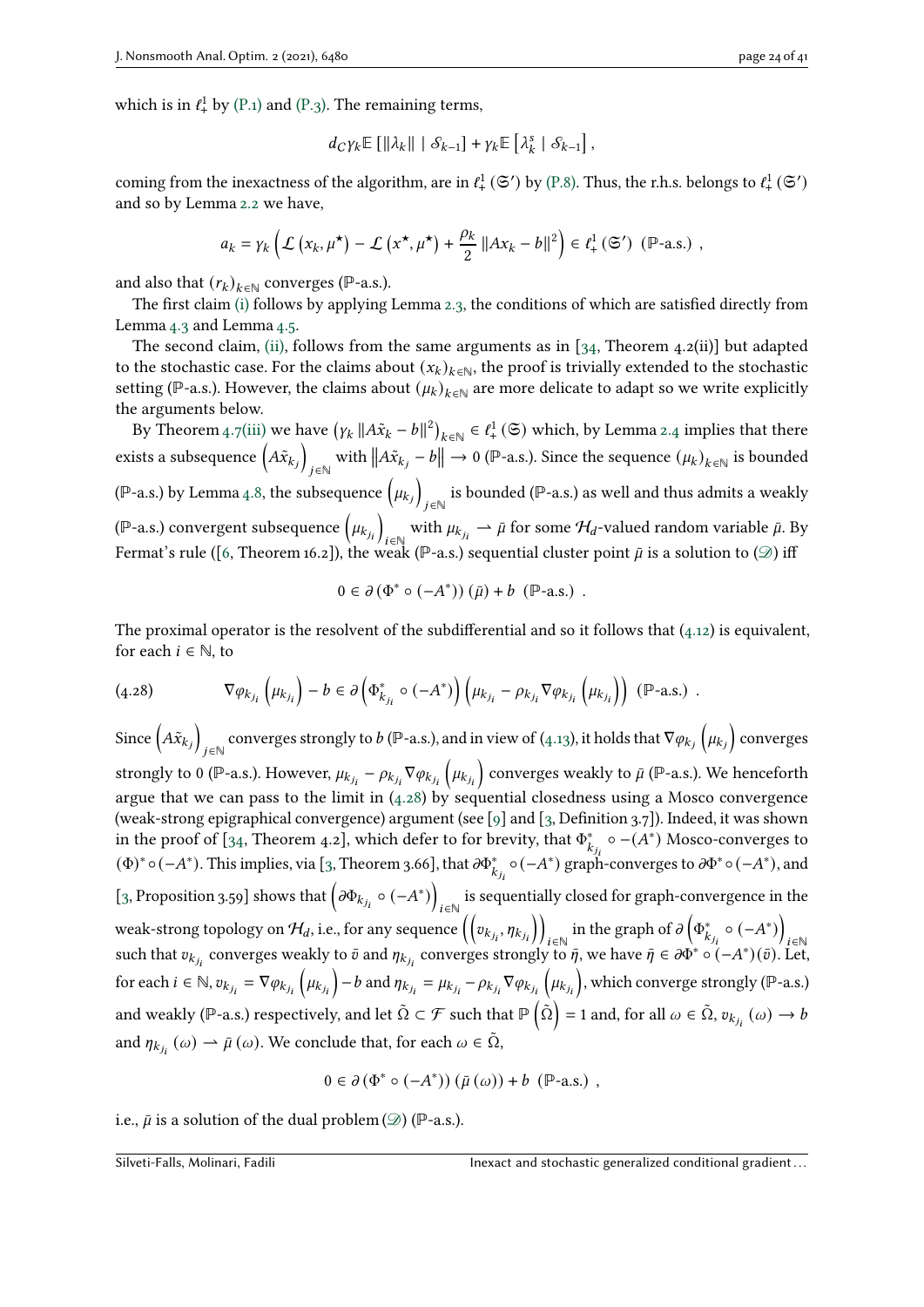We now prove the existence of a set  $\tilde{\Omega}\subset\mathcal{F}$  such that  $\mathbb{P}\left(\tilde{\Omega}\right)=1$  and, for all  $\omega\in\tilde{\Omega},$  for any  $\mu^{\star}\in\mathcal{S}_{\mathscr{D}},$ 

$$
\Theta\left(\boldsymbol{\mu^\star}, \boldsymbol{\omega}\right) \stackrel{\text{def}}{=} \lim_k \left\|\boldsymbol{\mu}_k\left(\boldsymbol{\omega}\right) - \boldsymbol{\mu^\star}\right\|^2
$$

exists. This does indeed hold (P-a.s.) for each fixed  $\mu^{\star} \in S_{\mathcal{D}}$  by the argument in the proof of [\[34,](#page-40-0) Theorem 4.2] but  $S_2$  may be uncountable and so the entire statement for any  $\mu^* \in S_2$  may not necessarily hold ( $\mathbb{P}\text{-a.s.}$ ). To rectify this situation, we make the assumption [\(A.9\)](#page-7-11) and argue as in [\[12,](#page-39-14) Proposition 2.3(iii)].

First repeat the argument made in the proof of [\[34,](#page-40-0) Theorem 4.2] to show that, for each fixed  $\mu^* \in S_{\mathcal{D}}$ , there exists  $\Omega_{\mu^*} \subset \mathcal{F}$  with  $\mathbb{P}(\Omega_{\mu^*}) = 1$  such that, for any  $\omega \in \Omega_{\mu^*}, \Theta(\mu^*, \omega)$  exists. Let  $\mu^* \in S_{\mathcal{D}}$  and recall  $(r_k)_{k \in \mathbb{N}}$  in [\(4.10\)](#page-17-0), for each  $k \in \mathbb{N}$ ,

$$
r_k \stackrel{\text{def}}{=} (1 - \gamma_k) \mathcal{L}_k(x_k, \mu_k) + \frac{c}{2} ||\mu_k - \mu^{\star}||^2.
$$

We have already shown that  $(r_k)_{k \in \mathbb{N}}$  is convergent (P-a.s.). We also have, for each  $k \in \mathbb{N}$ ,

$$
-\mathcal{L}_k(x_k, \mu_k) = (\mathcal{L}(x_k, \mu^*) - \mathcal{L}_k(x_k, \mu_k)) - \mathcal{L}(x_k, \mu^*)
$$
  
=  $g(Tx_k) - g^{\beta_k}(Tx_k) + \langle \mu^* - \mu_k, Ax_k - b \rangle - \frac{\rho_k}{2} ||Ax_k - b||^2$   
 $- \mathcal{L}(x_k, \mu^*).$ 

We have from Theorem [4.7](#page-15-4) that  $\frac{\rho_k}{2} ||Ax_k - b||^2 \to 0$  (P-a.s.). Therefore,

$$
\left\langle \mu^{\star} - \mu_k, Ax_k - b \right\rangle \to 0
$$

since  $(\mu_k)_{k\in\mathbb{N}}$  is bounded (P-a.s.). We also have, by claim (i) of this theorem, that  $\mathcal{L}\left(x_k\mu^{\star}\right)\to\mathcal{L}\left(x^{\star},\mu^{\star}\right)$ (ℙ-a.s.). By Lemma [2.6](#page-4-5) and [\(A.4\),](#page-7-0) we get

$$
0 \le \left( g\left(Tx_k\right) - g^{\beta_k}\left(Tx_k\right) \right) \le \frac{\beta_k}{2} M^2 \quad (\mathbb{P}\text{-a.s.})
$$

which implies, in light of [\(P.3\),](#page-9-5) that  $g(Tx_k)-g^{\beta_k}(Tx_k) \to 0$  (P-a.s.). Altogether, it holds that  $\mathcal{L}_k(x_k,\mu_k) \to$  $\mathcal{L}$   $(x^{\star}, \mu^{\star})$  (P-a.s.) and thus the limit

$$
\lim_{k} \left\| \mu_k - \mu^{\star} \right\|^2 = 2/c \left( \lim_{k} r_k - \mathcal{L} \left( x^{\star}, \mu^{\star} \right) \right)
$$

exists (P-a.s.) for each  $\mu^{\star} \in S_{\mathcal{D}}$ .

Since  $\mathcal{H}_d$  is separable by [\(A.9\),](#page-7-11) there exists a countable set S such that  $\bar{S} = S_{\mathcal{D}}$ . The previous paragraph has shown that, for every  $\mu^* \in S_{\mathcal{D}}$ , there exists  $\Omega_{\mu^*} \subset \mathcal{F}$  such that  $\mathbb{P}(\Omega_{\mu^*}) = 1$  and, for any  $\omega \in \Omega_{\mu^*}$ ,  $\Theta$  (μ<sup>\*</sup>, ω) exists. Set  $\tilde{\Omega} = \bigcap$  $\mu^{\star} \in S$  $\Omega_{\mu^*}$  and let  $\tilde{\Omega}^c$  be its set-theoretic complement. By the countability of S,

$$
\mathbb{P}\left(\tilde{\Omega}\right) = 1 - \mathbb{P}\left(\tilde{\Omega}^c\right) = 1 - \mathbb{P}\left(\bigcup_{\mu^{\star} \in S} \Omega^c_{\mu^{\star}}\right) \ge 1 - \sum_{\mu^{\star} \in S} \mathbb{P}\left(\Omega^c_{\mu^{\star}}\right) = 1,
$$

i.e.,  $\mathbb{P}\left(\tilde{\Omega}\right)=1$ . Fix  $\mu^{\star}\in\mathcal{S}_{\mathscr{D}};$  since  $\bar{S}=\mathcal{S}_{\mathscr{D}},$  there exists a sequence  $\left(\mu_n^{\star}\right)_{n\in\mathbb{N}}$  such that, for each  $n\in\mathbb{N},$  $\mu_n^{\star} \in S$  and  $\mu_n^{\star} \to \mu^{\star}$ . As was already shown, for each  $n \in \mathbb{N}$ , for any  $\omega \in \Omega_{\mu_n^{\star}}, \Theta\left(\mu_n^{\star}, \omega\right)$  exists. Let  $\omega \in \tilde{\Omega}$ , then we have, for each  $n \in \mathbb{N}$ , for each  $k \in \mathbb{N}$ ,

$$
-\left\|\mu_n^{\star} - \mu^{\star}\right\| \le \left\|\mu_k\left(\omega\right) - \mu^{\star}\right\| - \left\|\mu_k\left(\omega\right) - \mu_n^{\star}\right\| \le \left\|\mu_n^{\star} - \mu^{\star}\right\|
$$

Silveti-Falls, Molinari, Fadili **Inexact and stochastic generalized conditional gradient**...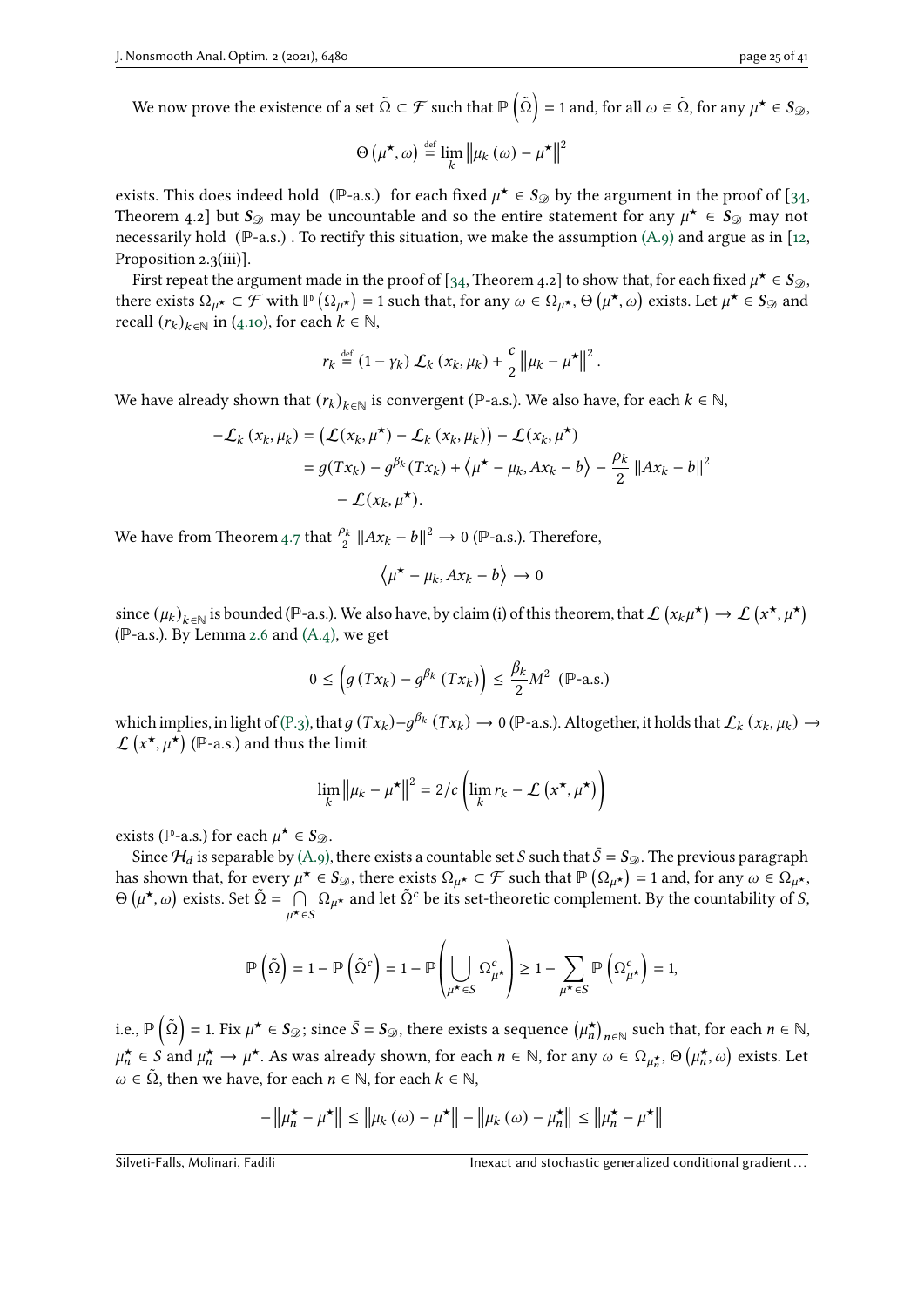and thus, for each  $n \in \mathbb{N}$ ,

$$
-\left\|\mu_n^{\star} - \mu^{\star}\right\| \le \liminf_{k} \left\|\mu_k\left(\omega\right) - \mu^{\star}\right\| - \lim_{k} \left\|\mu_k\left(\omega\right) - \mu_n^{\star}\right\|
$$
  
\n
$$
= \liminf_{k} \left\|\mu_k\left(\omega\right) - \mu^{\star}\right\| - \Theta\left(\mu_n^{\star}, \omega\right)
$$
  
\n
$$
\le \limsup_{k} \left\|\mu_k\left(\omega\right) - \mu^{\star}\right\| - \Theta\left(\mu_n^{\star}, \omega\right)
$$
  
\n
$$
= \limsup_{k} \left\|\mu_k\left(\omega\right) - \mu^{\star}\right\| - \lim_{k} \left\|\mu_k\left(\omega\right) - \mu_n^{\star}\right\|
$$
  
\n
$$
\le \left\|\mu_n^{\star} - \mu^{\star}\right\|.
$$

Taking the limit as  $n \to \infty$  then gives that the sequence  $(\Theta \left(\mu_n^{\star}, \omega\right))_{n \in \mathbb{N}}$  converges to  $\Theta \left(\mu^{\star}, \omega\right)$  for any  $\omega \in \tilde{\Omega}$  where  $\tilde{\Omega}$  does not depend on  $\mu^{\star}$ .

We now aim to use [\(A.10\),](#page-7-5) for which we denote  $(p_i)_{i \in \mathbb{N}} = (\nabla \varphi_{k_{j_i}}(\mu_{k_{j_i}}) - b)$  $\sum_{i \in \mathbb{N}}$  and  $(q_i)_{i \in \mathbb{N}}$  =  $\left(\mu_{k_{j_i}} - \rho_{k_{j_i}} \nabla \varphi_{k_{j_i}}\left(\mu_{k_{j_i}}\right)\right)$ . We've shown that  $(p_i)_{i \in \mathbb{N}}$  converges strongly to 0 (P-a.s.) and that  $(q_i)_{i \in \mathbb{N}}$ converges weakly to  $\bar\mu$  (ℙ-a.s.) and so there exists  $\tilde\Omega\subset\mathcal F$  with  $\mathbb P\left(\tilde\Omega\right)=1$  such that, for any  $\omega\in\tilde\Omega,$  $p_i(\omega) \to p(\omega)$  and  $q_i(\omega) \to q(\omega)$ . Due to [\(4.28\)](#page-23-0), we furthermore have, for each  $\omega \in \tilde{\Omega}$ , for each  $i \in \mathbb{N}$ ,

$$
p_i(\omega) \in \partial \left( \Phi_{k_{j_i}}^* \circ (-A^*) \right) (q_i(\omega)) \, (\mathbb{P}\text{-a.s.}) ,
$$

and thus by [\(A.10\),](#page-7-5) for each  $\omega \in \tilde{\Omega}$ ,  $(q_i(\omega))_{i \in \mathbb{N}}$  admits a subsequence  $(q_{i_l}(\omega))_{i \in \mathbb{N}}$  such that  $q_{i_l}(\omega) \to$  $\bar{q}\left(\omega\right)$ , i.e., the sequence  $\left(\mu_{k_{j_{i_l}}} - \rho_{k_{j_{i_l}}}\nabla\varphi_{k_{j_{i_l}}} \right)$  $\left(\mu_{k_{j_{i}}}\right)$  $\mathcal{L}$ is strongly convergent (ℙ-a.s.). Thus, the subsequence  $\left(\mu_{k_{j_{i_l}}} \right)$  $\backslash$ is strongly convergent to  $\bar{\mu}$  (P-a.s.). Since  $\bar{\mu}$  is a solution to ( $\mathscr{D}$ ), it holds that  $\lim_{k} ||\mu_k - \bar{\mu}||$  exists (P-a.s.). At the same time, we have shown that  $\lim_{l}$  $\left\| \mu_{k_{j_{i_l}}} - \bar{\mu} \right\| = 0$  (P-a.s.) and so the whole sequence  $(\mu_k)_{k \in \mathbb{N}}$  converges strongly to  $\bar{\mu} \in S_{\mathcal{D}}$  (P-a.s.).

Meanwhile the third claim, [\(iii\),](#page-22-2) follows from the argument of  $[34,$  Theorem 4.2(iv)] directly applied to the (ℙ-a.s.) setting and similarly for [\(iv\)](#page-22-3) following from the argument of [\[34,](#page-40-0) Corollary 4.3].

Finally, assume that  $(P,9)$  holds. By taking the total expectation of  $(4.15)$  in Lemma [4.10](#page-17-0) and using the law of total expectation we have, for each  $k \in \mathbb{N}$ ,

$$
\mathbb{E}\left[r_{k+1}\right] - \mathbb{E}\left[r_k\right] \le -\gamma_k \left(\mathbb{E}\left[\mathcal{L}\left(x_k, \mu^{\star}\right)\right] - \mathcal{L}\left(x^{\star}, \mu^{\star}\right) + \frac{\rho_k}{2} \mathbb{E}\left[\|Ax_k - b\|^2\right]\right) + (\beta_k - \beta_{k+1}) \frac{M^2}{2} + (\gamma_k - \gamma_{k+1}) \tilde{M} + \gamma_k \beta_k \frac{M^2}{2} + K_{(F,\zeta,C)} \zeta\left(\gamma_k\right) + \gamma_k^2 C_k + d_C \gamma_k \mathbb{E}\left[\|\lambda_k\|\right] + \gamma_k \mathbb{E}\left[\lambda_k^s\right] (\mathbb{P}\text{-a.s.}) .
$$

Define the following, for each  $k \in \mathbb{N}$ ,

$$
\tilde{r}_k = \mathbb{E}[r_k]
$$
 and  $\tilde{p}_k = \gamma_k$  and  $\tilde{w}_k = \mathbb{E}[L(x_k, \mu^{\star})] - L(x^{\star}, \mu^{\star}) + \frac{\rho_k}{2} \mathbb{E}[||Ax_k - b||^2]$ 

and denote what remains, for each  $k \in \mathbb{N}$ ,

$$
\tilde{z}_k = \left(\beta_k - \beta_{k+1}\right)\frac{M^2}{2} + \left(\gamma_k - \gamma_{k+1}\right)\tilde{M} + \gamma_k\beta_k\frac{M^2}{2} + K_{(F,\zeta,C)}\zeta\left(\gamma_k\right) + \gamma_k^2C_k + d_C\gamma_k\mathbb{E}\left[\left\|\lambda_k\right\|\right] + \gamma_k\mathbb{E}\left[\lambda_k^s\right]
$$

By repeating the arguments of the previous paragraph, we have that  $(\tilde{z}_k)_{k\in\mathbb{N}}\in\ell^1_+$ . Invoking Lemma [2.4,](#page-3-2) again noting Lemma [4.3](#page-10-4) and Lemma [4.5](#page-10-6) hold with the total expectation as well, with  $(\tilde{r}_k)_{k \in \mathbb{N}}, (\tilde{p}_k)_{k \in \mathbb{N}}$  $(\tilde{w}_k)_{k \in \mathbb{N}}$ , and  $(\tilde{z}_k)_{k \in \mathbb{N}}$  defined as above, we obtain the remaining claims.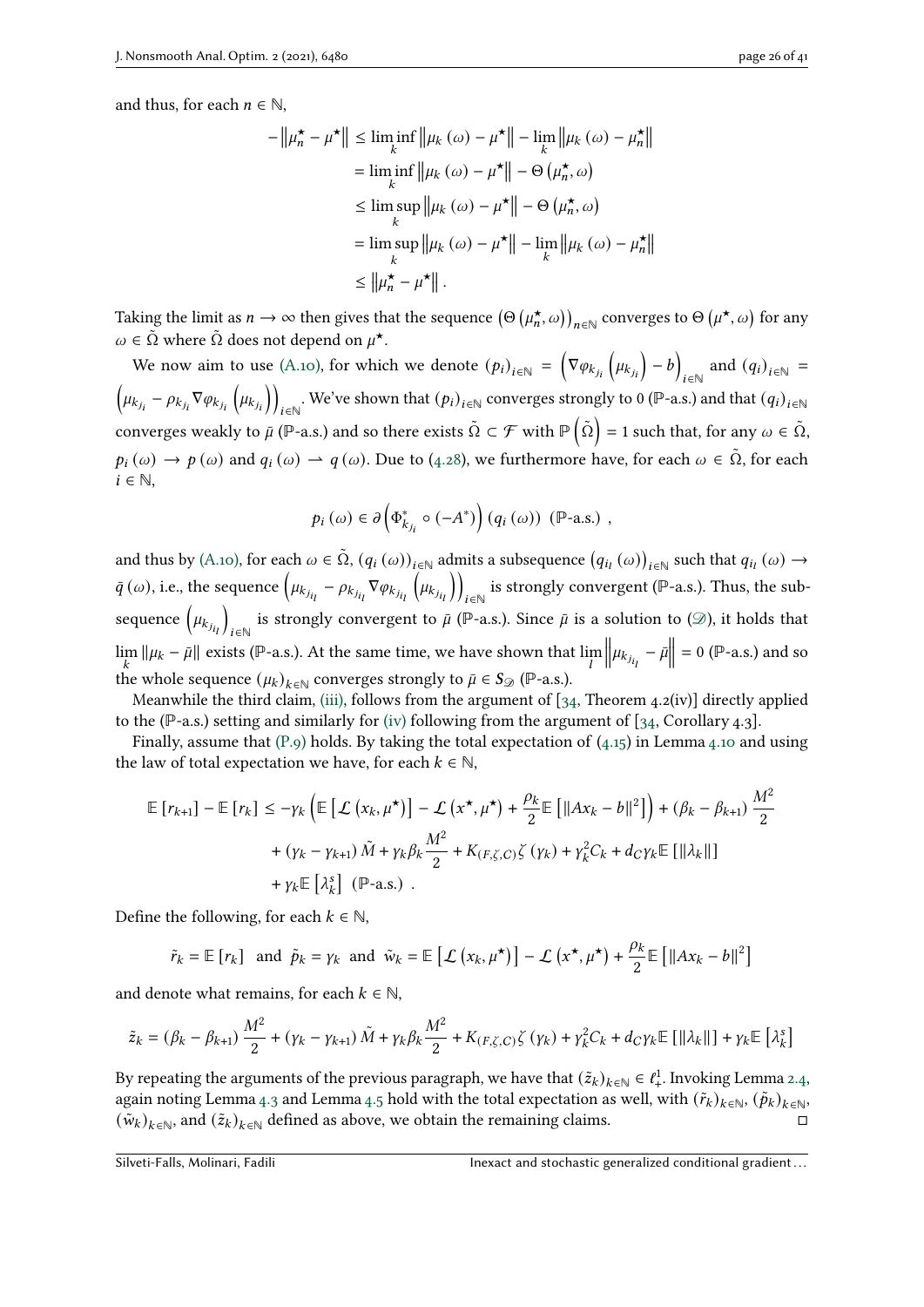Remark 4.13. The combination of the Lagrangian convergence rate  $(4.27)$  with convexity and the feasibility rate  $(4.7)$  leads directly to a rate for the objective itself evaluated at the ergodic iterate,

$$
\left|\Phi\left(\bar{x}_k\right) - \Phi\left(x^\star\right)\right| = O\left(1/\sqrt{\Gamma_k}\right) \, \left(\mathbb{P}\text{-a.s.}\right) \, .
$$

#### <span id="page-26-0"></span>5 stochastic examples

We examine the problem of risk minimization using two different ways to inexactly calculate the gradient with stochastic noise to demonstrate that the assumptions on the error can be satisfied in order to apply ICGALP .

Consider the following,

<span id="page-26-5"></span>
$$
\min_{\substack{x \in C \subset \mathcal{H} \\ Ax = b}} \left\{ f(x) \stackrel{\text{def}}{=} \mathbb{E} \left[ L(x, \eta) \right] \right\},
$$

where  $L(\cdot, \eta)$  is differentiable for every  $\eta$ , and  $\eta$  is a random variable.

We will impose the following assumptions, or a subset of them depending on the context.Indeed, only [\(E.1\)](#page-26-1) and [\(E.2\)](#page-26-2) will be used for risk minimization with increasing batch size while [\(E.3\)](#page-26-3) and [\(E.4\)](#page-26-4) will be needed for the results on risk minimization with variance reduction.

- <span id="page-26-1"></span>(E.1) It holds, for all  $x \in H_p$ ,  $\nabla f(x) = \mathbb{E} [\nabla_x L(x, \eta)].$
- <span id="page-26-2"></span>(E.2) For all  $\eta$ , the function  $L(\cdot, \eta)$  is  $\omega$ -smooth (see Definition [2.9\)](#page-5-6) with  $\omega$  nondecreasing.
- <span id="page-26-3"></span>(E.3) The function f is  $\omega$ -smooth with  $\omega$  nondecreasing.
- <span id="page-26-4"></span>(E.4) The function f is Hölder-smooth with constant  $C_f$  and exponent  $\tau$ .

<span id="page-26-6"></span>Remark 5.1. In practical contexts, it's unrealistic that one will have access to the function  $f$  or knowledge of its regularity. To this end, we note that the assumptions  $(E_1)$  and  $(E_2)$ , which depend only on the function  $L(x, \eta)$ , are sufficient to ensure that  $(E_3)$  holds and similarly for  $(E.4)$  if one adjusts [\(E.2\)](#page-26-2) for Hölder-smoothness. Moreover, since Hölder-smoothness is a special case of  $\omega$ -smoothness,  $(E.4) \Longrightarrow (E.3)$  $(E.4) \Longrightarrow (E.3)$ .

<span id="page-26-7"></span>Remark 5.2. With the above choice for  $\lambda_k$ , the terms in  $\nabla_x \mathcal{E}_k(x_k, \mu_k)$  coming from the augmented Lagrangian are computed exactly, however our analysis extends to the case where  $\nabla_x \left( \frac{\rho_k}{2} ||Ax_k - b||^2 \right) =$  $\rho_k A^* (Ax_k - b)$  is computed inexactly as well, as this function is always Lipschitz-continuous. We demonstrate this alternative choice in Section [7](#page-34-0) by sampling the components  $\rho_k A^* (Ax_k - b)^{(i)}$  in the numerical experiments.

For the sake of clarity, we demonstrate only the case where, for each  $k \in \mathbb{N}$ ,  $\lambda_k \equiv \lambda_k^j$  $\int_k^f$  with  $\lambda_k^j$  $\frac{f}{k}$  =  $\widehat{\nabla f}_k - \nabla f(x_k)$  and  $\widehat{\nabla f}_k$  is our inexact computation of  $\nabla f(x_k)$ , to be defined in the following subsections.

#### 5.1 risk minimization with increasing batch size

Consider  $(\mathcal{P}_1)$  and define, for each  $k \in \mathbb{N}$ ,

$$
\widehat{\nabla f}_k \stackrel{\text{def}}{=} \frac{1}{n(k)} \sum_{i=1}^{n(k)} \nabla_x L(x_k, \eta_i)
$$

Silveti-Falls, Molinari, Fadili **International gradient** Inexact and stochastic generalized conditional gradient...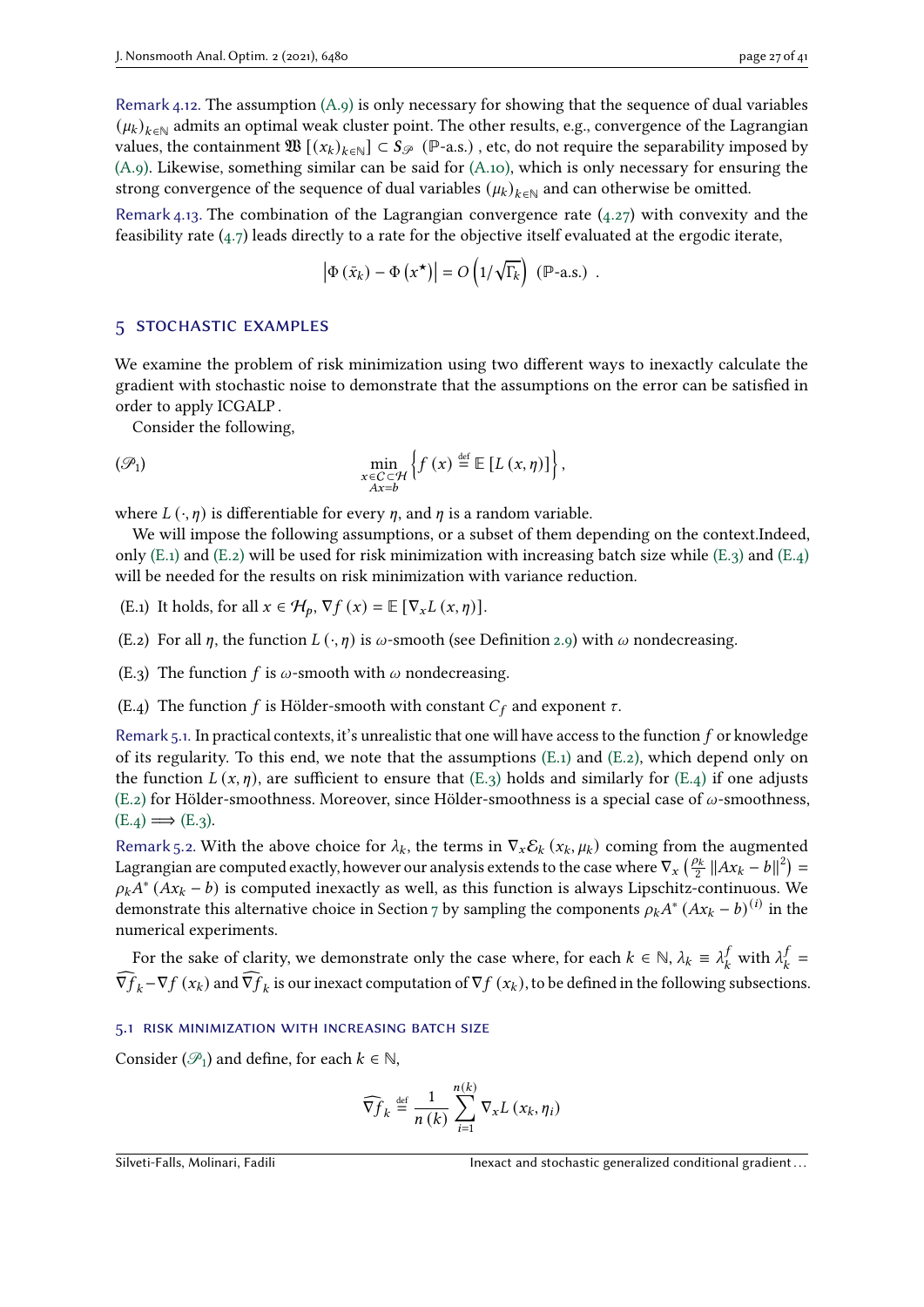where  $n(k)$  is the number of samples to be taken at iteration k. We assume that each  $\eta_i$  is i.i.d., according to some fixed distribution, and that  $n$  is a function of  $k$ , i.e., the number of samples taken to estimate the expectation is dependent on the iteration number itself.

<span id="page-27-0"></span>Lemma 5.3. Under assumptions  $(E.1)$  and  $(E.2)$ , denote

$$
C = 2\left(\omega\left(d_C\right)^2 + \mathbb{E}\left[\left\|\nabla L\left(x^{\star}, \eta\right)\right\|^2\right]\right)
$$

where  $x^*$  is a solution to  $(\mathcal{P}_1)$  and, for each  $k \in \mathbb{N}$ ,  $\mathcal{S}_k = \sigma(x_0, \mu_0, \widehat{s}_0, \ldots, \widehat{s}_k)$  as in [\(3.2\)](#page-6-2). Then, for each  $k \in \mathbb{N}$  the following holds  $k \in \mathbb{N}$ , the following holds,

$$
\mathbb{E}\left[\left\|\lambda_{k+1}^f\right\| \mid \mathcal{S}_k\right] \leq \sqrt{\frac{C}{n\left(k+1\right)}}.
$$

*Proof.* By Jensen's inequality, for each  $k \in \mathbb{N}$ ,

$$
\mathbb{E}\left[\left\|\lambda_{k+1}^f\right\| \mid \mathcal{S}_k\right]^2 \leq \mathbb{E}\left[\left\|\lambda_{k+1}^f\right\|^2 \mid \mathcal{S}_k\right] = \mathbb{E}\left[\left\|\nabla f\left(x_{k+1}\right) - \widehat{\nabla f}_{k+1}\right\|^2 \mid \mathcal{S}_k\right].
$$

Then, since  $\widehat{\nabla f}_{k+1}$  is an unbiased estimator for  $\nabla f(x_{k+1})$ , we have, for each  $k \in \mathbb{N}$ ,

$$
\mathbb{E}\left[\left\|\nabla f\left(x_{k+1}\right) - \widehat{\nabla f}_{k+1}\right\|^2 \mid \mathcal{S}_k\right] = \mathbb{E}\left[\left\|\mathbb{E}\left[\widehat{\nabla f}_{k+1}\right] - \widehat{\nabla f}_{k+1}\right\|^2 \mid \mathcal{S}_k\right]
$$

$$
= \text{Var}\left[\widehat{\nabla f}_{k+1} \mid \mathcal{S}_k\right]
$$

$$
= \text{Var}\left[\frac{1}{n\left(k+1\right)} \sum_{i=1}^{n\left(k+1\right)} \nabla L\left(x_{k+1}, \eta_i\right) \mid \mathcal{S}_k\right]
$$

$$
= \frac{1}{n\left(k+1\right)} \text{Var}\left[\nabla L\left(x_{k+1}, \eta\right) \mid \mathcal{S}_k\right],
$$

where the last equality follows from the independence and identical distribution of  $\eta_i$ . Applying the definition of conditional variance yields, for each  $k \in \mathbb{N}$ ,

$$
\frac{1}{n (k+1)} \text{Var} \left[ \nabla L \left( x_{k+1}, \eta \right) \mid \mathcal{S}_k \right] = \frac{1}{n (k+1)} \left( \mathbb{E} \left[ \left\| \nabla L \left( x_{k+1}, \eta \right) \right\|^2 \mid \mathcal{S}_k \right] - \left\| \mathbb{E} \left[ \nabla L \left( x_{k+1}, \eta \right) \mid \mathcal{S}_k \right] \right\|^2 \right)
$$
\n
$$
\leq \frac{1}{n (k+1)} \mathbb{E} \left[ \left\| \nabla L \left( x_{k+1}, \eta \right) \right\|^2 \mid \mathcal{S}_k \right].
$$

We again use Jensen's inequality, then  $\omega$ -smoothness, and finally the fact that  $\omega$  is nondecreasing together with the fact that  $x_{k+1}$  and  $x^*$  are both in C to find, for each  $k \in \mathbb{N}$ ,

$$
\frac{1}{n (k+1)} \mathbb{E} \left[ \left\| \nabla L \left( x_{k+1}, \eta \right) \right\|^2 \mid \mathcal{S}_k \right] \leq \frac{2}{n (k+1)} \left( \mathbb{E} \left[ \left\| \nabla L \left( x_{k+1}, \eta \right) - \nabla L \left( x^{\star}, \eta \right) \right\|^2 \mid \mathcal{S}_k \right] \right)
$$
  
 
$$
+ \mathbb{E} \left[ \left\| \nabla L \left( x^{\star}, \eta \right) \right\|^2 \right] \right)
$$
  
 
$$
\leq \frac{2}{n (k+1)} \left( \mathbb{E} \left[ \omega \left( \left\| x_{k+1} - x^{\star} \right\| \right)^2 \mid \mathcal{S}_k \right] + \mathbb{E} \left[ \left\| \nabla L \left( x^{\star}, \eta \right) \right\|^2 \right] \right)
$$
  
 
$$
\leq \frac{2}{n (k+1)} \left( \omega (d_C)^2 + \mathbb{E} \left[ \left\| \nabla L \left( x^{\star}, \eta \right) \right\|^2 \right] \right)
$$
  
 
$$
= \frac{C}{n (k+1)}.
$$

The above shows that, for each  $k \in \mathbb{N}, \mathbb{E}\left[ \left\| \right. \right. \right]$  $\lambda_i^j$  $k+1$  $\|\cdot\|$  $\Big| \Big|^2 \leq \frac{C}{n(k+1)}$  and so  $\mathbb{E} \Big[ \Big\|$  $\lambda_i^j$  $k+1$  $\left| \ \mid \mathcal{S}_k \right| \leq \sqrt{\frac{C}{n(k+1)}}$  as desired. □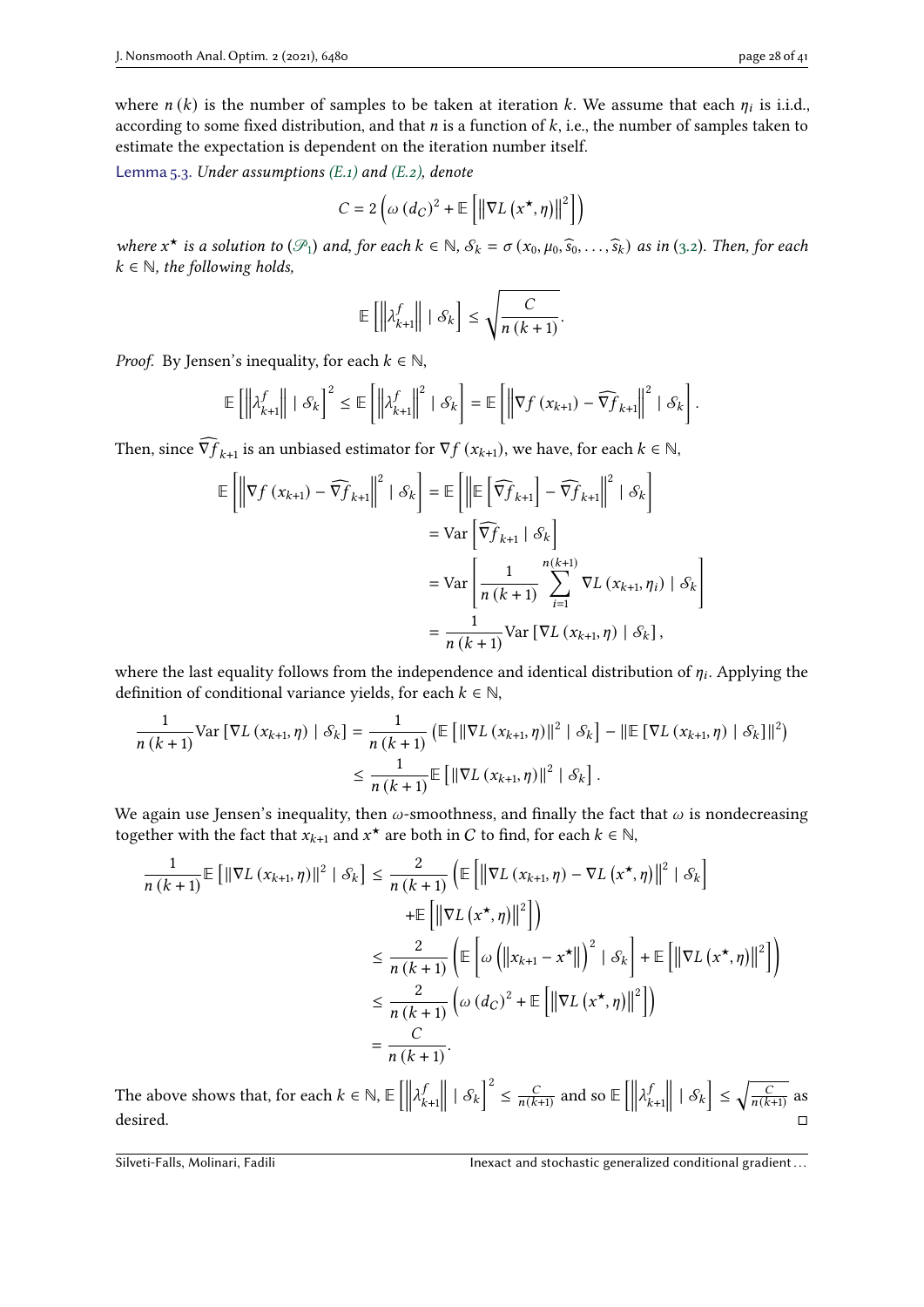Proposition 5.4. Under [\(E.1\)](#page-26-1) and [\(E.2\),](#page-26-2) assume that the number of samples  $n(k)$  at iteration k is lower bounded by  $\left(\frac{y_k}{\zeta(y_k)}\right)$  $\left(\frac{y_k}{\zeta(y_k)}\right)^2$ , i.e. for some  $\alpha > 0$ ,  $n(k) \ge \alpha \left(\frac{y_k}{\zeta(y_k)}\right)^2$  $\left(\frac{y_k}{\zeta(y_k)}\right)^2$ . Then, the summability of the error in [\(P.8\)](#page-9-2) is satisfied; namely,

$$
\gamma_{k+1}\mathbb{E}\left[\left\|\lambda_{k+1}^{f}\right\| \mid \mathcal{S}_{k}\right] \in \ell^{1}\left(\mathfrak{S}\right).
$$

*Proof.* By Lemma [5.3](#page-27-0) we have, for each  $k \in \mathbb{N}$ ,

$$
\gamma_{k+1} \mathbb{E}\left[\left\|\lambda_{k+1}^f\right\| \mid \mathcal{S}_k\right] \leq \gamma_{k+1} \sqrt{\frac{C}{n\left(k+1\right)}} \leq \sqrt{\frac{C}{\alpha}} \zeta\left(\gamma_{k+1}\right).
$$

The summability of  $\zeta$  ( $\gamma_{k+1}$ ) is given by [\(P.1\)](#page-9-3) and thus  $\gamma_{k=1} \mathbb{E} \left[ \left\| \frac{d\zeta_{k+1}}{dt} \right\| \right]$  $\lambda_i^j$  $k+1$  $\left| \begin{array}{c} | \\ | \delta_k \end{array} \right| \in \ell^1(\mathfrak{S})$ 

Remark 5.5. The lower bound  $n(k) \ge \alpha \left(\frac{y_k}{\zeta(\kappa)}\right)$  $\left(\frac{\gamma_k}{\zeta(\gamma_k)}\right)^2$  is sufficient but not necessary; one can alternatively choose *n* (*k*) to be lower bounded by  $\alpha$   $\left(\frac{\beta_k}{n}\right)$  $\left(\frac{\beta_k}{\gamma_k}\right)^2$  or  $\alpha\left(\frac{1}{\beta_k}\right)$  $\left(\frac{1}{\beta_k}\right)^2$  and, due to [\(P.1\),](#page-9-3) the result will still hold.

#### 5.2 risk minimization with variance reduction

We reconsider ( $\mathcal{P}_1$ ) as before but now with a different  $\widehat{\nabla f}$ . We define a stochastic-averaged gradient, which will serve as a form of variance reduction, such that the number of samples at each iteration need not increase as in the previous subsection. For each  $k \in \mathbb{N}$ , let  $\nu_k \in [0,1]$  and define

<span id="page-28-2"></span>(5.1) 
$$
\widehat{\nabla f}_k \stackrel{\text{def}}{=} (1 - \nu_k) \widehat{\nabla f}_{k-1} + \nu_k \nabla_x L(x_k, \eta_k)
$$

with  $\widehat{\nabla f}_{-1} = 0$  and with each  $\eta_i$  i.i.d.. We call  $\widehat{\nabla f}_k$  the stochastic average of sampled gradients with weight  $v_k$ . This method of approximating  $\nabla f(x_k)$  is reminiscent of both the SARAH estimator [\[28\]](#page-39-15) and the SVRG estimator [\[23\]](#page-39-16), although distinct from both since the SARAH estimator is biased and the SVRG estimator requires and inner and outer loops.

In the previous section, we have used the number of batches  $n(k)$  to ensure the error summability condition. This in turn means that the number of gradient evaluations increases with  $k$  (in particular, for finite-sum objectives, one has to evaluate all gradients after finitely many iterations). This is in stark contrast with variance reduction proposed in this section where we are able to take a single (or a larger but fixed batch size) gradient sample at each iteration, while taking full advantage of the flexibility offered by the choice of  $v_k$  to reduce the stochastic error variance as we now show.

<span id="page-28-0"></span>Lemma 5.6. Under [\(E.1\)](#page-26-1) and [\(E.3\),](#page-26-3) denote, for each  $k \in \mathbb{N}$ ,

(5.2) 
$$
\sigma_k^2 \stackrel{\text{def}}{=} \mathbb{E} \left[ \left\| \nabla_x L \left( x_k, \eta_k \right) - \nabla f \left( x_k \right) \right\|^2 \mid \mathcal{S}_{k-1} \right]
$$

where  $S_k$  is defined in [\(3.2\)](#page-6-2) and assume that  $\sigma^2 = \sup_k \sigma_k^2$  $c_k^2 < \infty$ . Then, for each  $k \in \mathbb{N}$ , the following inequality holds,

<span id="page-28-1"></span>
$$
\mathbb{E}\left[\left\|\lambda_{k+1}^{f}\right\|^{2} \mid \mathcal{S}_{k}\right] \leq\left(1-\frac{\nu_{k+1}}{2}\right)\left\|\lambda_{k}^{f}\right\|^{2} + \nu_{k+1}^{2}\sigma^{2} + 2\frac{\omega\left(d_{C}\gamma_{k}\right)^{2}}{\nu_{k+1}}.
$$

Remark 5.7. Since  $(E.2)$  implies  $(E.3)$ , see Remark [5.1,](#page-26-6) it is clear that Lemma [5.6](#page-28-0) holds under  $(E.1)$ - $(E.2)$ . Moreover, by arguing similarly to the end of the proof of Lemma [5.3,](#page-27-0) it can be easily shown that the uniform boundedness assumption on  $\sigma_t^2$  $\kappa_k^2$  is in force under [\(E.2\).](#page-26-2)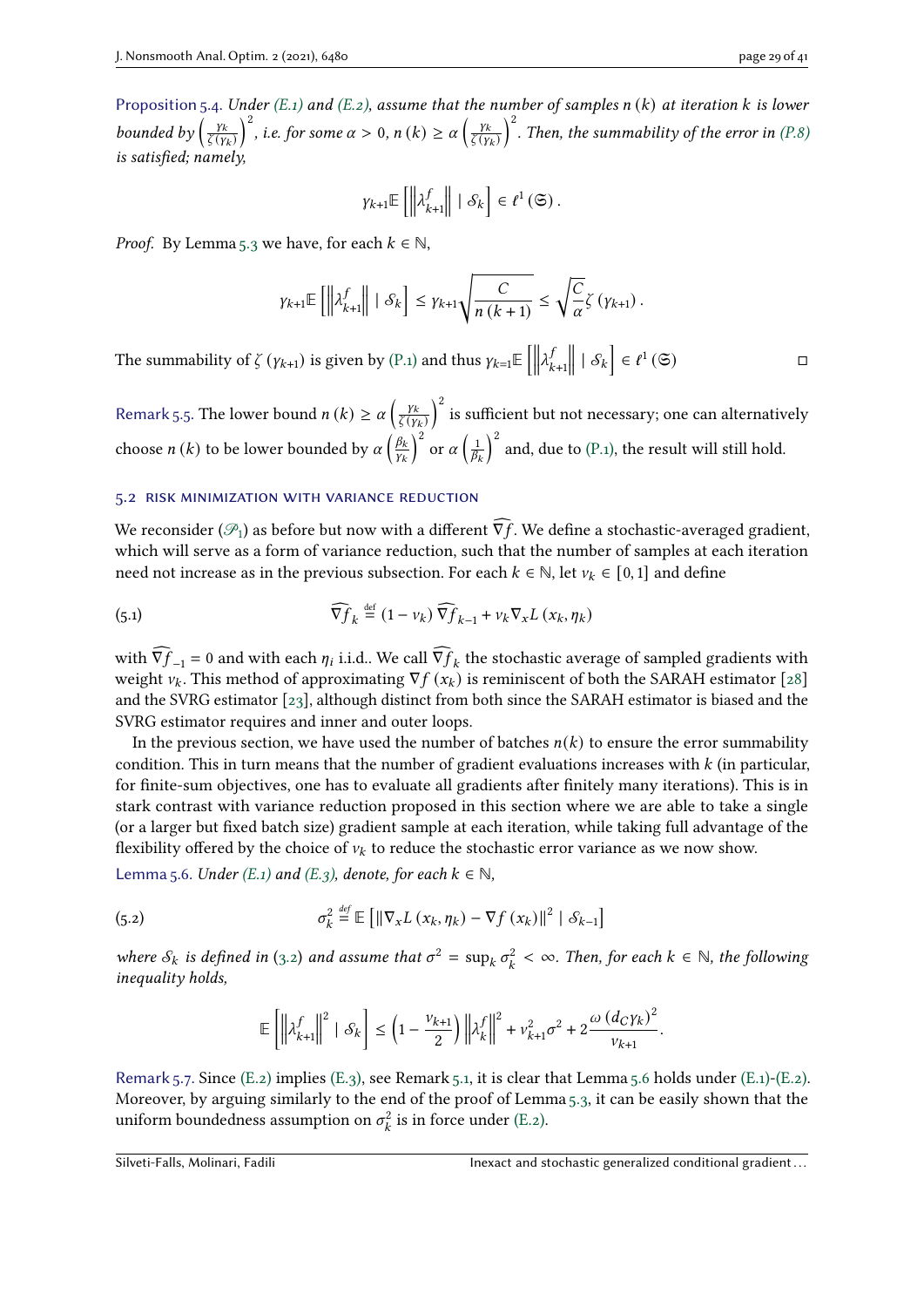Proof. The proof of this theorem is inspired by a similar construction found in [\[29,](#page-40-5) Lemma 2]. By definition of  $\lambda^f$ .  $_{k+1}^f$  and  $\widehat{\nabla f}_{k+1}$ , we have, for all  $k \in \mathbb{N}$ ,

$$
\left\| \lambda_{k+1}^f \right\|^2 = \left\| \widehat{\nabla f}_{k+1} - \nabla f_{k+1} \right\|^2 = \left\| (1 - \nu_{k+1}) \widehat{\nabla f}_k + \nu_{k+1} \nabla_x L_{k+1}, \eta_{k+1} \right\|^2 - \nabla f_{k+1} \left\|^2.
$$

We add and subtract  $(1 - v_{k+1}) \nabla f(x_k)$  to get,

$$
\left\| \lambda_{k+1}^f \right\|^2 = \left\| \left( 1 - v_{k+1} \right) \lambda_k^f + v_{k+1} \left( \nabla_x L \left( x_{k+1}, \eta_{k+1} \right) - \nabla f \left( x_{k+1} \right) \right) + \left( 1 - v_{k+1} \right) \left( \nabla f \left( x_k \right) - \nabla f \left( x_{k+1} \right) \right) \right\|^2.
$$

Applying the pythagorean identity then gives,

$$
\left\| \lambda_{k+1}^{f} \right\|^{2} = (1 - v_{k+1})^{2} \left\| \lambda_{k}^{f} \right\|^{2} + v_{k+1}^{2} \left\| \nabla_{x} L \left( x_{k+1}, \eta_{k+1} \right) - \nabla f \left( x_{k+1} \right) \right\|^{2} + (1 - v_{k+1})^{2} \left\| \nabla f \left( x_{k} \right) - \nabla f \left( x_{k+1} \right) \right\|^{2} + 2 \left\langle (1 - v_{k+1}) \left( \lambda_{k}^{f} + \nabla f \left( x_{k} \right) - \nabla f \left( x_{k+1} \right) \right), v_{k+1} \left( \nabla_{x} L \left( x_{k+1}, \eta_{k+1} \right) - \nabla f \left( x_{k+1} \right) \right) \right\rangle + 2 \left\langle (1 - v_{k+1}) \lambda_{k}^{f}, (1 - v_{k+1}) \left( \nabla f \left( x_{k} \right) - \nabla f \left( x_{k+1} \right) \right) \right\rangle.
$$

Using Young's inequality on the last inner product, we find,

$$
\left\| \lambda_{k+1}^f \right\|^2 \le (1 - v_{k+1})^2 \left\| \lambda_k^f \right\|^2 + v_{k+1}^2 \left\| \nabla_x L \left( x_{k+1}, \eta_{k+1} \right) - \nabla f \left( x_{k+1} \right) \right\|^2
$$
  
+ 
$$
(1 - v_{k+1})^2 \left\| \nabla f \left( x_k \right) - \nabla f \left( x_{k+1} \right) \right\|^2
$$
  
+ 
$$
2 \left\langle (1 - v_{k+1}) \left( \lambda_k^f + \nabla f \left( x_k \right) - \nabla f \left( x_{k+1} \right) \right), v_{k+1} \left( \nabla_x L \left( x_{k+1}, \eta_{k+1} \right) - \nabla f \left( x_{k+1} \right) \right) \right\rangle
$$
  
+ 
$$
\frac{v_{k+1}}{2} \left\| \lambda_k^f \right\|^2 + \frac{2}{v_{k+1}} \left\| (1 - v_{k+1})^2 \left( \nabla f \left( x_k \right) - \nabla f \left( x_{k+1} \right) \right) \right\|^2.
$$

Notice that  $1 - v_{k+1} \le 1$  and thus  $(1 - v_{k+1})^4 \le 1 - v_{k+1}$  for all  $k \in \mathbb{N}$ . This leads to

$$
\left\| \lambda_{k+1}^{f} \right\|^{2} \leq \left( 1 - \frac{\nu_{k+1}}{2} \right) \left\| \lambda_{k}^{f} \right\|^{2} + \nu_{k+1}^{2} \left\| \nabla_{x} L \left( x_{k+1}, \eta_{k+1} \right) - \nabla f \left( x_{k+1} \right) \right\|^{2} + \left\| \nabla f \left( x_{k} \right) - \nabla f \left( x_{k+1} \right) \right\|^{2}
$$
  
+ 
$$
2 \left\langle \left( 1 - \nu_{k+1} \right) \left( \lambda_{k}^{f} + \nabla f \left( x_{k} \right) - \nabla f \left( x_{k+1} \right) \right), \nu_{k+1} \left( \nabla_{x} L \left( x_{k+1}, \eta_{k+1} \right) - \nabla f \left( x_{k+1} \right) \right) \right\rangle
$$
  
+ 
$$
\frac{2 \left( 1 - \nu_{k+1} \right)}{\nu_{k+1}} \left\| \left( \nabla f \left( x_{k} \right) - \nabla f \left( x_{k+1} \right) \right) \right\|^{2}
$$
  

$$
\leq \left( 1 - \frac{\nu_{k+1}}{2} \right) \left\| \lambda_{k}^{f} \right\|^{2} + \nu_{k+1}^{2} \left\| \nabla_{x} L \left( x_{k+1}, \eta_{k+1} \right) - \nabla f \left( x_{k+1} \right) \right\|^{2} + \left( \frac{2}{\nu_{k+1}} \right) \left\| \nabla f \left( x_{k} \right) - \nabla f \left( x_{k+1} \right) \right\|^{2}
$$
  
+ 
$$
2 \left\langle \left( 1 - \nu_{k+1} \right) \left( \lambda_{k}^{f} + \nabla f \left( x_{k} \right) - \nabla f \left( x_{k+1} \right) \right), \nu_{k+1} \left( \nabla_{x} L \left( x_{k+1}, \eta_{k+1} \right) - \nabla f \left( x_{k+1} \right) \right) \right\rangle.
$$

Recall that, by [\(E.3\),](#page-26-3) f is  $\omega$ -smooth with  $\omega$  is nondecreasing. Furthermore, using the fact that  $x_{k+1} =$  $x_k - \gamma_k (x_k - \widehat{s}_k)$ , we find

$$
\left\| \lambda_{k+1}^{f} \right\|^{2} \leq \left( 1 - \frac{v_{k+1}}{2} \right) \left\| \lambda_{k}^{f} \right\|^{2} + v_{k+1}^{2} \left\| \nabla_{x} L \left( x_{k+1}, \eta_{k+1} \right) - \nabla f \left( x_{k+1} \right) \right\|^{2} + \left( \frac{2}{v_{k+1}} \right) \omega \left( \left\| x_{k} - x_{k+1} \right\| \right)^{2} + 2 \left( (1 - v_{k+1}) \left( \lambda_{k}^{f} + \nabla f \left( x_{k} \right) - \nabla f \left( x_{k+1} \right) \right), v_{k+1} \left( \nabla_{x} L \left( x_{k+1}, \eta_{k+1} \right) - \nabla f \left( x_{k+1} \right) \right) \right) \n\leq \left( 1 - \frac{v_{k+1}}{2} \right) \left\| \lambda_{k}^{f} \right\|^{2} + v_{k+1}^{2} \left\| \nabla_{x} L \left( x_{k+1}, \eta_{k+1} \right) - \nabla f \left( x_{k+1} \right) \right\|^{2} + \left( \frac{2}{v_{k+1}} \right) \omega \left( d_{C} \gamma_{k} \right)^{2} + 2 \left( (1 - v_{k+1}) \left( \lambda_{k}^{f} + \nabla f \left( x_{k} \right) - \nabla f \left( x_{k+1} \right) \right), v_{k+1} \left( \nabla_{x} L \left( x_{k+1}, \eta_{k+1} \right) - \nabla f \left( x_{k+1} \right) \right) \right)
$$

Silveti-Falls, Molinari, Fadili **Inexact and stochastic generalized conditional gradient...**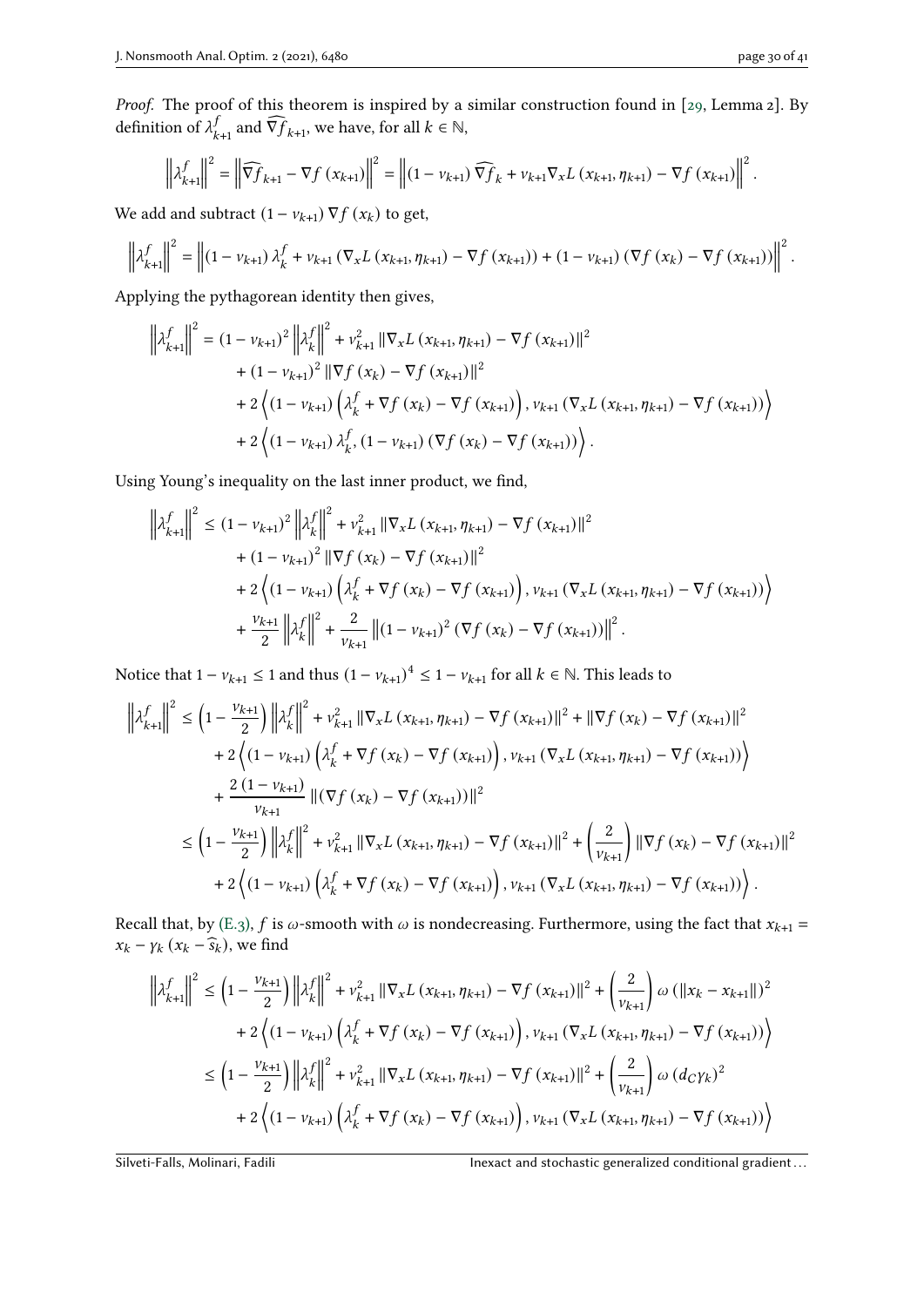We take the expectation on both sides, recalling the definition of  $\sigma_k$  (see [\(5.2\)](#page-28-1)),  $\sigma$ , and that

$$
\mathbb{E}\left[\nabla_x L\left(x_k, \eta_k\right) \mid \mathcal{S}_{k-1}\right] = \nabla f\left(x_k\right),\
$$

to find

$$
\mathbb{E}\left[\left\|\lambda_{k+1}^{f}\right\|^{2} \mid \mathcal{S}_{k}\right] \leq\left(1-\frac{v_{k+1}}{2}\right)\left\|\lambda_{k}^{f}\right\|^{2}+v_{k+1}^{2}\sigma^{2}+\left(\frac{2}{v_{k+1}}\right)\omega\left(d_{C}\gamma_{k}\right)^{2}.\hspace{1cm}\square
$$

In the following proposition, we analyze a particular case of parameter choices under the assumption [\(E.4\)](#page-26-4) of Hölder smoothness of f, i.e.  $\exists C_f, \tau > 0$  such that  $\omega : t \to C_f t^{\tau}$ .

<span id="page-30-2"></span>Proposition 5.8. Under [\(E.1\)](#page-26-1) and [\(E.4\),](#page-26-4) for each  $k \in \mathbb{N}$ , let  $\widehat{\nabla f}_k$  be defined as in [\(5.1\)](#page-28-2) with weight  $v_k = \gamma_k^a$ k for some  $\alpha \in ]0,\tau[$  . If the following conditions on the sequence  $(y_k)_{k\in\mathbb{N}}$  hold,

(5.3) 
$$
\left(\gamma_k^{1+\min\left\{\frac{\alpha}{2},\tau-\alpha\right\}}\right)_{k\in\mathbb{N}}\in\ell^1,
$$

and, for  $k$  sufficiently large,

(5.4) 
$$
\frac{\gamma_k}{\gamma_{k+1}} \leq 1 + o\left(\gamma_k^{\alpha}\right),
$$

then the summability condition in  $(P.8)$  is satisfied; namely,

<span id="page-30-1"></span><span id="page-30-0"></span>
$$
\gamma_{k+1} \mathbb{E}\left[\left\|\lambda_{k+1}^f\right\| \mid \mathcal{S}_k\right] \in \ell^1\left(\mathfrak{S}\right).
$$

*Proof.* Since  $(E.4) \implies (E.3)$  $(E.4) \implies (E.3)$  $(E.4) \implies (E.3)$ , the assumptions  $(E.1)$  and  $(E.3)$  are satisfied and Lemma [5.6](#page-28-0) gives, for all  $k \in \mathbb{N}$ ,

$$
\mathbb{E}\left[\left\|\lambda_{k+1}^f\right\|^2 \mid \mathcal{S}_k\right] \leq \left(1-\frac{\gamma_{k+1}^{\alpha}}{2}\right)\left\|\lambda_{k}^f\right\|^2 + \sigma^2\gamma_{k+1}^{2\alpha} + \frac{2C_f^2d_C^{2\tau}\gamma_k^{2\tau}}{\gamma_{k+1}^{\alpha}}.
$$

By [\(P.5\)](#page-9-6) we have, for all  $k \in \mathbb{N}$ ,  $\gamma_k \leq \overline{M} \gamma_{k+1}$ . It follows that, for each  $k \in \mathbb{N}$ ,

$$
\mathbb{E}\left[\left\|\lambda_{k+1}^f\right\|^2 \mid \mathcal{S}_k\right] \le \left(1-\frac{Y_{k+1}^{\alpha}}{2}\right) \left\|\lambda_{k}^f\right\|^2 + \sigma^2 \gamma_{k+1}^{2\alpha} + 2\overline{M}^{2\tau} C_f^2 d_C^{2\tau} \gamma_{k+1}^{2\tau-\alpha}.
$$

Consolidating higher order terms gives, for each  $k \in \mathbb{N}$ ,

$$
\mathbb{E}\left[\left\|\lambda_{k+1}^f\right\|^2 \mid \mathcal{S}_k\right] \le \left(1 - \frac{\gamma_{k+1}^{\alpha}}{2}\right) \left\|\lambda_{k}^f\right\|^2 + \left(\sigma^2 + 2\overline{M}^{2\tau} C_f^2 d_C^{2\tau}\right) \gamma_{k+1}^{\min\{2\alpha, 2\tau - \alpha\}}.
$$

Since  $\alpha < \tau \le 1$  by [5.3,](#page-30-0) it holds that  $\alpha < \min\{1, 2\tau - \alpha\}$ , and the first condition of Lemma A.1 is satisfied. Additionally, by  $(5.4)$ , we have that the second condition,  $(A.2)$ , of Lemma A.1 is satisfied as well and we can apply Lemma [a.1](#page-37-1) with

$$
u_k = \left\| \lambda_k^f \right\|^2, \quad c = \frac{1}{2}, \quad s = \alpha, \quad d = \left( \sigma^2 + 2 \overline{M}^{2\tau} C_f^2 d_C^{2\tau} \right), \text{ and } t = \min \left\{ 2\alpha, 2\tau - \alpha \right\},\
$$

to find, for  $k$  sufficiently large,

$$
\mathbb{E}\left[\left\|\lambda_{k+1}^f\right\|^2 \mid \mathcal{S}_k\right] \leq 2 \tilde{C} \gamma_{k+1}^{\min\{\alpha, 2\left(\tau-\alpha\right)\}}+o\left(\gamma_{k+1}^{\min\{\alpha, 2\left(\tau-\alpha\right)\}}\right)
$$

Silveti-Falls, Molinari, Fadili **Inexact and stochastic generalized conditional gradient**...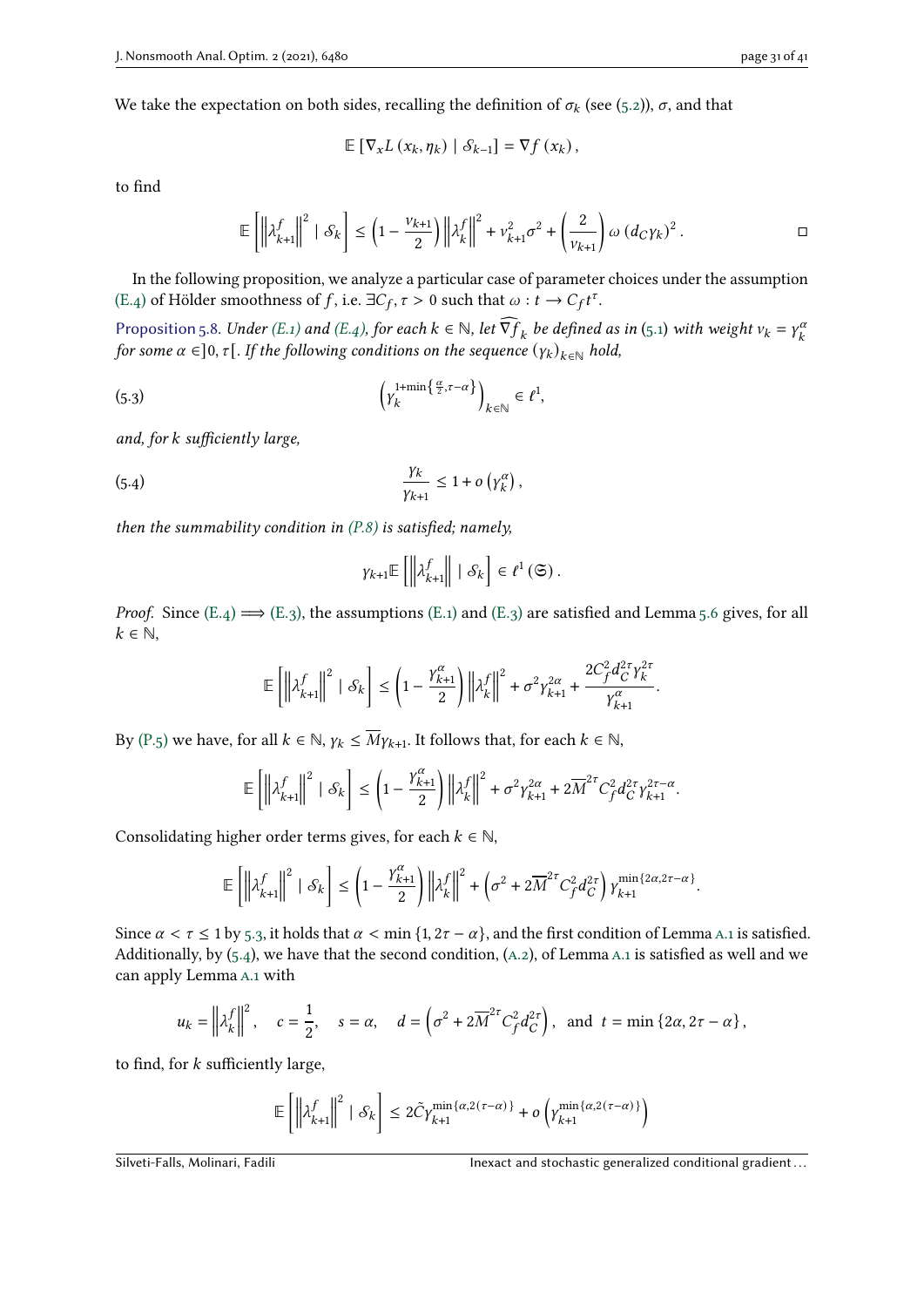and, by extension, for  $k$  sufficiently large,

$$
\mathbb{E}\left[\left\|\lambda_{k+1}^f\right\| \mid \mathcal{S}_k\right] \leq \sqrt{2\tilde{C}}\gamma_{k+1}^{\min\left\{\frac{\alpha}{2},\tau-\alpha\right\}} + o\left(\gamma_{k+1}^{\min\left\{\frac{\alpha}{2},\tau-\alpha\right\}}\right).
$$

Then, for  $k$  sufficiently large,

$$
\gamma_{k+1} \mathbb{E} \left[ \left\| \lambda_{k+1}^f \right\| \mid \mathcal{S}_k \right] \leq \gamma_{k+1} \left( \sqrt{2 \tilde{C}} \gamma_{k+1}^{\min \{ \frac{\alpha}{2}, \tau - \alpha \}} + o \left( \gamma_{k+1}^{\min \{ \frac{\alpha}{2}, \tau - \alpha \}} \right) \right) \leq \sqrt{2 \tilde{C}} \gamma_{k+1}^{1 + \min \{ \frac{\alpha}{2}, \tau - \alpha \}} + o \left( \gamma_{k+1}^{1 + \min \{ \frac{\alpha}{2}, \tau - \alpha \}} \right).
$$

Under the assumptions [5.3](#page-30-0) we have  $\gamma$ ,  $\frac{1+\min\{\frac{\alpha}{2},\tau-\alpha\}}{1+\min\{\frac{\alpha}{2},\frac{\alpha}{2}\}}$  $\sum_{k=1}^{\infty} \frac{1+\min\left\{\frac{\alpha}{2},\tau-\alpha\right\}}{k} \in \ell^1$  and thus the summability condition of [\(P.8\)](#page-9-2) is satisfied.  $\Box$ 

<span id="page-31-1"></span>Example 5.9. The condition [\(5.3\)](#page-30-0) in Proposition [5.8](#page-30-2) can be satisfied, for example, by taking  $\gamma_k = \frac{1}{\sqrt{1.15}}$  $\frac{1}{(k+1)^{1-b}},$  $b > 0$ . In this case, the condition [\(5.3\)](#page-30-0) reduces to picking b such that the following holds,

$$
(1-b)\left(1+\min\left\{\frac{\alpha}{2},\tau-\alpha\right\}\right)>1.
$$

Rearranging, we find that this is equivalent to,

(5.5) 
$$
b < 1 - \left(1 + \min\left\{\frac{\alpha}{2}, \tau - \alpha\right\}\right)^{-1}.
$$

The condition [\(5.4\)](#page-30-1) in Proposition [5.8](#page-30-2) can be satisfied under this choice of  $\gamma_k$  as well. We have,

$$
\frac{\gamma_k}{\gamma_{k+1}} = \left(\frac{k+2}{k+1}\right)^{1-b} = \left(1 + \frac{1}{k+1}\right)^{1-b} \approx 1 + \frac{1-b}{k+1} = 1 + o\left(\gamma_k^{\epsilon}\right)
$$

for any  $0 < \epsilon < 1$ , for k sufficiently large.

Using [\[34,](#page-40-0) Example 19], the predicted convergence rates for the ergodic iterates  $\bar{x}_k$  given by Theo-rem [4.7](#page-15-4) and Theorem [4.11](#page-21-0) under the above choice of  $\gamma_k$  read,

$$
||A\bar{x}_k - b|| = O\left(\frac{1}{(k+2)^b}\right) \, (\mathbb{P}\text{-a.s.}) \quad \text{and} \quad \mathcal{L}\left(\bar{x}_k, \mu^{\star}\right) - \mathcal{L}\left(x^{\star}, \mu^{\star}\right) = O\left(\frac{1}{(k+2)^b}\right) \, (\mathbb{P}\text{-a.s.}) \; .
$$

Thus, choosing *b* to be as large as possible is desired. For a given value of  $\tau$  corresponding to the Hölder exponent of the gradient, the best choice for  $\alpha$  is  $\frac{2}{3}\tau$ . In turn, the largest possible choice of b is  $\tau/(3 + \tau)$ . If the function f is Lipschitz-smooth, then  $\tau = 1$ , and we get  $\alpha = \frac{2}{3}$  $\frac{2}{3}$  and  $b = 1/4$  (to be compared with the strict upper-bound 1/3 in the exact case, see [\[34,](#page-40-0) Example 15]).

Notice that the choice of  $\alpha$  does not directly affect the predicted rates of convergence, which now depends only on the constant b. However, the choice of  $\alpha$  dictates the largest possible choice for b satisfying the assumptions and thus, indirectly, the rates of convergence as well.

## <span id="page-31-0"></span>6 sweeping

We now consider an example in which the errors in the computation of  $\nabla f$  are deterministic; a finite sum minimization problem,

$$
\min_{\substack{x \in C \subset \mathcal{H} \\ Ax = b}} \frac{1}{n} \sum_{i=1}^{n} f_i(x)
$$

where  $n > 1$  is fixed. We assume that: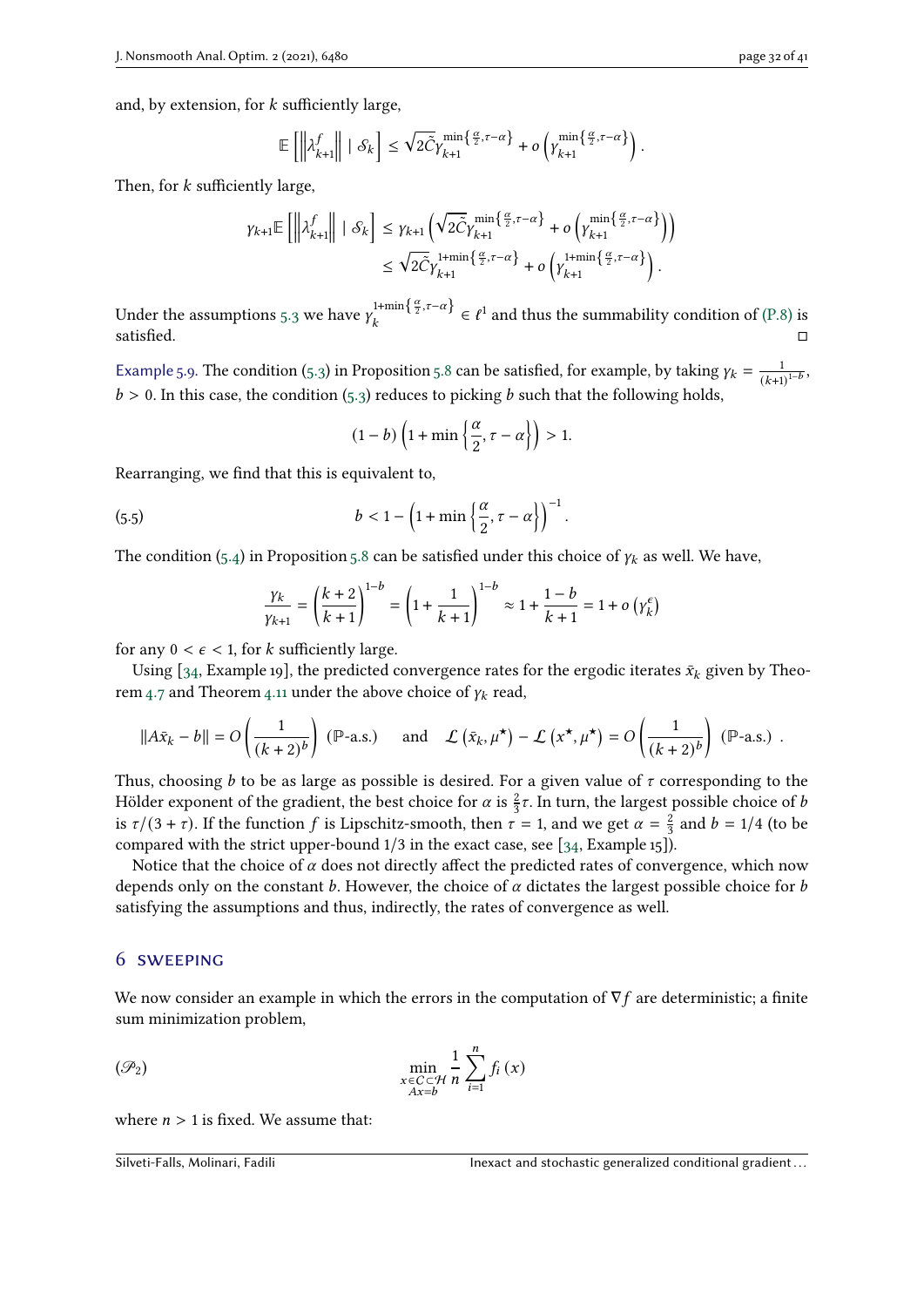- <span id="page-32-0"></span>(F.1)  $f_i$  is  $\omega$ -smooth (see Definition [2.9\)](#page-5-6) for  $1 \le i \le n$  with  $\omega$  nondecreasing.
- <span id="page-32-1"></span>(F.2)  $(\gamma_k)_{k \in \mathbb{N}}$  a nonincreasing sequence.

As in the previous section, Section [5,](#page-26-0) we examine only the case where, for each  $k \in \mathbb{N}$ ,  $\lambda_k \equiv \lambda_k^j$  $\frac{J}{k}$  =  $\nabla f(x_k) - \widehat{\nabla f}_k$ , with  $\widehat{\nabla f}_k$  to be defined below, although our analysis is straightforward to adapt to the more general case where one computes  $\rho_k A^* (Ax_k - b)$  inexactly as well, at the expense of brevity (see Remark [5.2\)](#page-26-7). We will sweep, or cycle, through the functions  $f_i$ , taking the gradient of a single one at each iteration and recursively averaging with the past gradients. For notation, fixed  $n$ , we take  $mod (k) \stackrel{\text{def}}{=} (k \mod n)$  with the convention that  $mod (n) \stackrel{\text{def}}{=} n$ . We define the inexact gradient in the following way,

$$
\widehat{\nabla f}_k \stackrel{\text{def}}{=} \frac{1}{n} \sum_{i=1}^k \nabla f_i(x_i) \quad (\forall k \leq n)
$$

and

$$
\widehat{\nabla f}_k \stackrel{\text{def}}{=} \widehat{\nabla f}_{k-1} + \frac{1}{n} \left( \nabla f_{mod(k)} \left( x_k \right) - \nabla f_{mod(k)} \left( x_{k-n} \right) \right) \quad (\forall k \geq n+1) \, .
$$

For  $k \ge n + 1$  it can also be written in closed form as,

$$
\widehat{\nabla f}_k = \frac{1}{n} \left( \sum_{i=1}^{mod(k)} \nabla f_i \left( x_{i+k-mod(k)} \right) + \sum_{i=mod(k)+1}^{n} \nabla f_i \left( x_{i+k-n-mod(k)} \right) \right).
$$

<span id="page-32-2"></span>Lemma 6.1. Let  $B = \frac{1}{n}$  $\frac{1}{n}$  (n (n – 1) + (n – 1) (2n – 1)). Under [\(F.1\)](#page-32-0) and [\(F.2\),](#page-32-1) we then have, for all  $k \ge 2n-1$ , the following,

$$
\left\|\lambda_{k+1}^f\right\| \leq B\omega\left(\gamma_{k+2-2n}d_C\right).
$$

*Proof.* Using the definition of  $\lambda_k^f$  $\int_{k+1}^{f}$  for  $k \ge 2n - 1 \ge n + 1$ , we have

$$
\left\| \lambda_{k+1}^{f} \right\| = \left\| \nabla f(x_{k+1}) - \widehat{\nabla f}_{k+1} \right\|
$$
  
=  $\frac{1}{n} \left\| \left( \sum_{i=1}^{mod(k+1)} \nabla f_i(x_{k+1}) - \nabla f_i(x_{i+k+1-mod(k+1)}) \right) + \left( \sum_{i=mod(k+1)+1}^{n} \nabla f_i(x_{k+1}) - \nabla f_i(x_{i+k+1-n-mod(k+1)}) \right) \right\|.$ 

Then, we apply the triangle inequality and  $\omega$ -smoothness of  $f_i$  assumed in [\(F.1\),](#page-32-0)

 $\mathbf{1}_{11}$ 

$$
\left\| \lambda_{k+1}^{f} \right\| \leq \frac{1}{n} \left( \sum_{i=1}^{mod(k+1)} \left\| \nabla f_i \left( x_{k+1} \right) - \nabla f_i \left( x_{i+k+1-mod(k+1)} \right) \right\| + \sum_{i=mod(k+1)+1}^{n} \left\| \nabla f_i \left( x_{k+1} \right) - \nabla f_i \left( x_{i+k+1-n-mod(k+1)} \right) \right\| \leq \frac{1}{n} \left( \sum_{i=1}^{mod(k+1)} \omega \left( \left\| x_{k+1} - x_{i+k+1-mod(k+1)} \right\| \right) + \sum_{i=mod(k+1)+1}^{n} \omega \left( \left\| x_{k+1} - x_{i+k+1-n-mod(k+1)} \right\| \right) \right).
$$

Silveti-Falls, Molinari, Fadili **Indianalized conditional gradient**...

ª  $\overline{ }$  $^{\prime}$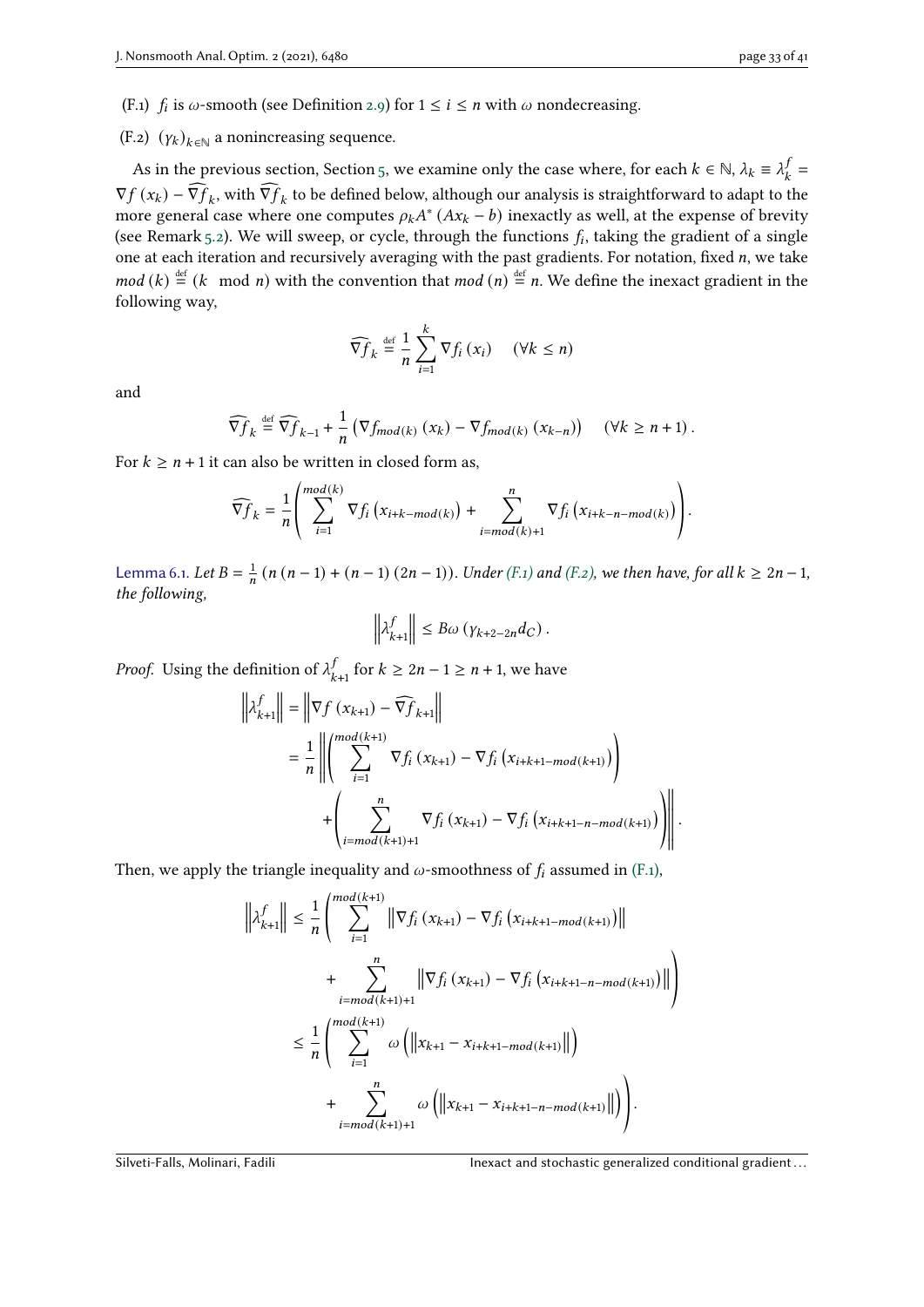Now we add and subtract the iterates in between  $x_{k+1}$  and  $x_{i+k+1-mod(k+1)}$  then use the definition  $x_{k+1} = x_k + \gamma_k (\widehat{s}_k - x_k)$  and the fact that, for all  $k \in \mathbb{N}$ ,  $\widehat{s}_k$  and  $x_k$  are in C,

$$
\left\| \lambda_{k+1}^{f} \right\| \leq \frac{1}{n} \left( \sum_{i=1}^{mod(k+1)} \sum_{j=1}^{mod(k+1)-i} \omega \left( \left\| x_{k+2-j} - x_{k+1-j} \right\| \right) + \sum_{i=mod(k+1)+1}^{n} \sum_{j=1}^{mod(k+1)-i+n} \omega \left( \left\| x_{k+2-j} - x_{k+1-j} \right\| \right) \right) \leq \frac{1}{n} \left( \sum_{i=1}^{mod(k+1)} \sum_{j=1}^{mod(k+1)-i} \omega \left( \gamma_{k+1-j} d_C \right) + \sum_{i=mod(k+1)+1}^{n} \sum_{j=1}^{mod(k+1)-i+n} \omega \left( \gamma_{k+1-j} d_C \right) \right).
$$

Recall that, by [\(F.2\),](#page-32-1)  $(\gamma_k)_{k \in \mathbb{N}}$  is nonincreasing, by [\(F.1\),](#page-32-0)  $\omega$  is a nondecreasing function, and, for each  $k \in \mathbb{N}$ , mod  $(k) \leq n$ . Then,

 $\ddot{\phantom{0}}$ 

$$
\left\| \lambda_{k+1}^{f} \right\| \leq \frac{1}{n} \left( \sum_{i=1}^{mod(k+1)} (-i + mod(k+1)) \omega \left( \gamma_{k+1+i-mod(k+1)} d_C \right) \right.
$$
  
+ 
$$
\sum_{i=mod(k+1)+1}^{n} (-i + n + mod(k+1)) \omega \left( \gamma_{k+1+i-n-mod(k+1)} d_C \right)
$$
  

$$
\leq \frac{1}{n} \left( mod(k+1) (-1 + mod(k+1)) \omega \left( \gamma_{k+2-mod(k+1)} d_C \right) \right.
$$
  
+ 
$$
\left( n - mod(k+1) \right) (-1 + n + mod(k+1)) \omega \left( \gamma_{k+2-n-mod(k+1)} d_C \right)
$$
  

$$
\leq \frac{1}{n} \left( n (n-1) \omega \left( \gamma_{k+2-n} d_C \right) + (n-1) (2n-1) \omega \left( \gamma_{k+2-2n} d_C \right) \right)
$$
  

$$
\leq \frac{1}{n} \left( n (n-1) + (n-1) (2n-1) \right) \omega \left( \gamma_{k+2-2n} d_C \right).
$$

Proposition 6.2. Under [\(F.1\)](#page-32-0) and [\(F.2\),](#page-32-1) and assuming that  $(\gamma_k \omega (d_C \gamma_k))_{k \in \mathbb{N}} \in \ell^1$ , the summability condition of  $(P.8)$  holds; namely,

$$
\gamma_{k+1}\left\|\lambda_{k+1}^f\right\| \in \ell^1.
$$

*Proof.* By Lemma [6.1,](#page-32-2) we have, for all  $k \ge 2n - 1$ ,

$$
\gamma_{k+1} \left\| \lambda_{k+1}^f \right\| \le B \gamma_{k+1} \omega \left( d_C \gamma_{k+2-2n} \right) \le B \gamma_{k+2-2n} \omega \left( d_C \gamma_{k+2-2n} \right)
$$

where we have used the fact that  $(y_k)_{k\in\mathbb{N}}$  is a nonincreasing sequence by [\(F.2\).](#page-32-1) Since  $(y_k\omega (d_Cy_k))_{k\in\mathbb{N}}$  $\ell^1$ , the desired claim follows.  $\Box$ 

#### 6.1 comparison of complexities

We summarize here the complexity of the three methods we have proposed. To make things clear and concrete, we consider a Lipschitz-smooth function  $f(x) = \frac{1}{x}$  $\frac{1}{n}$  $\sum_{n=1}^{n}$  $\sum_{i=1}$  $f_i(x)$  with all  $f_i$  Lipschitz-smooth as

□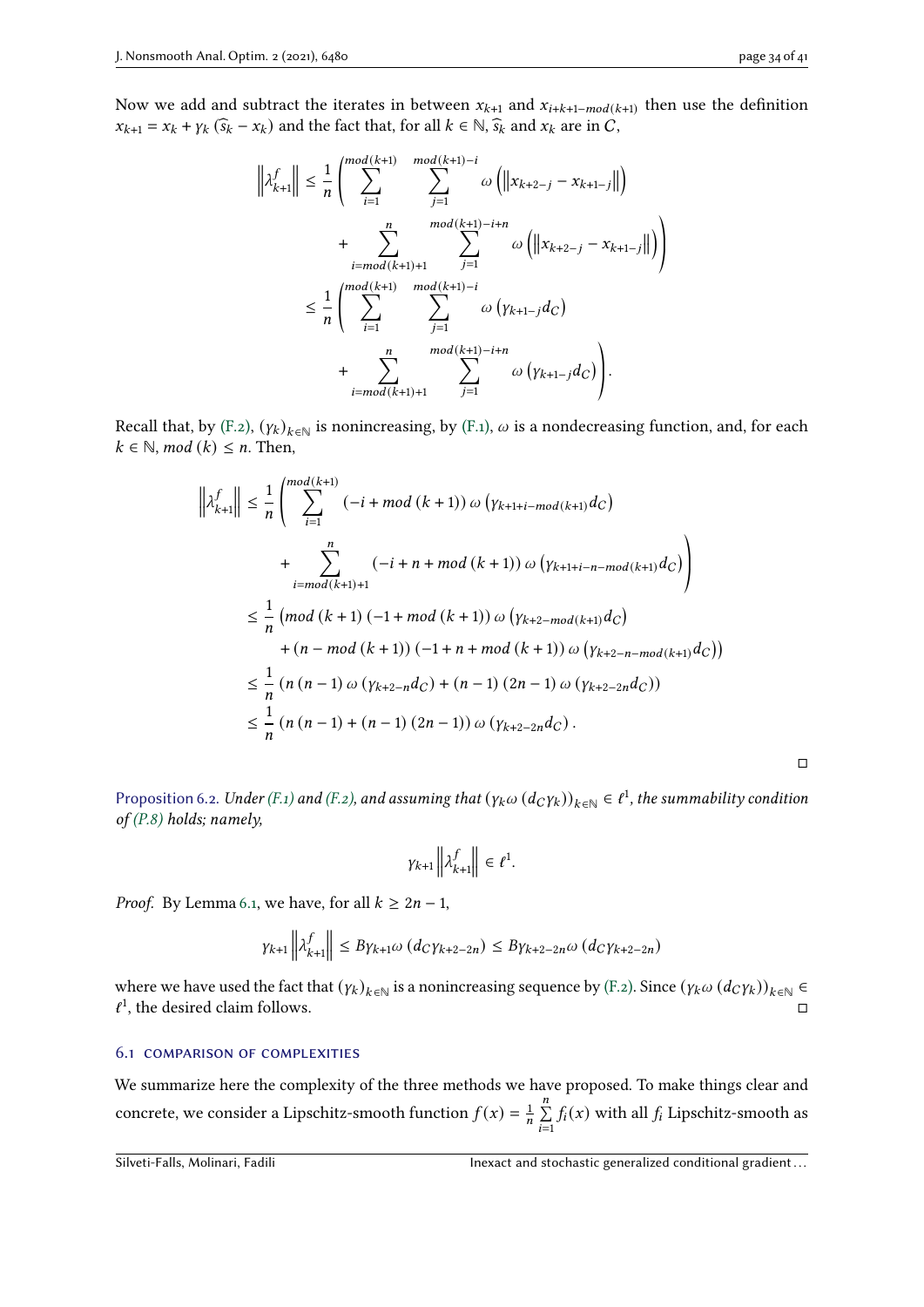|                              |                       |                              | Maximum b Iterations $k \neq \nabla f_i$ calls per iter. Total # $\nabla f_i$ calls |             |
|------------------------------|-----------------------|------------------------------|-------------------------------------------------------------------------------------|-------------|
| <b>Increasing Batch Size</b> | $\approx \frac{1}{2}$ | $\Omega(\epsilon^{-3})$      | $(k+1)^{\frac{4}{3}}$                                                               |             |
| <b>Variance Reduction</b>    | $\approx$             | $\alpha$ ( $\epsilon^{-4}$ ) |                                                                                     |             |
| Sweeping                     | $\approx$             | $\Omega$ ( $\epsilon^{-3}$   |                                                                                     |             |
| Deterministic (CGALP)        | $\approx$             | $\Omega$ ( $\epsilon^{-3}$   | n                                                                                   | $n\epsilon$ |

well, such that all of our relevant assumptions hold. We take  $\gamma_k = 1/(k+1)^{1-b}$  with the rest of the parameters chosen to satisfy the assumptions laid out in the algorithm (see Section [7](#page-34-0) for more details), and all fixed batch sizes to be 1.

# <span id="page-34-0"></span>7 numerical experiments

We apply the sweeping method and the variance reduction method to solve the following projection problem,

<span id="page-34-1"></span>(7.1) 
$$
\min_{\substack{\|x\|_1 \leq 1\\Ax=0}} \frac{1}{2n} \|x - y\|^2,
$$

where x and y are in  $\mathbb{R}^n$ . Notice that this problem fits both the risk minimization and the sweeping problem structures. By choosing  $f_i(x) = \frac{1}{2}$  $\frac{1}{2}(x_i - y_i)^2$  we can rewrite the problem to apply the sweeping method of Section [6.](#page-31-0) Alternatively, we can let  $\eta$  be a random variable taking values in the set  $\{1, \ldots, n\}$ and write  $L(x, \eta) = \frac{1}{2}$  $\frac{1}{2}(x_n - y_n)^2$  to cast the problem as risk minimization as in Section [5.](#page-26-0) In both of these cases, it is possible by our analysis to consider also sampling components of the components of the gradient term  $\nabla_x \frac{\rho_k}{2} ||Ax_k||^2 = \rho_k A^* A x_k$ .

The assumptions  $(E.1)$  -  $(E.4)$  and  $(F.1)$  all hold as the function f is Lipschitz-smooth and the functions  $L(\cdot, \eta)$  are all Lipschitz-smooth for every  $\eta$  as well. The assumptions [\(\(A.1\)\)](#page-7-1) to [\(\(a\)\)](#page-7-12) all hold as f is Lipschitz-smooth and has full domain.

For parameters, we take  $\gamma_k = 1/(k+1)^{1-b}$ ,  $\rho_k \equiv \rho = 2^{2-b} + 1$ ,  $\theta_k = \gamma_k$ . If we take  $b < \frac{1}{2}$  $\frac{1}{2}$  then all the assumptions [\(P.1\)](#page-9-3) to [\(P.7\)](#page-9-1) are satisfied, as well as [\(F.2\).](#page-32-1) In particular, to satisfy [\(P.8\)](#page-9-2) in the variance reduction case, we will take  $b \in \{\frac{1}{4}\}$  $\frac{1}{4}$  – 0.15,  $\frac{1}{4}$  $\frac{1}{4}$  – 0.01}. With this choice of *b*, we have O  $\Big(\frac{1}{10}\Big)$  $\frac{1}{\Gamma_k}$  = O  $(k^{-0.1})$ and  $O\left(\frac{1}{R}\right)$  $\frac{1}{\Gamma_k}$ ) = O (k<sup>-0.24</sup>), respectively. The weight  $v_k$  in the variance reduction is chosen to be  $v_k = \gamma_k^a$ k with  $\alpha = 2/3$  since the problem is Lipschitz-smooth, i.e. the Hölder exponent is  $\tau = 1$ . With this choice, the condition [\(5.3\)](#page-30-0) in Proposition [5.8](#page-30-2) is satisfied as was discussed in Example [5.9.](#page-31-1)

Since the problem [\(7.1\)](#page-34-1) is strongly convex, we show  $\left\|\bar{x}_k - x^{\star}\right\|$  $\frac{1}{2}$  in addition to the feasibility gap.  $||A\bar{x}_k||^2$  where  $\bar{x}_k$  is the ergodic variable; for each  $k \in \mathbb{N}$ ,

$$
\bar{x}_k \stackrel{\text{def}}{=} \sum_{i=0}^k \gamma_i x_{i+1} / \Gamma_k.
$$

The result in Theorem [4.11](#page-21-0) ensures convergence of  $\|\bar{x}_k - x^\star\|$ <sup>2</sup> with a  $O\left(\frac{1}{R}\right)$  $\frac{1}{\Gamma_k}\Big)$  rate since strong convexity is a special case of uniform convexity with  $\psi(t) = \frac{1}{2}$  $\frac{1}{2}t^2$ .

We initialize  $y \in \mathbb{R}^n$  and  $A \in \mathbb{R}^{2 \times n}$  randomly. To find the solution  $x^*$  to high precision, we use generalized forward-backward before running the experiments. As a baseline, we run CGALP, the exact counterpart to ICGALP, and display the results. We run the sweeping method on  $\nabla f(x_k)$  for two different step size choices, displayed in Figures [1](#page-35-0) and [2.](#page-36-0) For the variance reduction, we examine both the case where  $\nabla L(x_k, \eta_k)$  is sampled and the case where the gradient of the quadratic term is sampled (see Remark [5.2\)](#page-26-7), for two different step size and weight choices as well as different batch sizes  $(1, 64, \text{ or } 256)$  $(1, 64, \text{ or } 256)$  $(1, 64, \text{ or } 256)$ , displayed in Figures 1 and [2.](#page-36-0)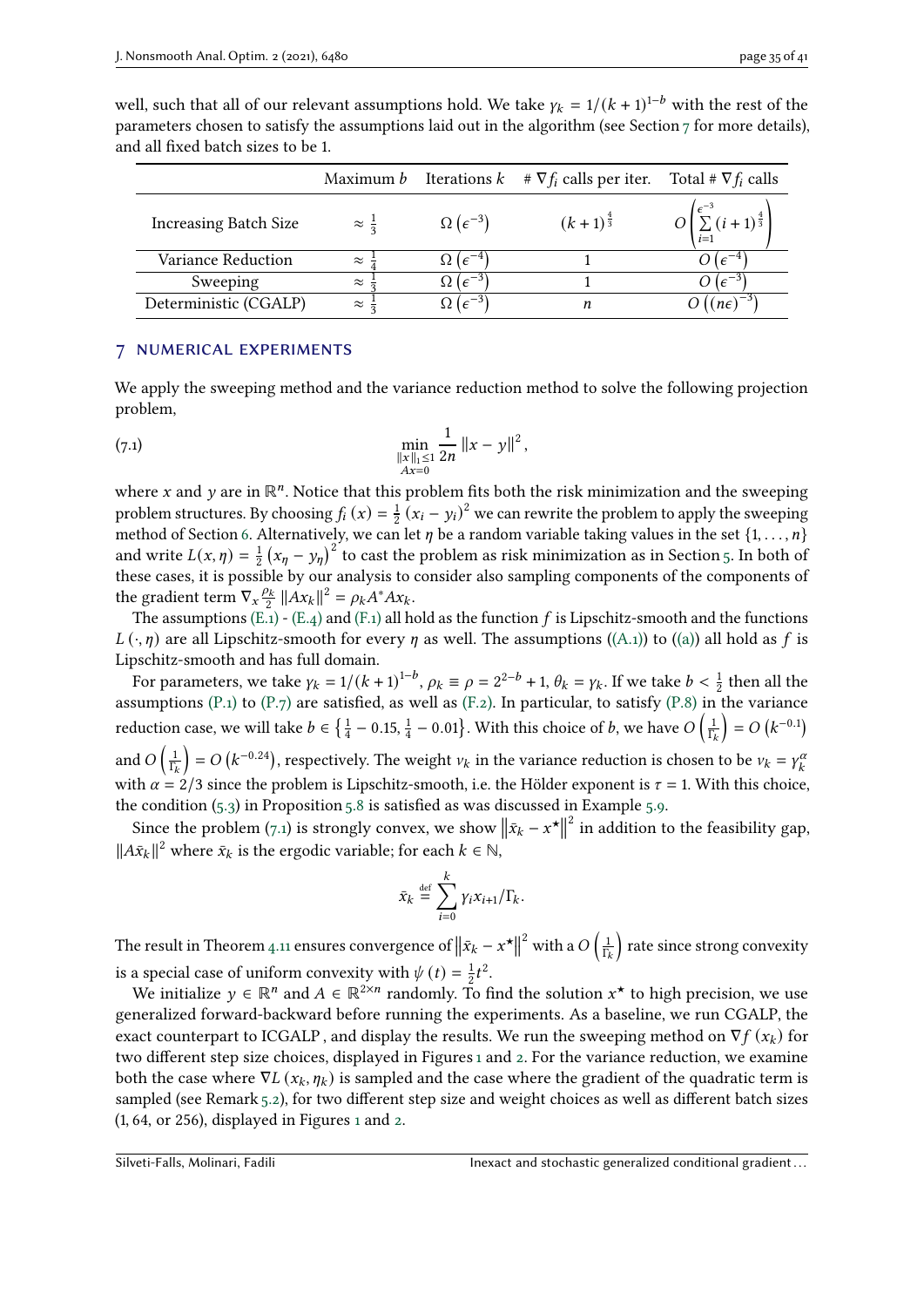<span id="page-35-0"></span>

Figure 1: Ergodic convergence profiles for ICGALP applied to the projection problem  $(7.1)$  with  $n = 1024$ . The step size is, for each  $k \in \mathbb{N}$ ,  $\gamma_k = (k+1)^{-(1-\frac{1}{4}+0.01)}$  and the weight for variance reduction is, for each  $k \in \mathbb{N}$ ,  $v_k = \gamma_k^{2/3}$  $\frac{k^{2/3}}{k}$ .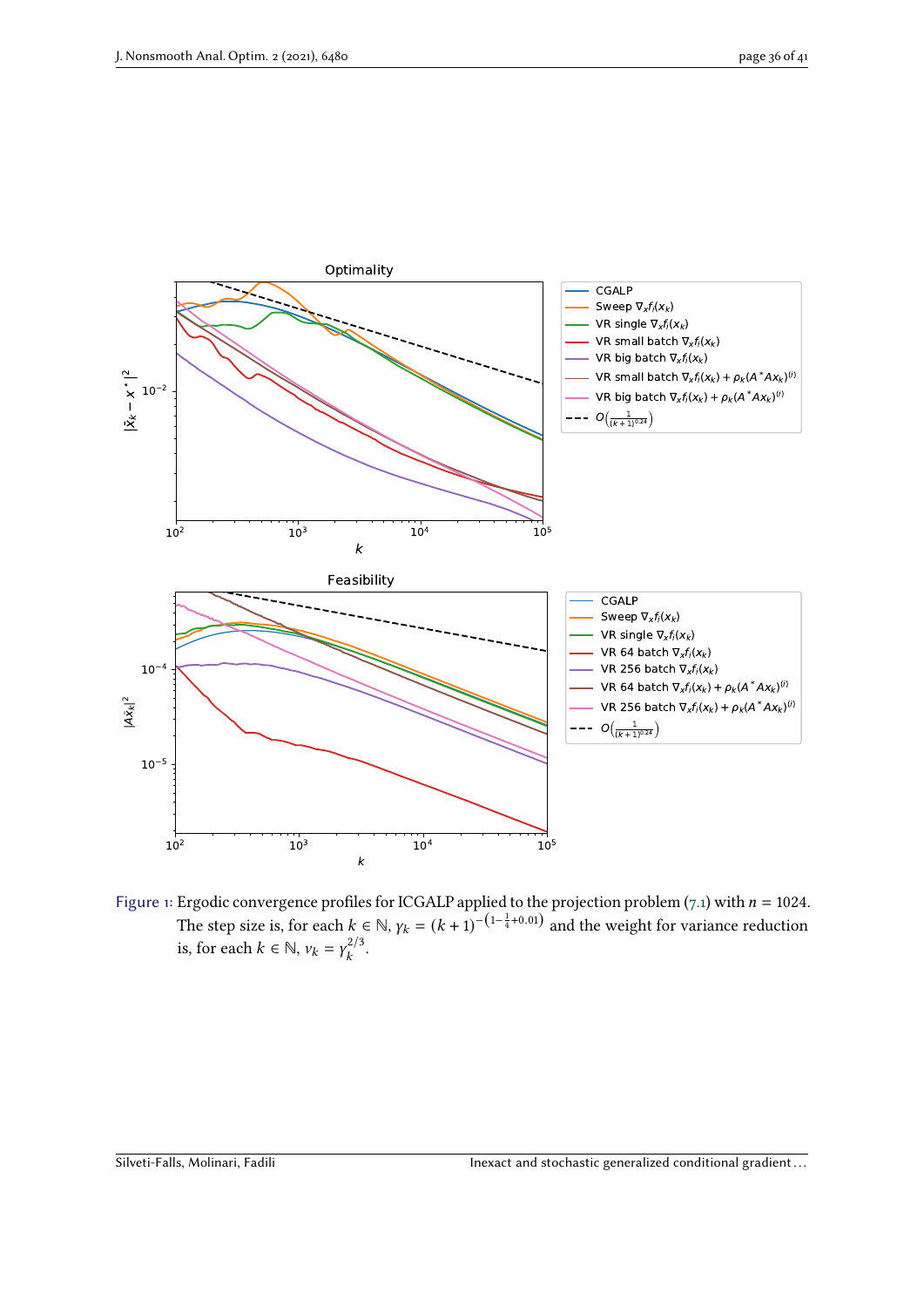<span id="page-36-0"></span>

Figure 2: Ergodic convergence profiles for ICGALP applied to the projection problem  $(7.1)$  with  $n = 1024$ . The step size is, for each  $k \in \mathbb{N}$ ,  $\gamma_k = (k+1)^{-(1-\frac{1}{4}+0.15)}$  and the weight for variance reduction is, for each  $k \in \mathbb{N}$ ,  $v_k = \gamma_k^{2/3}$  $\frac{k^{2/3}}{k}$ .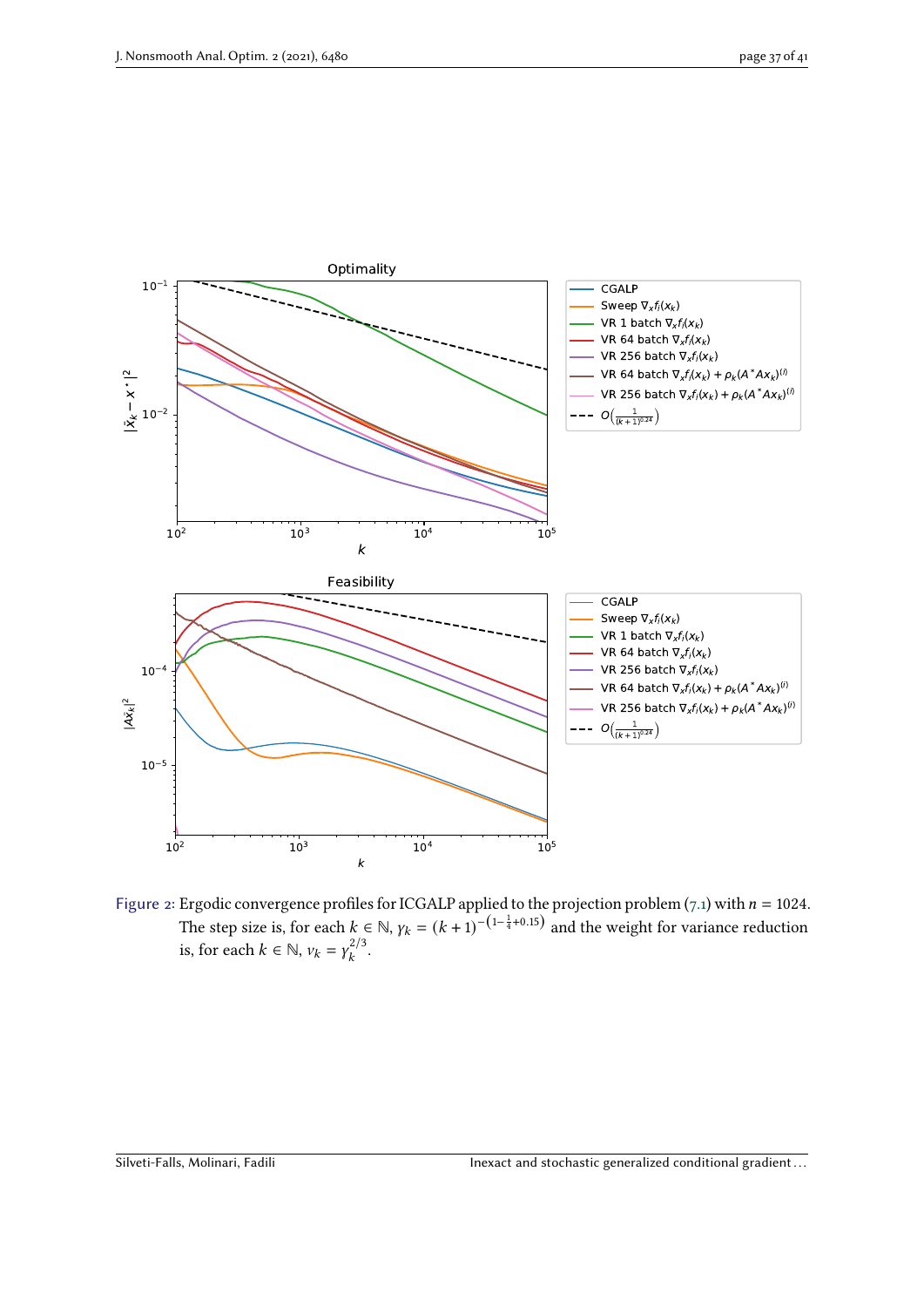# <span id="page-37-0"></span>8 conclusion

We introduced an inexact extension of the CGALP algorithm, given in [\[34\]](#page-40-0), which allows for either stochastic or deterministic errors in the computation of several important quantities. The main benefit of this extension will be in the high-dimensional setting, where computing the terms  $\nabla f$ , prox $_{\beta\alpha}$ , or the linear minimization oracle can be impractical. Several different methods were considered which demonstrated how the gradient  $\nabla f$  could be computed in such a way that the summability conditions of ICGALP would be satisfied. The main drawbacks of using the inexact variant of the algorithm emerge from the restrictions on the parameters one is free to choose. Indeed, here the choices of step sizes are more strict than in the CGALP setting. However, the predicted convergence rates for both the optimality and feasibility maintain the same dependence on parameters as was observed for CGALP in an almost sure sense.

## appendix a

<span id="page-37-1"></span>Lemma A.1. Consider a positive sequence  $(u_k)_{k \in \mathbb{N}}$  which satisfies, for each  $k \in \mathbb{N}$ ,

(A.1) 
$$
u_{k+1} \le (1 - c \gamma_k^s) u_k + d \gamma_k^t,
$$

for some real numbers  $s$  and  $t$  satisfying  $0 < s < \min\{1, t\}$ . If, in addition, the sequence  $(\gamma_k)_{k \in \mathbb{N}}$  satisfies, for each  $k \in \mathbb{N}$ ,

$$
\frac{\gamma_k}{\gamma_{k+1}} \leq 1 + o\left(\gamma_k^s\right),\,
$$

then, for  $k$  sufficiently large, it holds,

<span id="page-37-3"></span><span id="page-37-2"></span>
$$
u_k \leq \frac{d}{c} \gamma_k^{t-s} + o\left(\gamma_k^{t-s}\right)
$$

*Proof.* For each  $k \in \mathbb{N}$ , we denote  $v_k \stackrel{\text{def}}{=} \gamma_k^{s-t} u_k - \frac{a}{c}$  $\frac{d}{c}$  such that  $u_k = \gamma_k^{t-s} \left( v_k + \frac{d}{c} \right)$  $\left(\frac{d}{c}\right)$ . Then, by (A.1),

$$
\nu_{k+1} = \gamma_{k+1}^{s-t} u_{k+1} - \frac{d}{c} \leq \gamma_{k+1}^{s-t} \left( \left( 1 - c \gamma_k^s \right) u_k + d \gamma_k^t \right) - \frac{d}{c} = \gamma_k^{s-t} \left( \frac{\gamma_k}{\gamma_{k+1}} \right)^{t-s} \left( \left( 1 - c \gamma_k^s \right) u_k + d \gamma_k^t \right) - \frac{d}{c}.
$$

By (A.2), we then have, for each  $k \in \mathbb{N}$ ,

$$
v_{k+1} \leq \gamma_k^{s-t} (1 + o\left(\gamma_k^s\right))^{t-s} \left((1 - c\gamma_k^s) u_k + d\gamma_k^t\right) - \frac{d}{c}.
$$

Substituting for  $u_k$  using the definition of  $v_k$  we find, for each  $k \in \mathbb{N}$ ,

$$
\nu_{k+1} \leq \gamma_k^{s-t} \left(1 + o\left(\gamma_k^s\right)\right)^{t-s} \left(\left(1 - c\gamma_k^s\right)\left(v_k + \frac{d}{c}\right)\gamma_k^{t-s} + d\gamma_k^t\right) - \frac{d}{c}.
$$

Now, we take a Taylor expansion for the term  $(1+o(\gamma_k)^s)^{t-s}\approx \left(1+o\left(\gamma_k^s\right)\right)$  $\binom{s}{k}$  to get, for  $k$  sufficiently large,

$$
\nu_{k+1} \leq \gamma_k^{s-t} \left(1+o\left(\gamma_k^s\right)\right) \left( \left(1-c\gamma_k^s\right) \left(v_k+\frac{d}{c}\right) \gamma_k^{t-s} + d\gamma_k^t \right) - \frac{d}{c}.
$$

Silveti-Falls, Molinari, Fadili **Inexact and stochastic generalized conditional gradient**...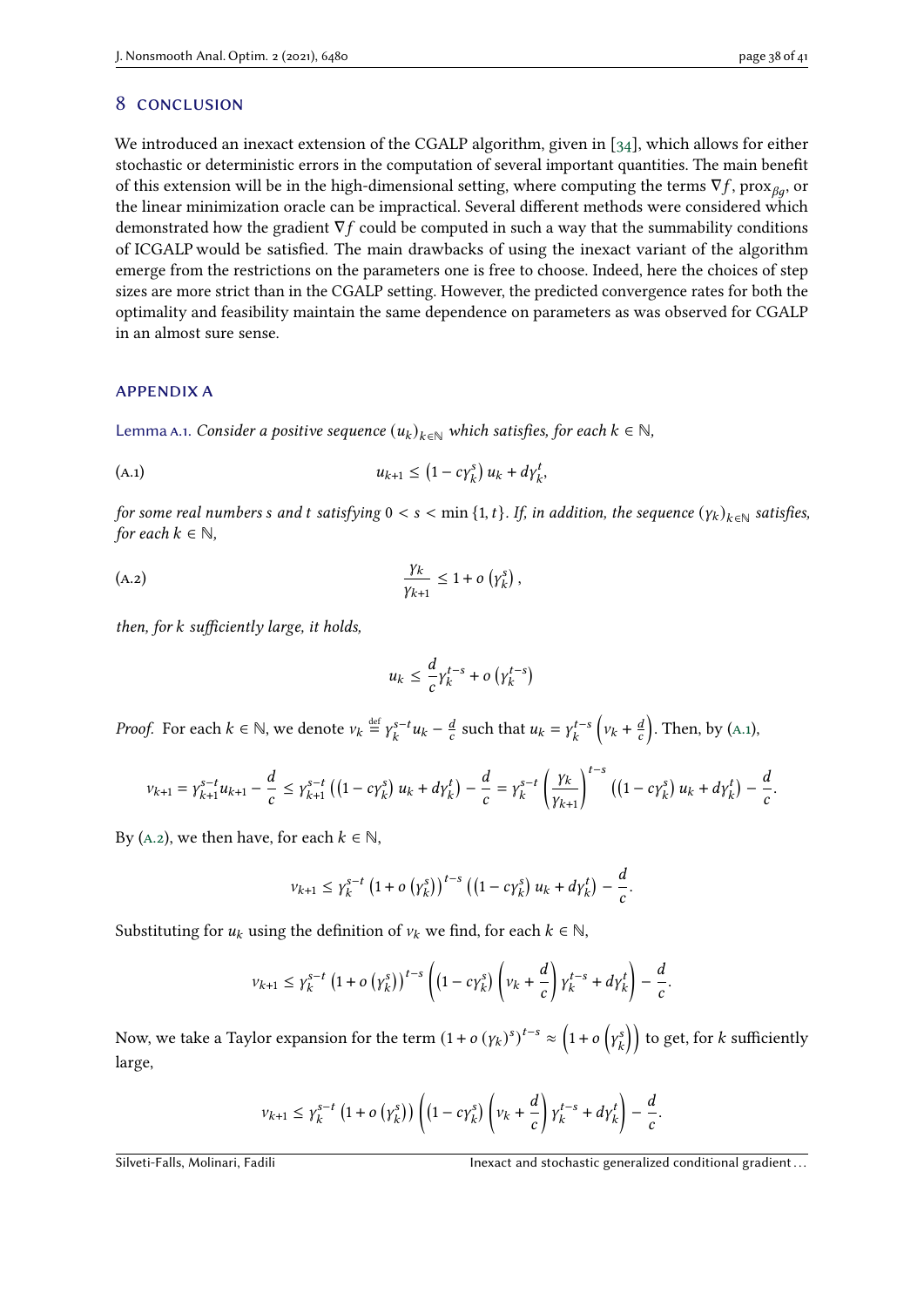We distribute the  $\gamma_k^{s-t}$  and then expand parentheses,

$$
v_{k+1} \le (1 + o(y_k^s)) \left( (1 - c\gamma_k^s) \left( v_k + \frac{d}{c} \right) + d\gamma_k^s \right) - \frac{d}{c}
$$
  
=  $(1 - c\gamma_k^s) v_k + (1 - c\gamma_k^s) \frac{d}{c} + d\gamma_k^s + o(y_k^s) \left( (1 - c\gamma_k^s) \left( v_k + \frac{d}{c} \right) + d\gamma_k^s \right) - \frac{d}{c}$   
=  $(1 - c\gamma_k^s) v_k + (1 - c\gamma_k^s) \frac{d}{c} + d\gamma_k^s + o(y_k^s) (1 - c\gamma_k^s) v_k + o(y_k^s) (1 - c\gamma_k^s) \frac{d}{c} + o(y_k^s) d\gamma_k^s - \frac{d}{c}$   
=  $(1 - c\gamma_k^s + o(y_k^s)) v_k + o(y_k^s).$ 

Fix  $0 < \tilde{c} < c$ . Then, by definition of  $o\left(\gamma\right)$  $\mathcal{L}_k^s$ ), ∃ $k_0 \in \mathbb{N}$  such that, ∀ $k > k_0$ , o  $\left(\gamma_k^s\right)$  $\left(\begin{matrix} s \\ k \end{matrix}\right) \leq (c - \tilde{c}) \gamma_k^s$  $\gamma_k^s$ . Then,

$$
(1-c\gamma_k^s + o\left(\gamma_k^s\right)) v_k \leq (1-\tilde{c}\gamma_k^s) v_k.
$$

From this we conclude, by [\[31,](#page-40-6) Ch.2, Lemma 3], that  $\limsup v_k \leq 0$ . Thus, by definition of  $v_k$ ,  $\overline{k}$ 

$$
u_{k+1} \leq \frac{d}{c} \gamma_k^{t-s} + o\left(\gamma_k^{t-s}\right).
$$

## **REFERENCES**

- <span id="page-38-6"></span>[1] Y. I. Alber, A. N. Iusem, and M. V. Solodov, On the projected subgradient method for nonsmooth convex optimization in a Hilbert space, Mathematical Programming 81 (1998), 23–35.
- <span id="page-38-9"></span>[2] L. Ambrosio, N. Gigli, and G. Savare, Gradient Flows, Lectures in Mathematics. ETH Zürich, Birkhäuser Basel, 2008.
- <span id="page-38-8"></span>[3] H. Attouch, *Variational Convergence for Functions and Operators*, Applicable mathematics series, Pitman Advanced Publishing Program, 1984.
- <span id="page-38-3"></span>[4] F. Bach, Breaking the curse of dimensionality with convex neural networks, The Journal of Machine Learning Research 18 (2017), 629–681.
- <span id="page-38-5"></span>[5] K. Barty, J. S. Roy, and C. Strugarek, Hilbert-valued perturbed subgradient algorithms, Mathematics of Operations Research 32 (2007), 551–562, <http://www.jstor.org/stable/25151809>.
- <span id="page-38-7"></span>[6] H. Bauschke and P. L. Combettes, Convex Analysis and Monotone Operator Theory in Hilbert Spaces, Springer, 2011.
- <span id="page-38-2"></span>[7] N. Boyd, G. Schiebinger, and B. Recht, The alternating descent conditional gradient method for sparse inverse problems, SIAM Journal on Optimization 27 (2017), 616–639.
- <span id="page-38-4"></span>[8] K. Bredies, M. Carioni, S. Fanzon, and F. Romero, A generalized conditional gradient method for dynamic inverse problems with optimal transport regularization (2020), [arXiv:2012.11706](https://arxiv.org/abs/2012.11706).
- <span id="page-38-10"></span>[9] H. Brezis and A. Pazy, Convergence and approximation of semigroups of nonlinear operators in Banach spaces, *J. Functional Analysis* 9 (1972), 63-74.
- <span id="page-38-1"></span>[10] P. Catala, Relaxations Semi-Définies Positives pour l'Imagerie, PhD thesis, PSL University, 2020.
- <span id="page-38-0"></span>[11] C.W. Combettes and S. Pokutta, Complexity of linear minimization and projection on some sets (2021), [arXiv:2101.10040](https://arxiv.org/abs/2101.10040).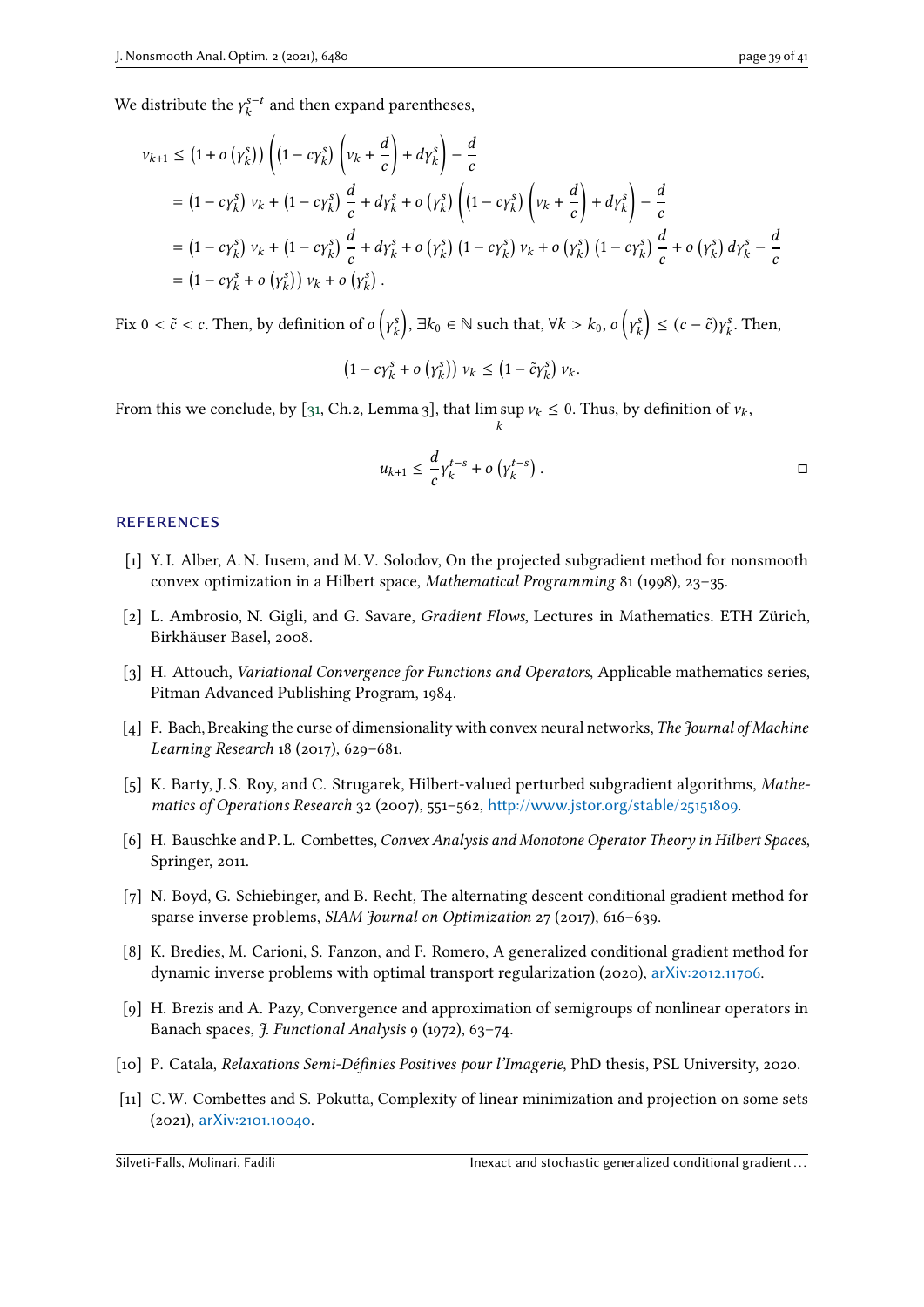- <span id="page-39-14"></span>[12] P. L. Combettes and J. C. Pesquet, Stochastic quasi-Fejér block-coordinate fixed point iterations with random sweeping, SIAM Journal on Optimization 25 (2015), 1221-1248.
- <span id="page-39-12"></span>[13] P. L. Combettes and J. C. Pesquet, Stochastic quasi-Fejér block-coordinate fixed point iterations with random sweeping II: mean-square and linear convergence, Mathematical Programming 174 (2019), 433–451, [doi:10.1007/s10107-018-1296-y](https://dx.doi.org/10.1007/s10107-018-1296-y).
- <span id="page-39-11"></span>[14] A. d'Aspremont and M. Pilanci, Global Convergence of Frank Wolfe on One Hidden Layer Networks, arXiv preprint arXiv:2002.02208 (2020).
- <span id="page-39-10"></span>[15] Q. Denoyelle, V. Duval, G. Peyré, and E. Soubies, The sliding Frank–Wolfe algorithm and its application to super-resolution microscopy, Inverse Problems 36 (2019), 014001.
- <span id="page-39-5"></span>[16] L. Ding and M. Udell, Frank-Wolfe style algorithms for large scale optimization, in Large-Scale and Distributed Optimization, P. Giselsson and A. Rantzer (eds.), Springer International Publishing, Cham, 2018, 215–245, [doi:10.1007/978-3-319-97478-1\\_9](https://dx.doi.org/10.1007/978-3-319-97478-1_9).
- <span id="page-39-0"></span>[17] M. Franke and P. Wolfe, An algorithm for quadratic programming, Naval Research Logistics Quarterly 3 (1956), 95–110.
- <span id="page-39-4"></span>[18] D. Goldfarb, G. Iyengar, and C. Zhou, Linear convergence of stochastic Frank Wolfe variants (2017), [arXiv:1703.07269](https://arxiv.org/abs/1703.07269).
- <span id="page-39-7"></span>[19] H. Hassani, A. Karbasi, A. Mokhtari, and Z. Shen, Stochastic Conditional Gradient++ (2019), [arXiv:1902.06992](https://arxiv.org/abs/1902.06992).
- <span id="page-39-2"></span>[20] E. Hazan and S. Kale, Projection–free online learning, in ICML, 2012.
- <span id="page-39-3"></span>[21] E. Hazan and H. Luo, Variance-reduced and projection-free stochastic optimization, in ICML, 2016.
- <span id="page-39-13"></span>[22] C. Imbert, Convex Analysis techniques for Hopf-Lax formulae in Hamilton-Jacobi equations, Journal of Nonlinear and Convex Analysis 2 (2001), 333–343.
- <span id="page-39-16"></span>[23] R. Johnson and T. Zhang, Accelerating stochastic gradient descent using predictive variance reduction, Advances in neural information processing systems 26 (2013), 315–323.
- <span id="page-39-1"></span>[24] E. Levitin and B. Polyak, Constrained minimization methods, USSR Computational Mathematics and Mathematical Physics 6 (1966), 1 – 50, [doi:10.1016/0041-5553\(66\)90114-5](https://dx.doi.org/10.1016/0041-5553(66)90114-5).
- <span id="page-39-9"></span>[25] F. Locatello, A. Yurtsever, O. Fercoq, and V. Cevher, Stochastic conditional gradient method for composite convex minimization (2019), arXiv:1901.10348, [arXiv:1901.10348](https://arxiv.org/abs/1901.10348).
- <span id="page-39-8"></span>[26] H. Lu and R. M. Freund, Generalized stochastic Frank-Wolfe algorithm with stochastic substitute gradient for structured convex optimization, Mathematical Programming (2020), [doi:10.1007/](https://dx.doi.org/10.1007/s10107-020-01480-7) [s10107-020-01480-7](https://dx.doi.org/10.1007/s10107-020-01480-7).
- <span id="page-39-6"></span>[27] A. Mokhtari, H. Hassani, and A. Karbasi, Stochastic conditional gradient methods: from convex minimization to submodular maximization, arXiv e-prints (2018), [arXiv:1804.](https://arxiv.org/abs/1804.09554)09554, arXiv:1804. [09554](https://arxiv.org/abs/1804.09554).
- <span id="page-39-15"></span>[28] L. M. Nguyen, J. Liu, K. Scheinberg, and M. Takáč, SARAH: A novel method for machine learning problems using stochastic recursive gradient, in International Conference on Machine Learning, 2017, 2613–2621.